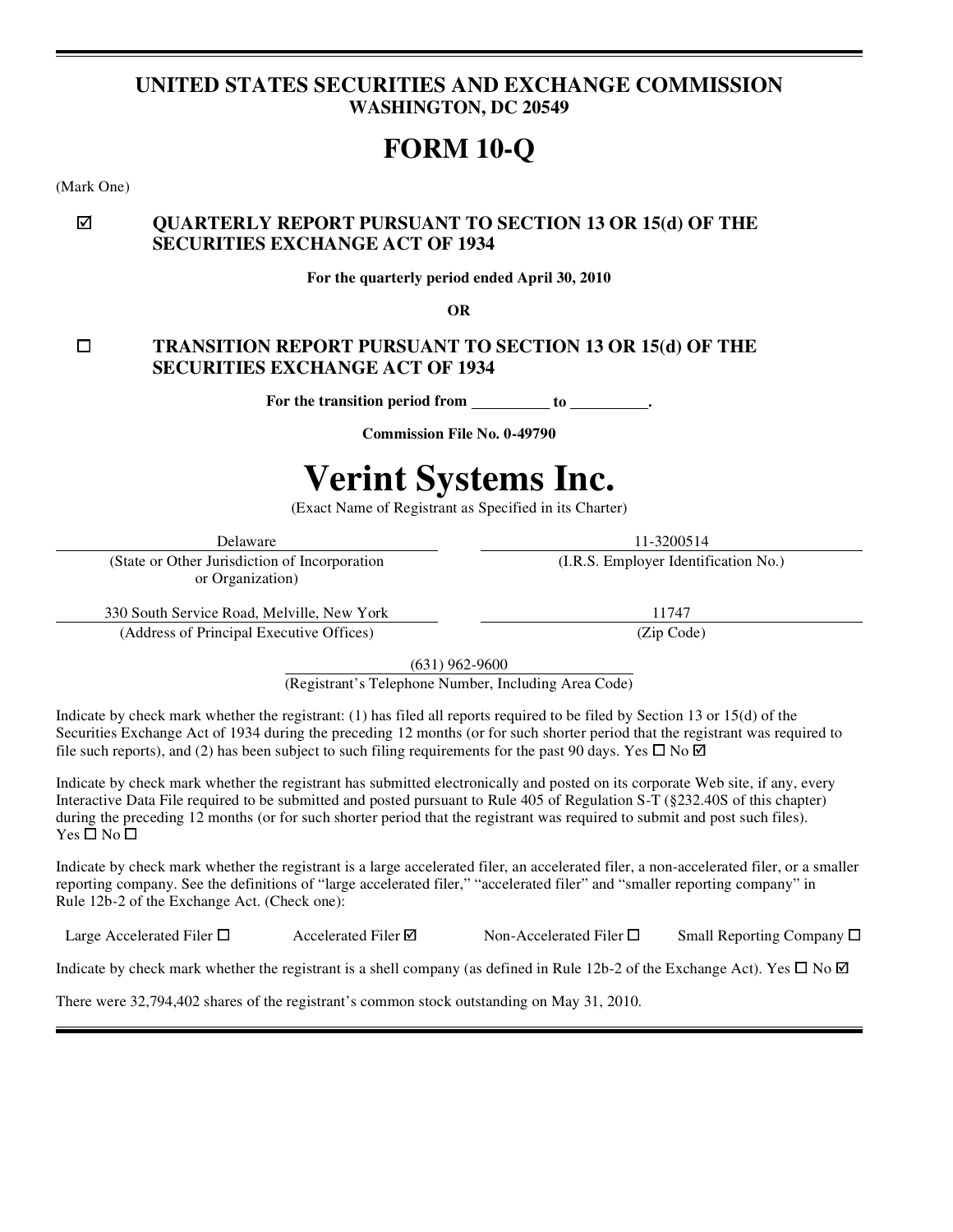| CAUTIONARY NOTE ON FORWARD-LOOKING STATEMENTS                                                 | $\ddot{\mathbf{i}}$ |
|-----------------------------------------------------------------------------------------------|---------------------|
| <b>PART I. FINANCIAL INFORMATION</b>                                                          | $\mathbf{1}$        |
| <b>ITEM 1. FINANCIAL STATEMENTS</b>                                                           | $\mathbf{1}$        |
| <b>CONDENSED CONSOLIDATED BALANCE SHEETS</b>                                                  | $\mathbf{1}$        |
| <b>CONDENSED CONSOLIDATED STATEMENTS OF OPERATIONS</b>                                        | 2                   |
| CONDENSED CONSOLIDATED STATEMENTS OF STOCKHOLDERS' DEFICIT                                    | 3                   |
| <b>CONDENSED CONSOLIDATED STATEMENTS OF CASH FLOWS</b>                                        | 4                   |
| NOTES TO CONDENSED CONSOLIDATED FINANCIAL STATEMENTS                                          | 5                   |
| ITEM 2. MANAGEMENT'S DISCUSSION AND ANALYSIS OF FINANCIAL CONDITION AND RESULTS OF OPERATIONS | 28                  |
| <b>ITEM 3. QUANTITATIVE AND QUALITATIVE DISCLOSURES ABOUT MARKET RISK</b>                     | 44                  |
| <b>ITEM 4. CONTROLS AND PROCEDURES</b>                                                        | 45                  |
| <b>PART II. OTHER INFORMATION</b>                                                             | 46                  |
| <b>ITEM 1. LEGAL PROCEEDINGS</b>                                                              | 46                  |
| <b>ITEM 1A. RISK FACTORS</b>                                                                  | 48                  |
| <b>ITEM 2. UNREGISTERED SALES OF EQUITY SECURITIES AND USE OF PROCEEDS</b>                    | 48                  |
| <b>ITEM 3. DEFAULTS UPON SENIOR SECURITIES</b>                                                | 50                  |
| <b>ITEM 4. REMOVED AND RESERVED</b>                                                           | 50                  |
| <b>ITEM 5. OTHER INFORMATION</b>                                                              | 50                  |
| <b>ITEM 6. EXHIBITS</b>                                                                       | 50                  |
| <b>SIGNATURES</b>                                                                             | 52                  |

i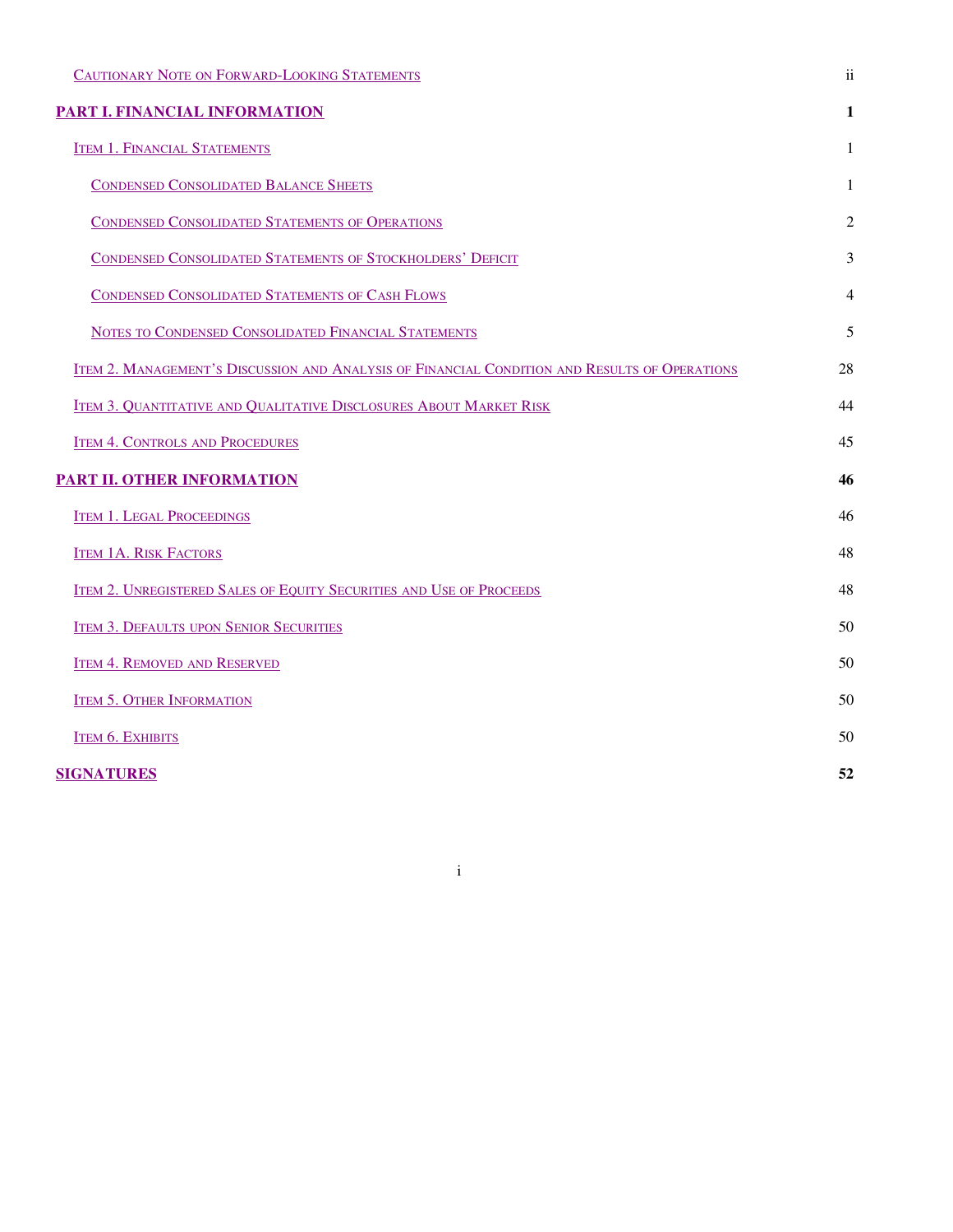#### **Cautionary Note on Forward-Looking Statements**

Certain statements discussed in this report constitute "forward-looking statements" within the meaning of the Private Securities Litigation Reform Act of 1995, the provisions of Section 27A of the Securities Act of 1933, as amended, and Section 21E of the Securities Exchange Act of 1934, as amended (the "Exchange Act") (which Sections were adopted as part of the Private Securities Litigation Reform Act of 1995). Forward-looking statements include financial projections, statements of plans and objectives for future operations, statements of future economic performance, and statements of assumptions relating thereto. Forward-looking statements are often identified by future or conditional words such as "will", "plans", "expects", "intends", "believes", "seeks", "estimates", or "anticipates", or by variations of such words or by similar expressions. There can be no assurances that forward-looking statements will be achieved. By their very nature, forward-looking statements involve known and unknown risks, uncertainties, and other important factors that could cause our actual results or conditions to differ materially from those expressed or implied by such forward-looking statements. Important risks, uncertainties, and other factors that could cause our actual results or conditions to differ materially from our forward-looking statements include, among others:

- **•** risks relating to the filing of our Securities and Exchange Commission ("SEC") reports, including the occurrence of known contingencies or unforeseen events that could delay our plan for completion of our outstanding or future filings, management distractions, and significant expense;
- **•** risk associated with the SEC's initiation of an administrative proceeding on March 3, 2010 to suspend or revoke the registration of our common stock under the Exchange Act due to our previous failure to file an annual report on either Form 10-K or Form 10-KSB since April 25, 2005 or quarterly reports on either Form 10-Q or Form 10-QSB since December 12, 2005;
- **•** risk that our credit rating could be downgraded or placed on a credit watch based on, among other things, our financial results, delays in the filing of our periodic reports, or the results of the SEC's administrative proceeding;
- **•** risks associated with being a consolidated, controlled subsidiary of Comverse Technology, Inc. ("Comverse") and formerly part of Comverse's consolidated tax group, including risk of any future impact on us resulting from Comverse's special committee investigation and restatement or related effects, and risks related to our dependence on Comverse to provide us with accurate financial information, including with respect to stock-based compensation expense and net operating loss carryforwards ("NOLs"), for our financial statements;
- **•** uncertainty regarding the impact of general economic conditions, particularly in information technology spending, on our business;

ii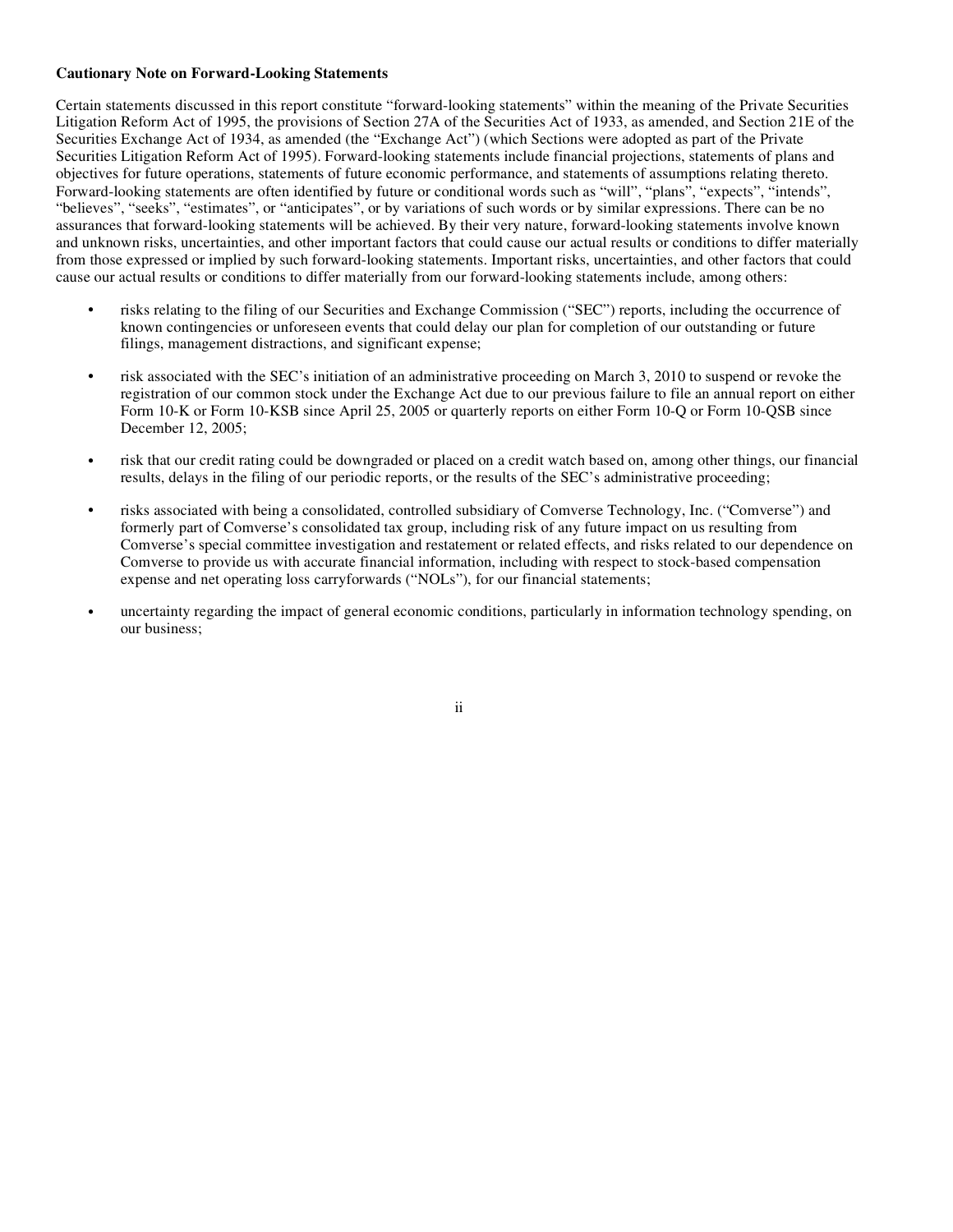- **•** risk that our financial results will cause us not to be compliant with the leverage ratio covenant under our credit facility or that any delays in the filing of future SEC reports could cause us not to be compliant with the financial statement delivery covenant under our credit facility;
- **•** risk that customers or partners delay or cancel orders or are unable to honor contractual commitments due to liquidity issues, challenges in their business, or otherwise;
- **•** risk that we will experience liquidity or working capital issues and related risk that financing sources will be unavailable to us on reasonable terms or at all;
- **•** uncertainty regarding the future impact on our business of our internal investigation, restatement, extended filing delay, and the SEC's administrative proceeding, including customer, partner, employee, and investor concern, and potential customer and partner transaction deferrals or losses;
- **•** risks relating to the remediation or inability to adequately remediate material weaknesses in our internal controls over financial reporting and relating to the proper application of highly complex accounting rules and pronouncements in order to produce accurate SEC reports on a timely basis;
- **•** risks relating to our implementation and maintenance of adequate systems and internal controls for our current and future operations and reporting needs;
- **•** risk of possible future restatements if the processes used to produce the financial statements contained in this report or in future SEC reports are inadequate;
- **•** risk associated with current or future regulatory actions or private litigations relating to our internal investigation, restatement, or delays in filing required SEC reports;
- **•** risk that we will be unable to re-list our common stock on NASDAQ or another national securities exchange and maintain such listing;
- risks associated with Comverse controlling our board of directors and a majority of our common stock (and therefore the results of any significant stockholder vote);
- risks associated with significant leverage resulting from our current debt position;
- **•** risks due to aggressive competition in all of our markets, including with respect to maintaining margins and sufficient levels of investment in the business and with respect to introducing quality products which achieve market acceptance;
- **•** risks created by continued consolidation of competitors or introduction of large competitors in our markets with greater resources than us;
	- iii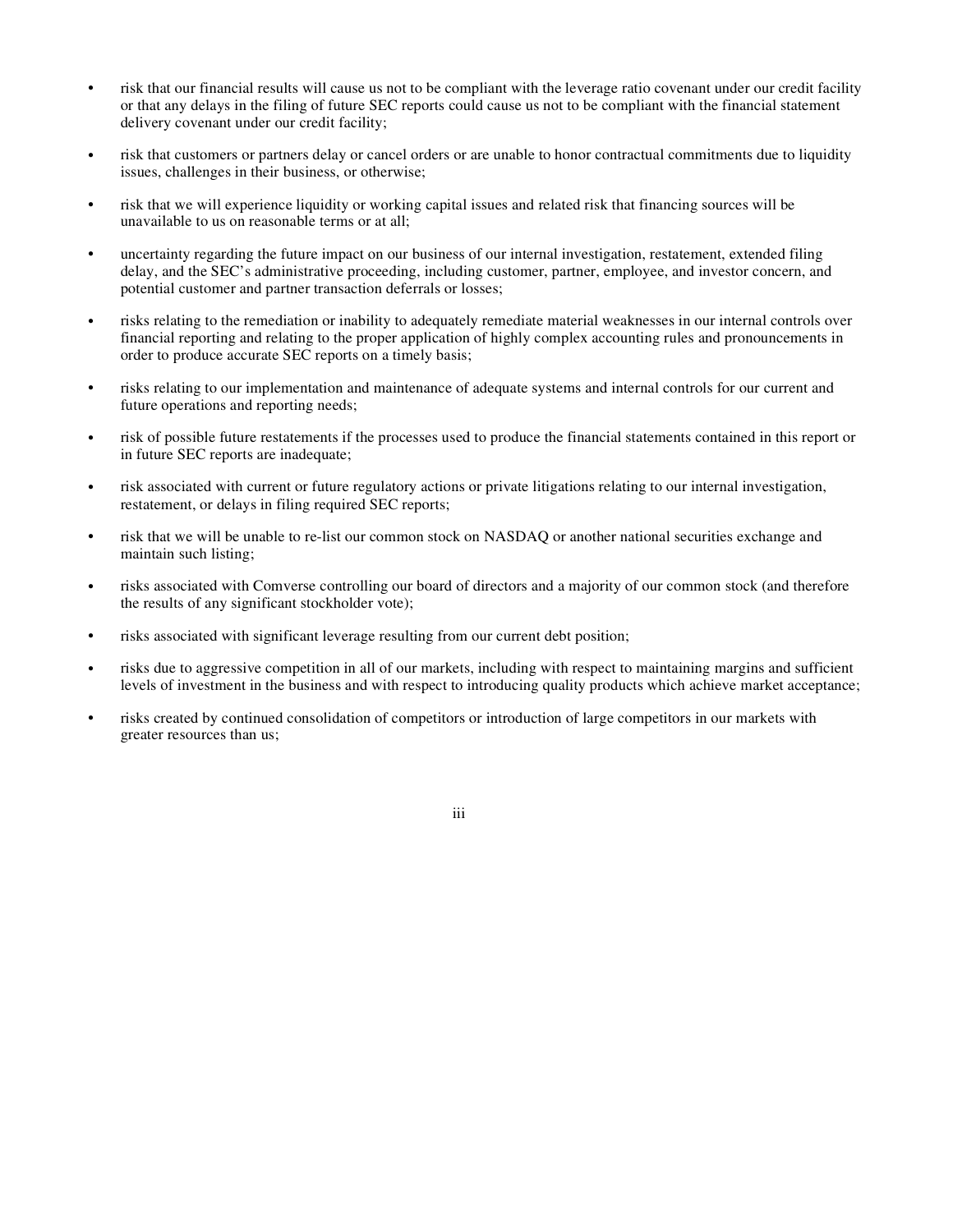- **•** risks associated with significant foreign and international operations, including exposure to fluctuations in exchange rates;
- **•** risks associated with complex and changing local and foreign regulatory environments;
- **•** risks associated with our ability to recruit and retain qualified personnel in all geographies in which we operate;
- **•** challenges in accurately forecasting revenue and expenses;
- **•** risks associated with acquisitions and related system integrations;
- **•** risks relating to our ability to improve our infrastructure to support growth;
- **•** risks that our intellectual property rights may not be adequate to protect our business or that others may make claims on our intellectual property or claim infringement on their intellectual property rights;
- **•** risks associated with a significant amount of our business coming from domestic and foreign government customers;
- **•** risk that we improperly handle sensitive or confidential information or perception of such mishandling;
- **•** risks associated with dependence on a limited number of suppliers for certain components of our products;
- **•** risk that we are unable to maintain and enhance relationships with key resellers, partners, and systems integrators; and
- **•** risk that use of our NOLs or other tax benefits may be restricted or eliminated in the future.

These risks and uncertainties, as well as other factors, are discussed in greater detail in "Risk Factors" under Item 1A of our Annual Report on Form 10-K for the year ended January 31, 2010. Readers are cautioned not to place undue reliance on forward-looking statements, which reflect our management's view only as of the filing date of this report. We make no commitment to revise or update any forward-looking statements in order to reflect events or circumstances after the date any such statement is made, except as otherwise required under the federal securities laws. If we were in any particular instance to update or correct a forward-looking statement, investors and others should not conclude that we would make additional updates or corrections thereafter except as otherwise required under the federal securities laws.

iv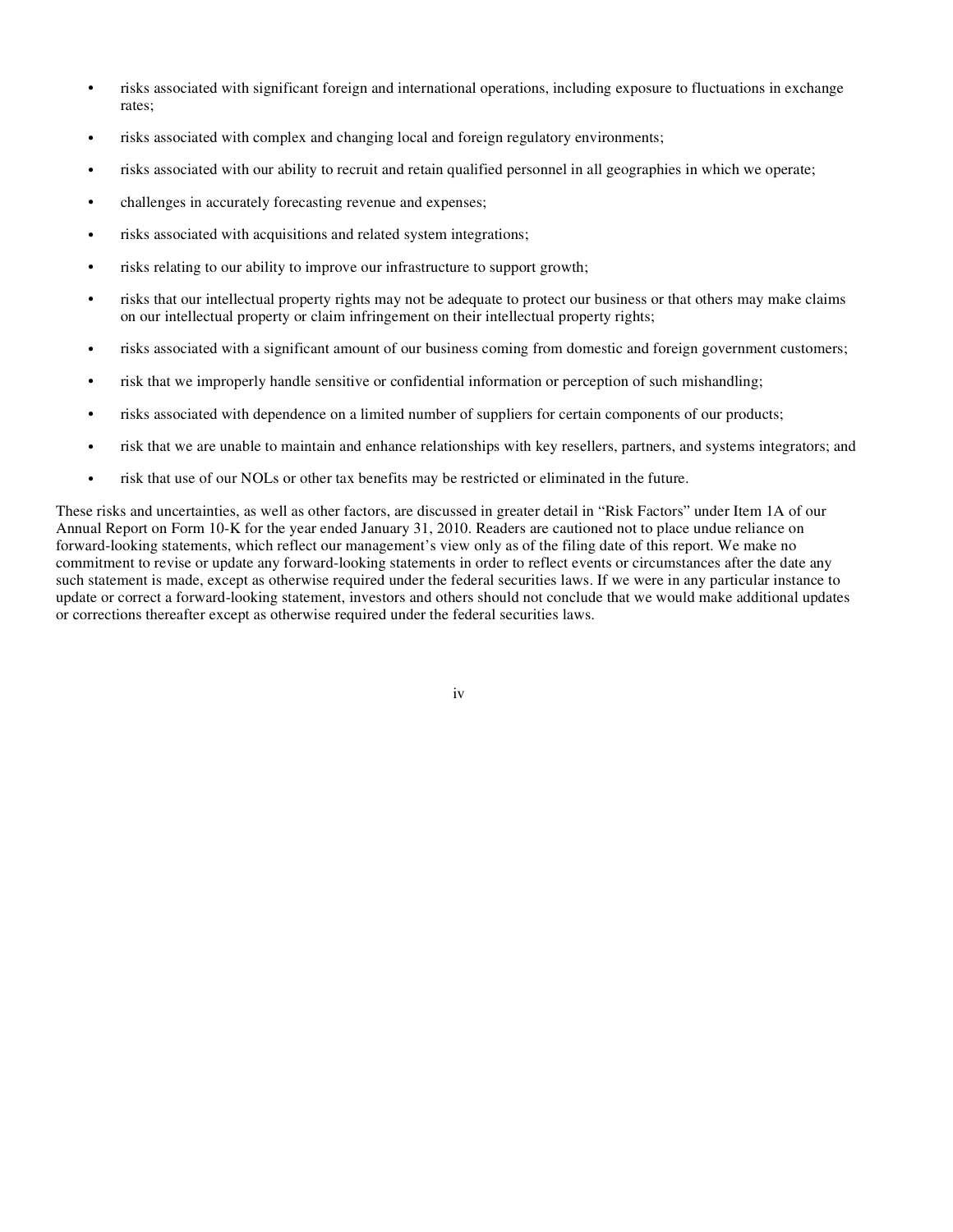### **PART I. FINANCIAL INFORMATION**

#### **Item 1. Financial Statements.**

#### **VERINT SYSTEMS INC. AND SUBSIDIARIES Condensed Consolidated Balance Sheets April 30, 2010 and January 31, 2010 (Unaudited)**

| (in thousands, except share and per share data)                                                                                                                            | April 30,<br>2010 | January 31,<br>2010 |            |  |
|----------------------------------------------------------------------------------------------------------------------------------------------------------------------------|-------------------|---------------------|------------|--|
| <b>Assets</b>                                                                                                                                                              |                   |                     |            |  |
| <b>Current Assets:</b>                                                                                                                                                     |                   |                     |            |  |
| Cash and cash equivalents                                                                                                                                                  | \$<br>149,403     | $\frac{1}{2}$       | 184,335    |  |
| Restricted cash and bank time deposits                                                                                                                                     | 4,972             |                     | 5,206      |  |
| Accounts receivable, net                                                                                                                                                   | 140,649           |                     | 127,826    |  |
| Inventories                                                                                                                                                                | 14,654            |                     | 14,373     |  |
| Deferred cost of revenue                                                                                                                                                   | 8,576             |                     | 11,232     |  |
| Prepaid expenses and other current assets                                                                                                                                  | 59,997            |                     | 64,554     |  |
| <b>Total current assets</b>                                                                                                                                                | 378,251           |                     | 407,526    |  |
| Property and equipment, net                                                                                                                                                | 23,396            |                     | 24,453     |  |
| Goodwill                                                                                                                                                                   | 730,053           |                     | 724,670    |  |
| Intangible assets, net                                                                                                                                                     | 171,541           |                     | 173,833    |  |
| Capitalized software development costs, net                                                                                                                                | 7,812             |                     | 8,530      |  |
| Deferred cost of revenue                                                                                                                                                   | 28,847            |                     | 33,019     |  |
| Other assets                                                                                                                                                               | 25,712            |                     | 24,306     |  |
| <b>Total assets</b>                                                                                                                                                        | \$<br>1,365,612   | \$                  | 1,396,337  |  |
| Liabilities, Preferred Stock, and Stockholders' Deficit                                                                                                                    |                   |                     |            |  |
| <b>Current Liabilities:</b>                                                                                                                                                |                   |                     |            |  |
|                                                                                                                                                                            | \$                | $\frac{1}{2}$       | 46,570     |  |
| Accounts payable<br>Accrued expenses and other liabilities                                                                                                                 | 44,464<br>171,197 |                     | 155,422    |  |
| Current maturities of long-term debt                                                                                                                                       | 22,098            |                     | 22,678     |  |
| Deferred revenue                                                                                                                                                           | 165,696           |                     | 183,719    |  |
| Liabilities to affiliates                                                                                                                                                  | 1,793             |                     | 1,709      |  |
|                                                                                                                                                                            |                   |                     |            |  |
| <b>Total current liabilities</b>                                                                                                                                           | 405,248           |                     | 410,098    |  |
| Long-term debt                                                                                                                                                             | 598,234           |                     | 598,234    |  |
| Deferred revenue                                                                                                                                                           | 47,991            |                     | 51,412     |  |
| Other liabilities                                                                                                                                                          | 62,778            |                     | 65,618     |  |
| <b>Total liabilities</b>                                                                                                                                                   | 1,114,251         |                     | 1,125,362  |  |
| Preferred Stock - \$0.001 par value; authorized 2,500,000 shares. Series A<br>convertible preferred stock; 293,000 shares issued and outstanding; aggregate                |                   |                     |            |  |
| liquidation preference and redemption value of \$328,983 at April 30, 2010                                                                                                 | 285,542           |                     | 285,542    |  |
| <b>Commitments and Contingencies</b>                                                                                                                                       |                   |                     |            |  |
| <b>Stockholders' Deficit:</b>                                                                                                                                              |                   |                     |            |  |
| Common stock — \$0.001 par value; authorized 120,000,000 shares. Issued 33,029,000<br>and 32,687,000 shares; outstanding 32,803,000 and 32,584,000 shares, as of April 30, |                   |                     |            |  |
| 2010 and January 31, 2010, respectively                                                                                                                                    | 33                |                     | 33         |  |
| Additional paid-in capital                                                                                                                                                 | 458,665           |                     | 451,166    |  |
| Treasury stock, at $\cos\theta - 226,000$ and 103,000 shares as of April 30, 2010 and<br>January 31, 2010, respectively                                                    | (5,805)           |                     | (2, 493)   |  |
| <b>Accumulated deficit</b>                                                                                                                                                 | (436, 546)        |                     | (420, 338) |  |
| Accumulated other comprehensive loss                                                                                                                                       | (51,314)          |                     | (43, 134)  |  |
| <b>Total Verint Systems Inc. stockholders' deficit</b>                                                                                                                     | (34,967)          |                     | (14,766)   |  |
| Noncontrolling interest                                                                                                                                                    | 786               |                     | 199        |  |
| <b>Total stockholders' deficit</b>                                                                                                                                         | (34, 181)         |                     | (14, 567)  |  |
| Total liabilities, preferred stock, and stockholders' deficit                                                                                                              | \$<br>1,365,612   | \$                  | 1,396,337  |  |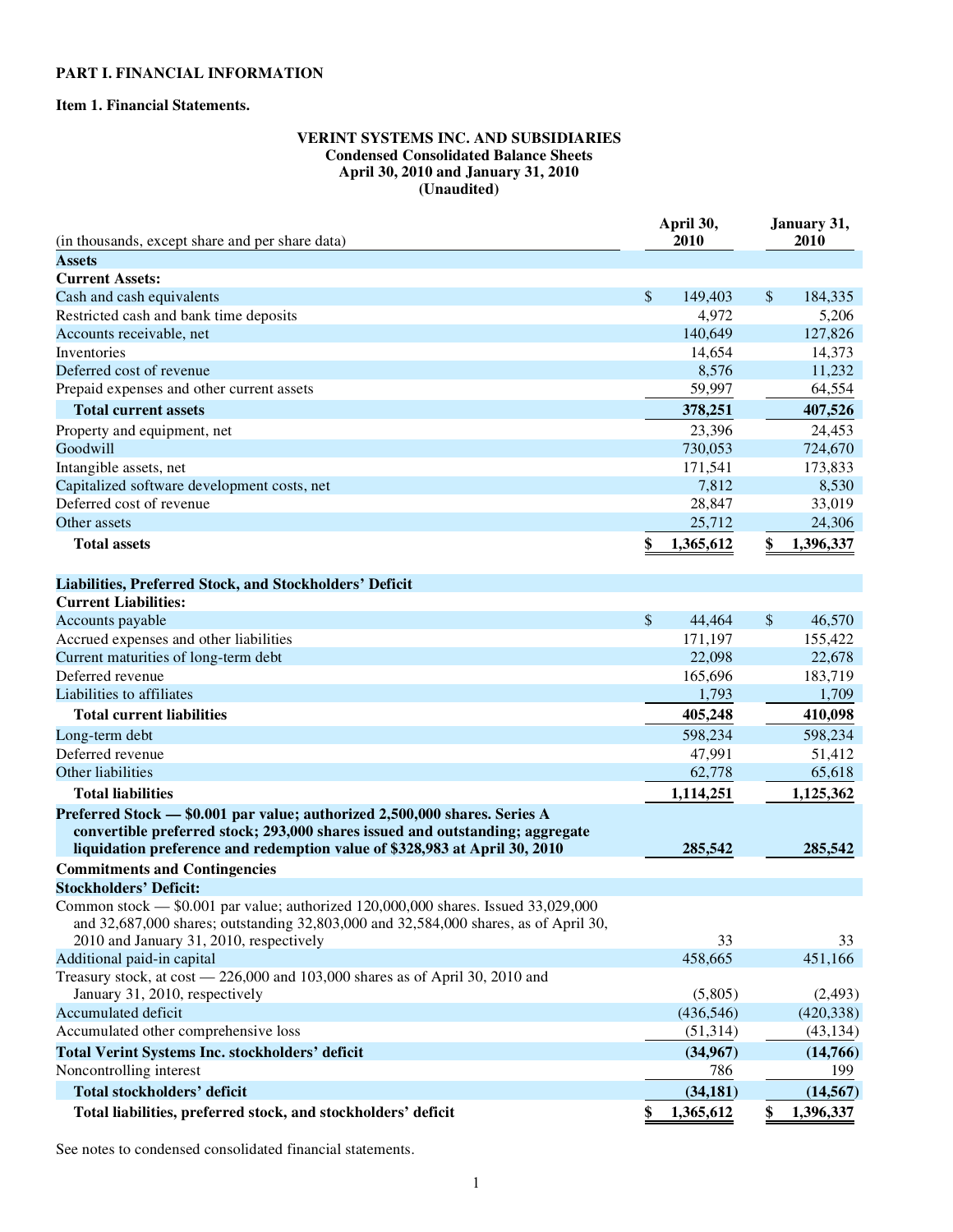#### **VERINT SYSTEMS INC. AND SUBSIDIARIES Condensed Consolidated Statements of Operations Three Months Ended April 30, 2010 and 2009 (Unaudited)**

|                                                                     |    | Three Months Ended April 30, |              |
|---------------------------------------------------------------------|----|------------------------------|--------------|
| (in thousands, except per share data)                               |    | 2010                         | 2009         |
| <b>Revenue:</b>                                                     |    |                              |              |
| Product                                                             | \$ | 92,070                       | \$<br>97,071 |
| Service and support                                                 |    | 80,543                       | 78,077       |
| <b>Total revenue</b>                                                |    | 172,613                      | 175,148      |
| <b>Cost of revenue:</b>                                             |    |                              |              |
| Product                                                             |    | 28,346                       | 32,057       |
| Service and support                                                 |    | 27,228                       | 22,913       |
| Amortization of acquired technology and backlog                     |    | 2,233                        | 2,099        |
| <b>Total cost of revenue</b>                                        |    | 57,807                       | 57,069       |
| <b>Gross profit</b>                                                 |    | 114,806                      | 118,079      |
| <b>Operating expenses:</b>                                          |    |                              |              |
| Research and development, net                                       |    | 26,432                       | 18,901       |
| Selling, general and administrative                                 |    | 87,017                       | 57,226       |
| Amortization of other acquired intangible assets                    |    | 5,339                        | 5,930        |
| Restructuring                                                       |    |                              | 13           |
| <b>Total operating expenses</b>                                     |    | 118,788                      | 82,070       |
| <b>Operating income (loss)</b>                                      |    | (3,982)                      | 36,009       |
| Other income (expense), net:                                        |    |                              |              |
| Interest income                                                     |    | 83                           | 147          |
| Interest expense                                                    |    | (5,948)                      | (6,353)      |
| Other expense, net                                                  |    | (3,698)                      | (4,963)      |
| Total other expense, net                                            |    | (9, 563)                     | (11, 169)    |
| Income (loss) before provision for income taxes                     |    | (13, 545)                    | 24,840       |
| Provision for income taxes                                          |    | 2,071                        | 4,268        |
| Net income (loss)                                                   |    | (15,616)                     | 20,572       |
| Net income attributable to noncontrolling interest                  |    | 592                          | 938          |
| Net income (loss) attributable to Verint Systems Inc.               |    | (16,208)                     | 19,634       |
| Dividends on preferred stock                                        |    | (3, 403)                     | (3,262)      |
| Net income (loss) attributable to Verint Systems Inc. common shares | \$ | (19,611)                     | \$<br>16,372 |
| Net income (loss) per share attributable to Verint Systems Inc.     |    |                              |              |
| <b>Basic</b>                                                        | \$ | (0.60)                       | \$<br>0.50   |
| <b>Diluted</b>                                                      | \$ | (0.60)                       | \$<br>0.47   |
| Weighted-average common shares outstanding                          |    |                              |              |
| <b>Basic</b>                                                        |    | 32,663                       | 32,459       |
| <b>Diluted</b>                                                      |    | 32,663                       | 42,151       |
|                                                                     |    |                              |              |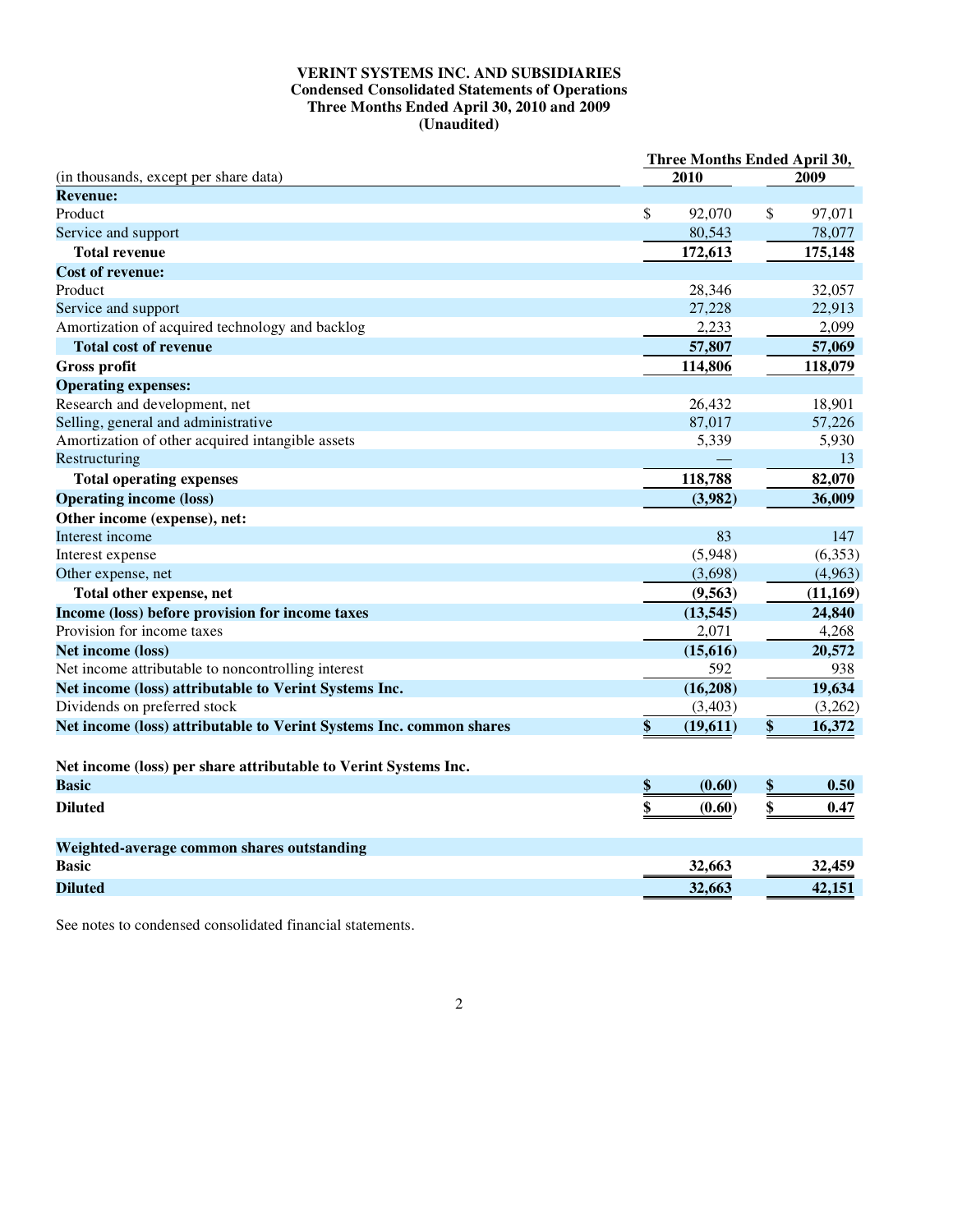#### **VERINT SYSTEMS INC. AND SUBSIDIARIES Condensed Consolidated Statements of Stockholders' Deficit Three Months Ended April 30, 2010 and 2009 (Unaudited)**

|                                                                 |               |       |                |                                |               | Verint Systems Inc. Stockholders' Deficit |                                    |                     |                              |                        |
|-----------------------------------------------------------------|---------------|-------|----------------|--------------------------------|---------------|-------------------------------------------|------------------------------------|---------------------|------------------------------|------------------------|
|                                                                 |               |       |                |                                |               |                                           | <b>Accumulated</b>                 | <b>Total Verint</b> |                              |                        |
|                                                                 |               |       |                | <b>Common Stock Additional</b> |               |                                           | Other                              | <b>Systems Inc.</b> |                              | <b>Total</b>           |
|                                                                 |               | Par   |                | Paid-in                        |               |                                           | Treasury Accumulated Comprehensive | Stockholders'       | Noncontrolling Stockholders' |                        |
| (in thousands)                                                  | <b>Shares</b> | Value |                | Capital                        | <b>Stock</b>  | Deficit                                   | Loss                               | Deficit             | <b>Interest</b>              | Deficit                |
| <b>Balances as of January 31,</b><br>2009                       | 32,535        | \$    | $32 \text{ s}$ | 419,937 \$                     | $(2,353)$ \$  | $(435,955)$ \$                            | $(58, 404)$ \$                     | $(76,743)$ \$       | 673S                         | (76,070)               |
| <b>Comprehensive income:</b>                                    |               |       |                |                                |               |                                           |                                    |                     |                              |                        |
| Net income                                                      |               |       |                |                                |               | 19,634                                    |                                    | 19,634              | 938                          | 20,572                 |
| Unrealized gains on<br>derivative financial<br>instruments, net |               |       |                |                                |               |                                           | 73                                 | 73                  |                              | 73                     |
| Unrealized gains on<br>available for sale                       |               |       |                |                                |               |                                           |                                    |                     |                              |                        |
| securities, net                                                 |               |       |                |                                |               |                                           | $\overline{4}$                     | $\overline{4}$      |                              | $\boldsymbol{\Lambda}$ |
| Currency translation<br>adjustments                             |               |       |                |                                |               |                                           | 2,818                              | 2,818               | (267)                        | 2,551                  |
|                                                                 |               |       |                |                                |               |                                           |                                    |                     |                              |                        |
| <b>Total comprehensive</b><br>income                            |               |       |                |                                |               | 19.634                                    | 2.895                              | 22,529              | 671                          | 23,200                 |
| Stock-based compensation                                        |               |       |                |                                |               |                                           |                                    |                     |                              |                        |
| expense                                                         |               |       |                | 6,257                          |               |                                           |                                    | 6,257               |                              | 6,257                  |
| Common stock issued for                                         |               |       |                |                                |               |                                           |                                    |                     |                              |                        |
| stock awards                                                    | 20            |       |                |                                |               |                                           |                                    |                     |                              |                        |
| Forfeitures of restricted                                       |               |       |                |                                |               |                                           |                                    |                     |                              |                        |
| stock awards                                                    | (3)           |       |                | 22                             | (22)          |                                           |                                    |                     |                              |                        |
| <b>Balances as of April 30,</b>                                 |               |       |                |                                |               |                                           |                                    |                     |                              |                        |
| 2009                                                            | 32,552        |       | 32             | 426,216                        | (2,375)<br>\$ | (416, 321)                                | (55.509)                           | (47, 957)           | 1.344                        | (46, 613)              |
| <b>Balances as of January 31,</b><br>2010                       | 32,584        | \$    |                | 33 \$ 451,166 \$               | $(2,493)$ \$  | $(420,338)$ \$                            | $(43, 134)$ \$                     | $(14.766)$ \$       | 199S                         | (14, 567)              |
| <b>Comprehensive income</b><br>$(loss):$                        |               |       |                |                                |               |                                           |                                    |                     |                              |                        |
| Net income (loss)                                               |               |       |                |                                |               | (16, 208)                                 |                                    | (16, 208)           | 592                          | (15,616)               |
| Unrealized gains on<br>derivative financial<br>instruments, net |               |       |                |                                |               |                                           | 81                                 | 81                  |                              | 81                     |
| Currency translation                                            |               |       |                |                                |               |                                           |                                    |                     |                              |                        |
| adjustments                                                     |               |       |                |                                |               |                                           | (8,261)                            | (8,261)             | (5)                          | (8,266)                |
| <b>Total comprehensive</b>                                      |               |       |                |                                |               |                                           |                                    |                     |                              |                        |
| income (loss)                                                   |               |       |                |                                |               | (16, 208)                                 | (8,180)                            | (24, 388)           | 587                          | (23, 801)              |
| Stock-based compensation                                        |               |       |                |                                |               |                                           |                                    |                     |                              |                        |
| expense                                                         |               |       |                | 7.546                          |               |                                           |                                    | 7,546               |                              | 7,546                  |
| Common stock issued for                                         |               |       |                |                                |               |                                           |                                    |                     |                              |                        |
| stock awards                                                    | 342           |       |                |                                |               |                                           |                                    |                     |                              |                        |
| Purchases of treasury stock                                     | (123)         |       |                | $\overline{\phantom{0}}$       | (3,312)       |                                           |                                    | (3,312)             |                              | (3,312)                |
| Tax effects from stock award<br>plans                           |               |       |                | (47)                           |               |                                           |                                    | (47)                |                              | (47)                   |
| Balances as of April 30,<br>2010                                | 32,803        |       | 33<br>\$       | 458,665                        | (5,805)<br>\$ | $(436,546)$ \$<br>\$                      | $(51,314)$ \$                      | $(34,967)$ \$       | 786                          | (34, 181)<br>S         |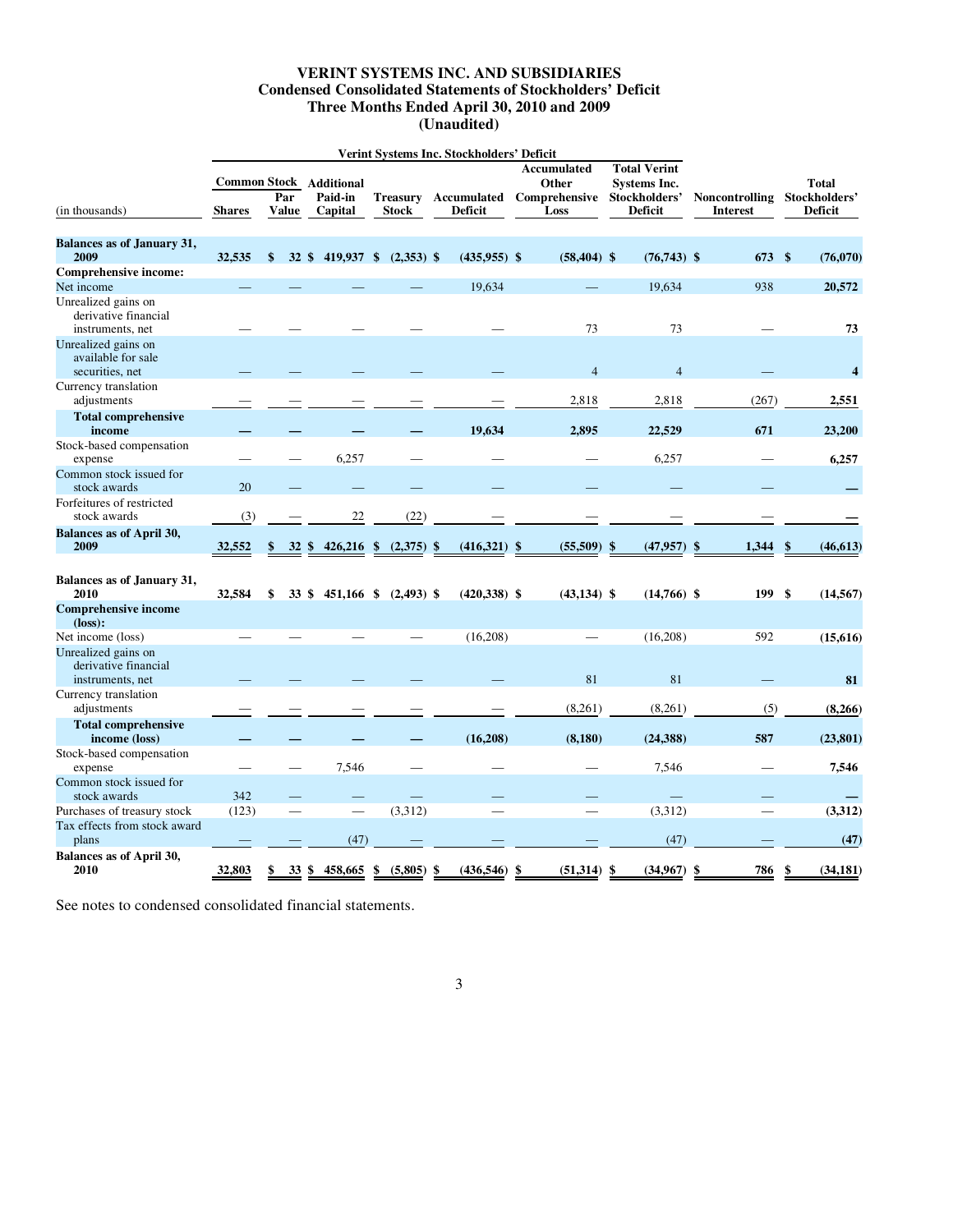#### **VERINT SYSTEMS INC. AND SUBSIDIARIES Condensed Consolidated Statements of Cash Flows Three Months Ended April 30, 2010 and 2009 (Unaudited)**

|                                                                                      | Three Months Ended April 30, |           |               |          |  |  |
|--------------------------------------------------------------------------------------|------------------------------|-----------|---------------|----------|--|--|
| (in thousands)                                                                       |                              | 2010      |               | 2009     |  |  |
| <b>Cash flows from operating activities:</b>                                         |                              |           |               |          |  |  |
| Net income (loss)                                                                    | \$                           | (15,616)  | \$            | 20,572   |  |  |
| Adjustments to reconcile net income (loss) to net cash provided by (used in)         |                              |           |               |          |  |  |
| operating activities:                                                                |                              |           |               |          |  |  |
| Depreciation and amortization                                                        |                              | 11,898    |               | 13,073   |  |  |
| Stock-based compensation                                                             |                              | 7,546     |               | 6,257    |  |  |
| Non-cash losses on derivative financial instruments, net                             |                              | 1,703     |               | 3,539    |  |  |
| Other non-cash items, net                                                            |                              | 1,189     |               | 1,685    |  |  |
| Changes in operating assets and liabilities, net of effects of business combination: |                              |           |               |          |  |  |
| Accounts receivable                                                                  |                              | (13,787)  |               | (5,365)  |  |  |
| <b>Inventories</b>                                                                   |                              | (488)     |               | 938      |  |  |
| Deferred cost of revenue                                                             |                              | 6,161     |               | 7,041    |  |  |
| Accounts payable and accrued expenses                                                |                              | 14,959    |               | (15,012) |  |  |
| Deferred revenue                                                                     |                              | (18, 476) |               | 3,255    |  |  |
| Prepaid expenses and other assets                                                    |                              | 1,501     |               | (6,667)  |  |  |
| Other, net                                                                           |                              | (1,110)   |               | (1,874)  |  |  |
| Net cash provided by (used in) operating activities                                  |                              | (4,520)   |               | 27,442   |  |  |
| <b>Cash flows from investing activities:</b>                                         |                              |           |               |          |  |  |
| Cash paid for business combination, net of cash acquired, and payments of contingent |                              |           |               |          |  |  |
| consideration associated with business combinations in prior periods                 |                              | (15,292)  |               | (7)      |  |  |
| Purchases of property and equipment                                                  |                              | (1,878)   |               | (738)    |  |  |
| Settlements of derivative financial instruments not designated as hedges             |                              | (6,333)   |               | (3,850)  |  |  |
| Cash paid for capitalized software development costs                                 |                              | (462)     |               | (509)    |  |  |
| Other investing activities                                                           |                              | 205       |               | 805      |  |  |
| Net cash used in investing activities                                                |                              | (23,760)  |               | (4,299)  |  |  |
|                                                                                      |                              |           |               |          |  |  |
| <b>Cash flows from financing activities:</b>                                         |                              |           |               |          |  |  |
| Repayments of borrowings and other financing obligations                             |                              | (580)     |               | (1,562)  |  |  |
| Dividends paid to noncontrolling interest                                            |                              |           |               | (2,142)  |  |  |
| Purchases of treasury stock                                                          |                              | (3,312)   |               |          |  |  |
| Other financing activities                                                           |                              | (897)     |               |          |  |  |
| Net cash used in financing activities                                                |                              | (4,789)   |               | (3,704)  |  |  |
| Effect of exchange rate changes on cash and cash equivalents                         |                              | (1, 863)  |               | 805      |  |  |
| Net increase (decrease) in cash and cash equivalents                                 |                              | (34,932)  |               | 20,244   |  |  |
| Cash and cash equivalents, beginning of period                                       |                              | 184.335   |               | 115.928  |  |  |
| Cash and cash equivalents, end of period                                             | \$                           | 149,403   | \$            | 136,172  |  |  |
|                                                                                      |                              |           |               |          |  |  |
| Supplemental disclosures of cash flow information:                                   |                              |           |               |          |  |  |
| Cash paid for interest                                                               | \$                           | 3,538     | $\frac{1}{2}$ | 7,310    |  |  |
| Cash paid for income taxes                                                           | \$                           | 1,525     | \$            | 3,050    |  |  |
|                                                                                      |                              |           |               |          |  |  |
| Non-cash investing and financing transactions:                                       |                              |           |               |          |  |  |
| Accrued but unpaid purchases of property and equipment                               | \$                           | 495       | $\frac{1}{2}$ | 216      |  |  |
| Inventory transfers to property and equipment                                        | $\$$                         | 77        | \$            | 195      |  |  |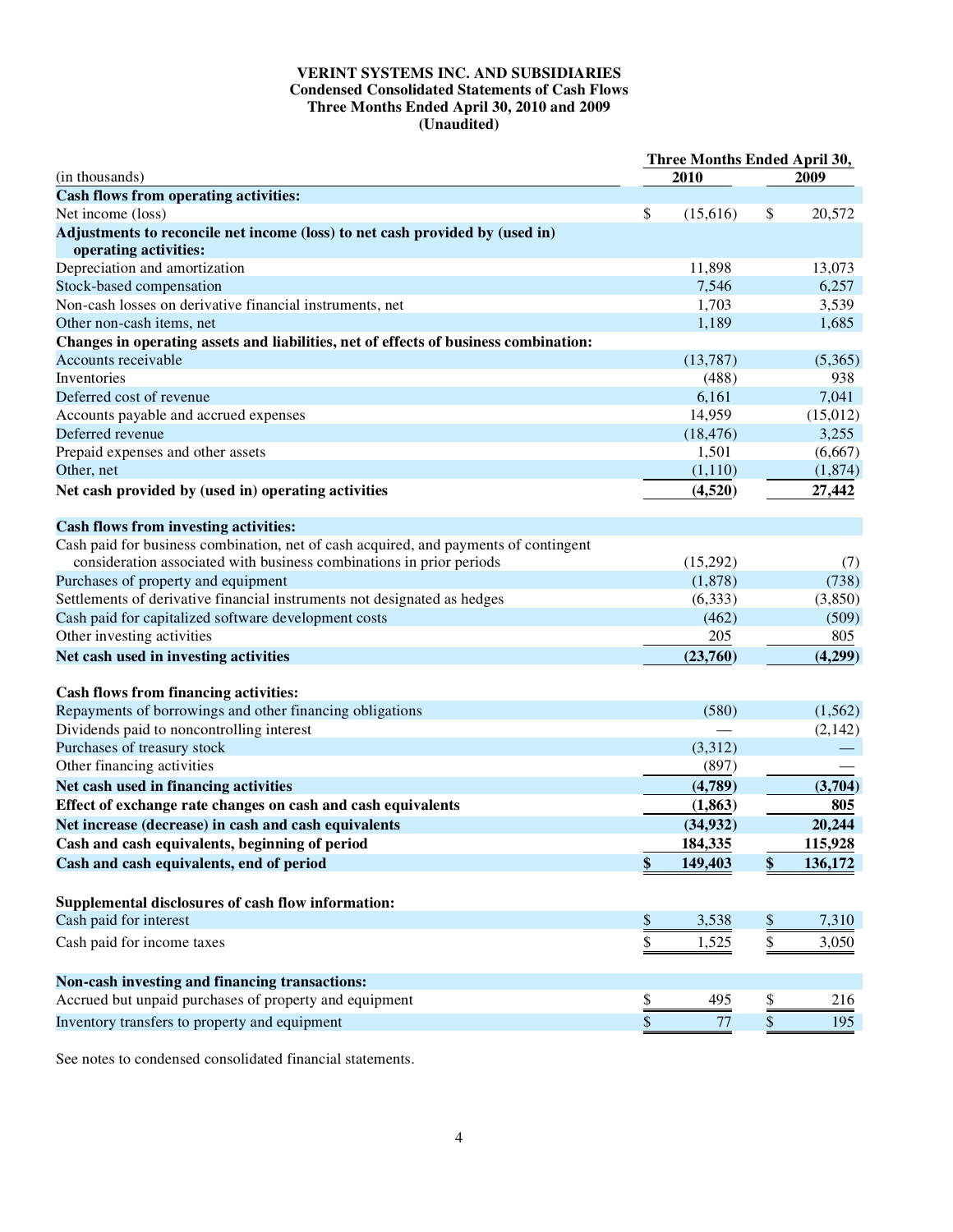#### **VERINT SYSTEMS INC. AND SUBSIDIARIES**

#### **Notes to Condensed Consolidated Financial Statements**

#### **(Unaudited)**

#### *1. BASIS OF PRESENTATION*

#### *Condensed Consolidated Financial Statements Preparation*

The condensed consolidated financial statements included herein have been prepared in accordance with accounting principles generally accepted in the United States of America ("GAAP") and on the same basis as the audited consolidated financial statements included in our Annual Report on Form 10-K filed with the SEC for the year ended January 31, 2010. The condensed consolidated statements of operations, stockholders' deficit and cash flows for the periods ended April 30, 2010 and 2009, and the condensed consolidated balance sheet as of April 30, 2010, are not audited but reflect all adjustments that are of a normal recurring nature and that are considered necessary for a fair presentation of the results of the periods shown. The condensed consolidated balance sheet as of January 31, 2010 is derived from the audited consolidated balance sheet presented in our Annual Report on Form 10-K for the year ended January 31, 2010. Certain information and disclosures normally included in annual consolidated financial statements have been omitted pursuant to the rules and regulations of the SEC. Because the condensed consolidated interim financial statements do not include all of the information and disclosures required by GAAP for a complete set of financial statements, they should be read in conjunction with the audited consolidated financial statements and notes included in our Annual Report on Form 10-K filed with the SEC for the year ended January 31, 2010. The results for interim periods are not necessarily indicative of a full year's results.

Unless the context otherwise requires, the terms "Verint", "we", "our", and "us" and words of similar import as used in these notes to the condensed consolidated financial statements include Verint Systems Inc. and its consolidated subsidiaries.

#### *Principles of Consolidation*

The accompanying condensed consolidated financial statements include the accounts of Verint Systems Inc., our wholly owned subsidiaries, and a joint venture in which we hold a 50% equity interest. This joint venture functions as a systems integrator for Asian markets and is a variable interest entity in which we are the primary beneficiary. Investments in companies in which we have less than a 20% ownership interest and do not exercise significant influence are accounted for at cost. We include the results of operations of acquired companies from the date of acquisition. All significant intercompany transactions and balances are eliminated.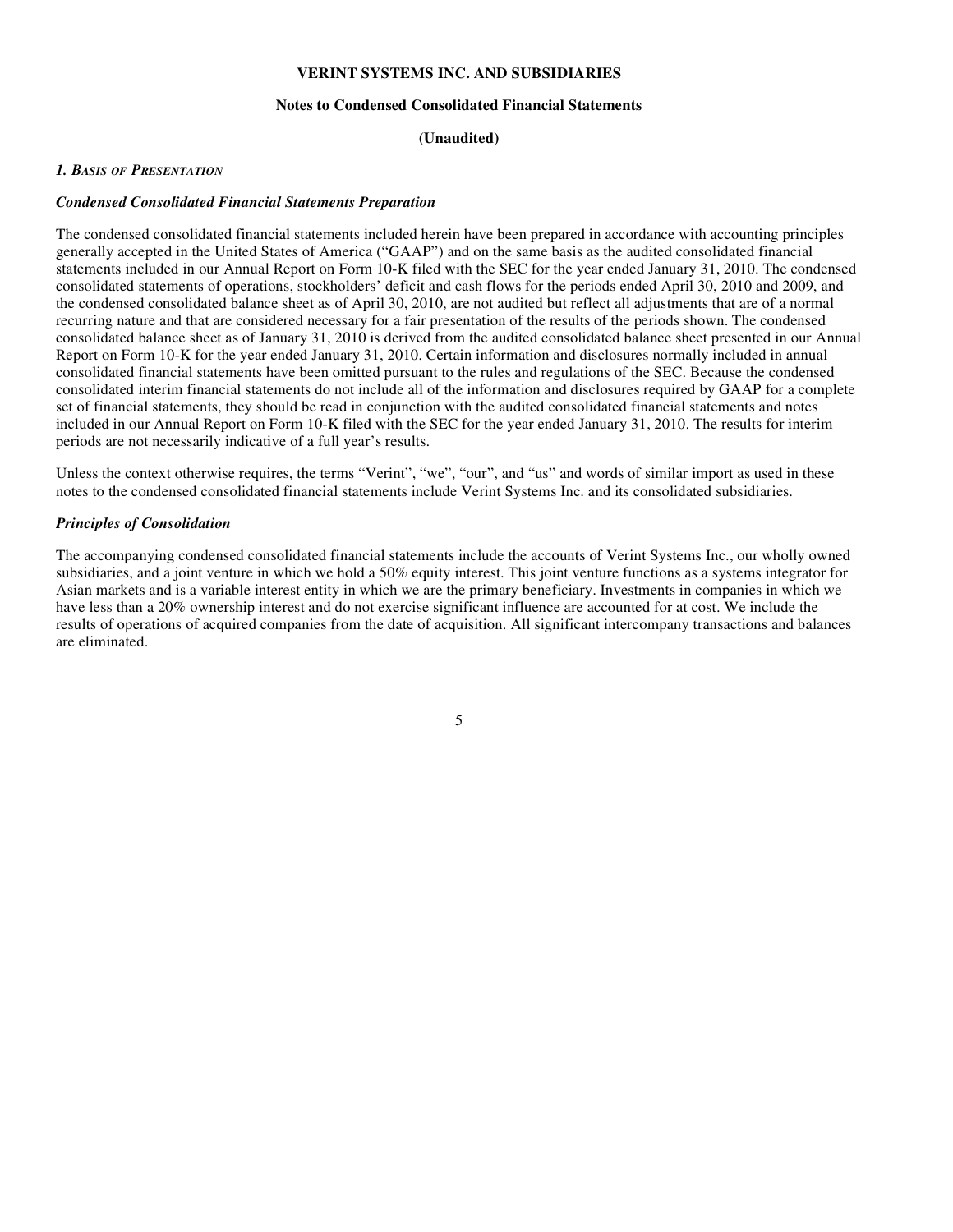#### *Use of Estimates*

The preparation of financial statements in conformity with GAAP requires our management to make estimates and assumptions, which may affect the reported amounts of assets and liabilities and the disclosure of contingent assets and liabilities at the date of the consolidated financial statements and the reported amounts of revenue and expenses during the reporting period. Actual results could differ from those estimates.

#### *Recent Accounting Pronouncements*

#### *Standards Implemented:*

In May 2009, the Financial Accounting Standards Board ("FASB") issued a new accounting standard that establishes general standards of accounting for and disclosure of events that occur after the balance sheet date but before financial statements are issued. In February 2010, the FASB issued an amendment to this guidance that removed the requirement for an SEC filer to disclose a date through which subsequent events have been evaluated in both issued and revised financial statements. The adoption of this standard, as amended, did not have a material impact on our condensed consolidated financial statements.

In June 2009, the FASB issued a new accounting standard related to the consolidation of variable interest entities, requiring a company to perform an analysis to determine whether its variable interests give it a controlling financial interest in a variable interest entity. This analysis requires a company to assess whether it has the power to direct the activities of the variable interest entity and if it has the obligation to absorb losses or the right to receive benefits that could potentially be significant to the variable interest entity. This standard requires an ongoing reassessment of whether a company is the primary beneficiary of a variable interest entity, eliminates the quantitative approach previously required for determining the primary beneficiary of a variable interest entity, and significantly enhances disclosures. The standard may be applied retrospectively to previously issued financial statements with a cumulative-effect adjustment to retained earnings as of the beginning of the first year restated. This standard is effective for us for the fiscal year beginning on February 1, 2010. The adoption of this standard did not have a material impact on our condensed consolidated financial statements.

In January 2010, the FASB issued amended standards that require additional fair value disclosures. These disclosure requirements are effective in two phases. The initial phase, effective for us as of February 1, 2010, requires enhanced disclosures about inputs and valuation techniques used to measure fair value as well as disclosures about significant transfers. The adoption of this standard did not have a material impact on our condensed consolidated financial statements. The second phase, effective for us as of February 1, 2011, is further discussed below.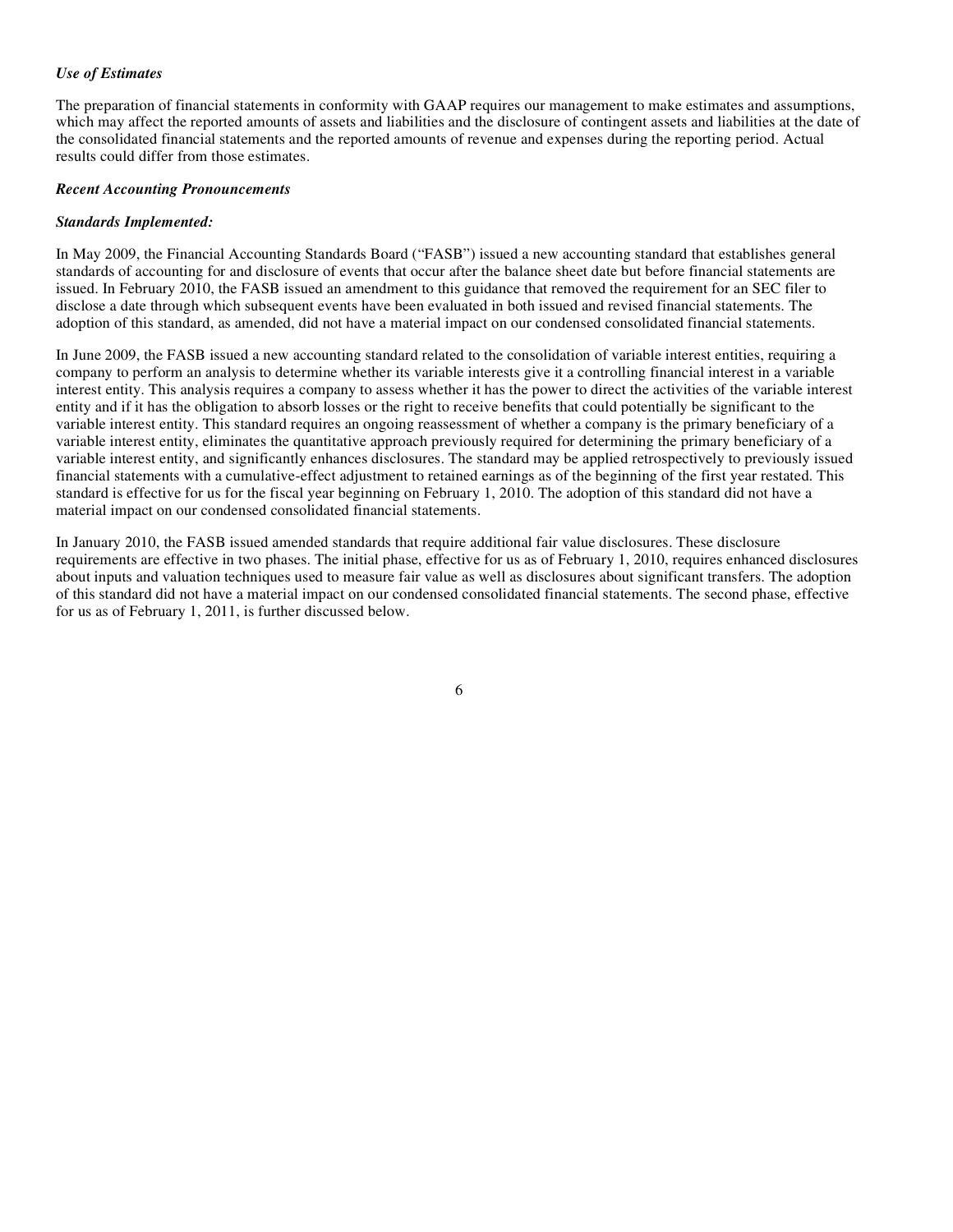#### *New Standards to be Implemented:*

In October 2009, the FASB issued guidance that applies to multiple-deliverable revenue arrangements. This guidance also provides principles and application guidance on whether a revenue arrangement contains multiple deliverables, how the arrangement should be separated, and how the arrangement consideration should be allocated. The guidance requires an entity to allocate revenue in a multiple-deliverable arrangement using estimated selling prices of the deliverables if a vendor does not have vendor specific objective evidence of fair value ("VSOE") or third-party evidence of selling price. It eliminates the use of the residual method and, instead, requires an entity to allocate revenue using the relative selling price method. It also expands disclosure requirements with respect to multiple-deliverable revenue arrangements.

Also in October 2009, the FASB issued guidance related to multiple-deliverable revenue arrangements that contain both software and hardware elements, focusing on determining which revenue arrangements are within the scope of existing software revenue guidance. This additional guidance removes tangible products from the scope of the software revenue guidance and provides guidance on determining whether software deliverables in an arrangement that includes a tangible product are within the scope of the software revenue guidance. The above guidance related to revenue recognition should be applied on a prospective basis for revenue arrangements entered into or materially modified in fiscal years beginning on or after June 15, 2010. It will be effective for us in our fiscal year beginning February 1, 2011, although early adoption is permitted. Alternatively, an entity can elect to adopt the provisions of these issues on a retrospective basis. We are assessing the impact that the application of this new guidance, and the guidance discussed in the preceding paragraph, may have on our consolidated financial statements.

In January 2010, the FASB issued amended standards that require additional fair value disclosures. These disclosure requirements are effective in two phases. The initial phase, as previously discussed, was effective for us in our fiscal year beginning February 1, 2010. The second phase, effective for us as of February 1, 2011, will require presentation of disaggregated activity within the reconciliation for fair value measurements using significant unobservable inputs (Level 3). We are assessing the impact that the application of this new guidance may have on our consolidated financial statements.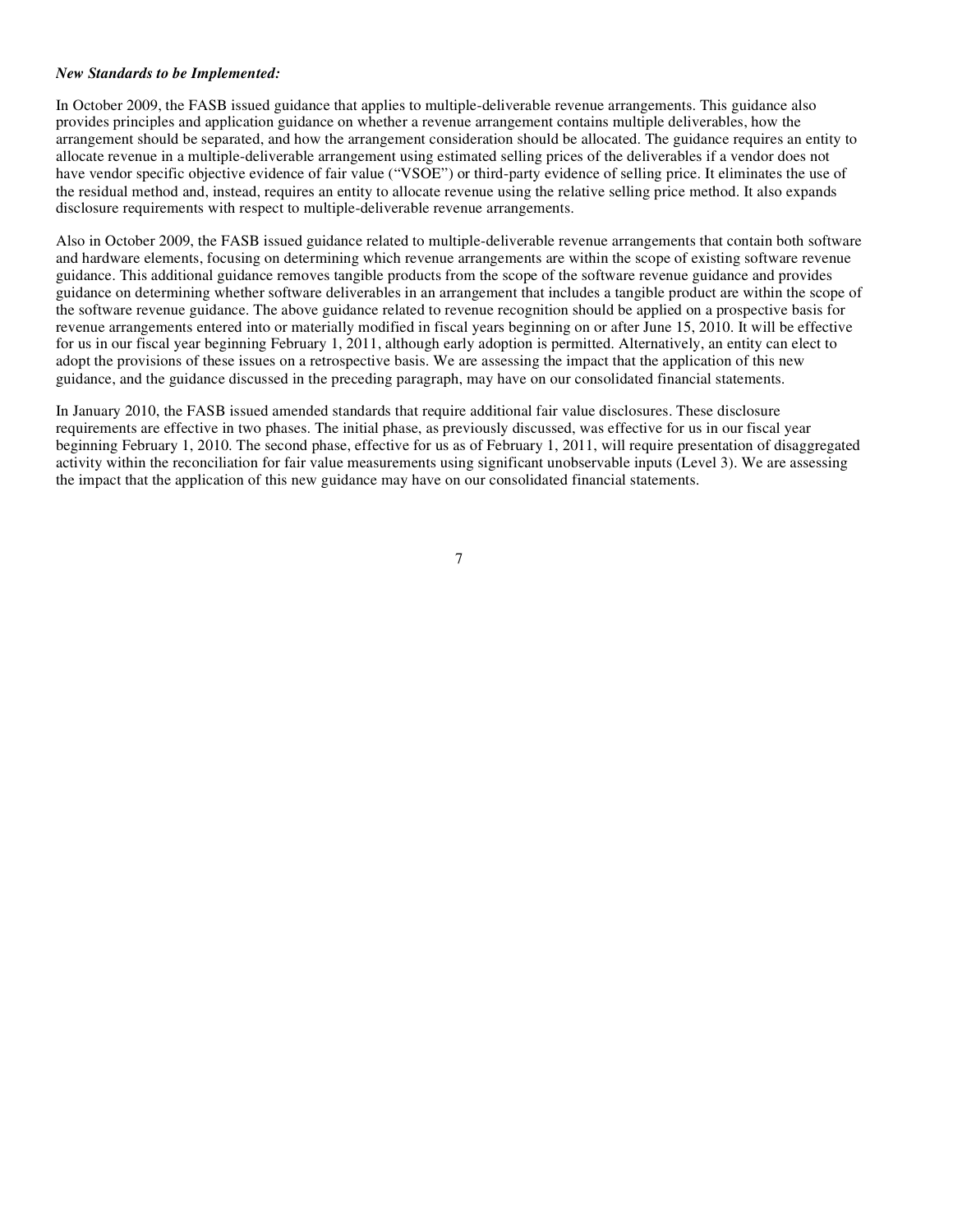#### *2. NET INCOME (LOSS) PER SHARE ATTRIBUTABLE TO VERINT SYSTEMS INC.*

The following table summarizes the calculation of basic and diluted net income (loss) per share attributable to Verint Systems Inc. for the three months ended April 30, 2010 and 2009:

|                                                                                         | Three Months Ended April 30, |          |         |         |  |  |
|-----------------------------------------------------------------------------------------|------------------------------|----------|---------|---------|--|--|
| (in thousands, except per share amounts)                                                |                              | 2010     |         | 2009    |  |  |
| Net income (loss)                                                                       | \$                           | (15,616) | $\sqrt$ | 20,572  |  |  |
| Net income attributable to noncontrolling interest                                      |                              | 592      |         | 938     |  |  |
| Net income (loss) attributable to Verint Systems Inc.                                   |                              | (16,208) |         | 19,634  |  |  |
| Dividends on preferred stock                                                            |                              | (3,403)  |         | (3,262) |  |  |
| Net income (loss) attributable to Verint Systems Inc. for basic net income (loss) per   |                              |          |         |         |  |  |
| share                                                                                   |                              | (19,611) |         | 16,372  |  |  |
| Dilutive effect of dividends on preferred stock                                         |                              |          |         | 3,262   |  |  |
| Net income (loss) attributable to Verint Systems Inc. for diluted net income (loss) per |                              |          |         |         |  |  |
| share                                                                                   |                              | (19,611) | \$      | 19,634  |  |  |
| Weighted-average shares outstanding:                                                    |                              |          |         |         |  |  |
| Basic                                                                                   |                              | 32,663   |         | 32,459  |  |  |
| Dilutive effect of employee equity award plans                                          |                              |          |         |         |  |  |
| Dilutive effect of assumed conversion of preferred stock                                |                              |          |         | 9,692   |  |  |
| Diluted                                                                                 |                              | 32,663   |         | 42,151  |  |  |
| Net income (loss) per share attributable to Verint Systems Inc.                         |                              |          |         |         |  |  |
| Basic                                                                                   |                              | (0.60)   | \$.     | 0.50    |  |  |
| Diluted                                                                                 |                              | (0.60)   |         | 0.47    |  |  |
|                                                                                         |                              |          |         |         |  |  |

Due to the net loss applicable to Verint Systems Inc. common shares reported for the three months ended April 30, 2010, the assumed exercise of stock options and assumed settlement of unvested restricted stock awards and restricted stock units had an antidilutive effect and was therefore excluded from the computation of weighted-average diluted shares outstanding for the period. The options, restricted stock awards and restricted stock units excluded from the computation of weighted-average diluted shares outstanding totaled 8.7 million as of April 30, 2010. Weighted-average diluted shares outstanding for the three months ended April 30, 2009 excludes shares underlying approximately 4.7 million stock options, representing all of our outstanding options during this period, since such options have exercise prices in excess of the average market value of our common stock during the period and are therefore antidilutive.

Also excluded from the calculation of diluted net loss per share attributable to Verint Systems Inc. for the three months ended April 30, 2010 were 10.1 million common shares issuable from the assumed conversion of our preferred stock, because such assumed conversion would have an antidilutive effect.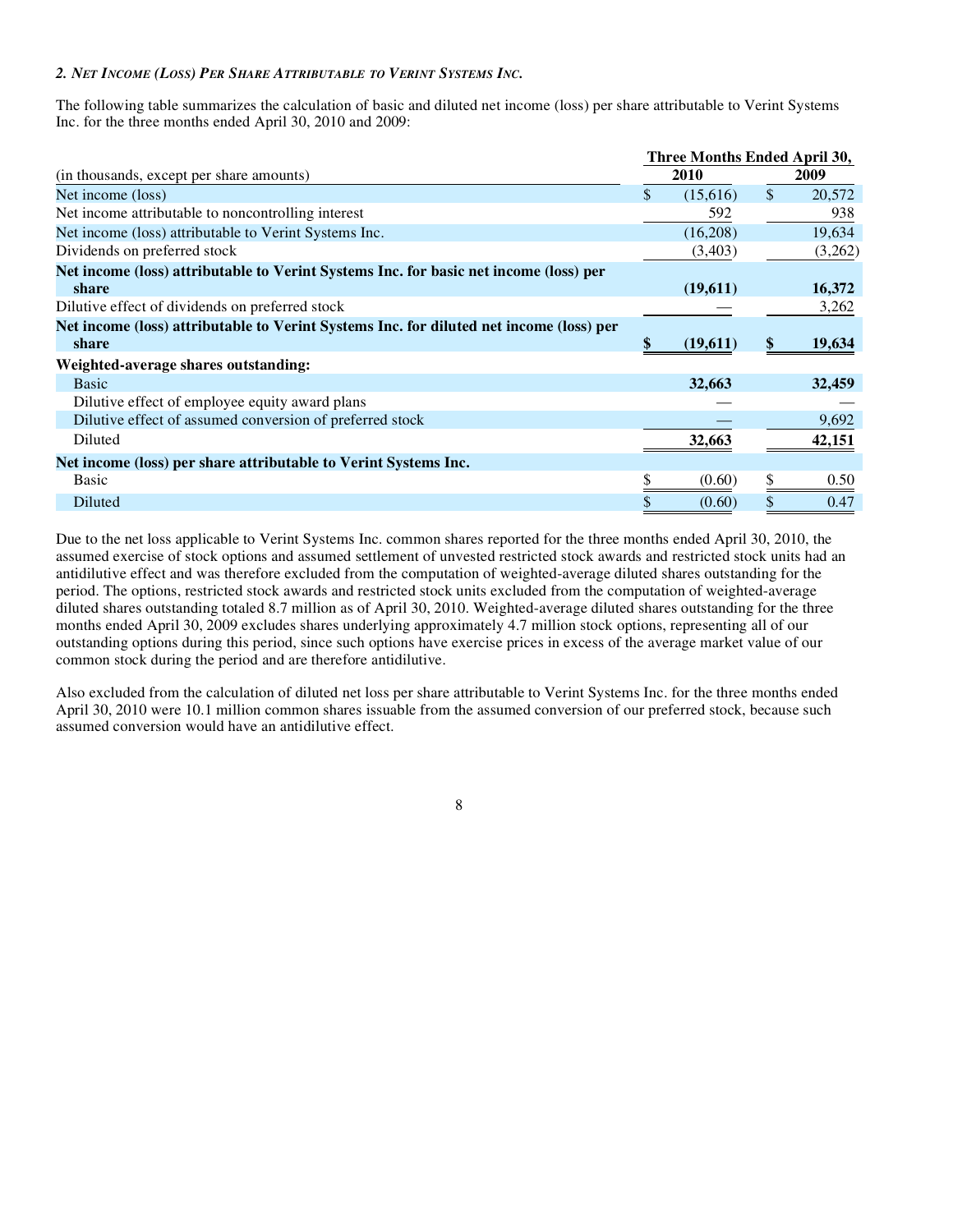#### *3. INVENTORIES*

Inventories consist of the following as of April 30, 2010 and January 31, 2010:

| (in thousands)           | April 30,<br>2010 |   | January 31,<br>2010 |  |  |  |
|--------------------------|-------------------|---|---------------------|--|--|--|
| Raw materials            | 7,126             | Φ | 5,987               |  |  |  |
| Work-in-process          | 3,987             |   | 4.649               |  |  |  |
| Finished goods           | 3,541             |   | 3,737               |  |  |  |
| <b>Total inventories</b> | 14.654            |   | 14,373              |  |  |  |

#### *4. BUSINESS COMBINATION*

On February 4, 2010, our wholly owned subsidiary, Verint Americas Inc., acquired all of the outstanding shares of Iontas Limited ("Iontas"), a privately held provider of desktop analytics solutions. Prior to this acquisition, we licensed certain technology from Iontas, whose solutions measure application usage and analyze workflows to help improve staff performance in contact center, branch, and back-office operations environments. We acquired Iontas, among other objectives, to expand the desktop analytical capabilities of our workforce optimization solutions. We have included the financial results of Iontas in our condensed consolidated financial statements since February 4, 2010.

We acquired Iontas for total consideration valued at \$21.9 million, including cash consideration of \$17.9 million, and additional milestone-based contingent payments of up to \$3.8 million, tied to certain performance targets being achieved over the next two years.

We have recorded the acquisition-date estimated fair value of the contingent consideration of \$3.2 million as a component of the purchase price of Iontas. The acquisition-date fair value of the contingent consideration was measured based on the probabilityadjusted present value of the contingent consideration expected to be earned and transferred. The fair value of the contingent consideration was remeasured as of April 30, 2010 at \$3.3 million, and the change in the fair value of the contingent consideration between the acquisition date and April 30, 2010 is recorded within selling, general and administrative expenses in our condensed consolidated statements of operations.

Our purchase price to acquire Iontas also includes \$1.5 million of prepayments for product licenses and support services procured from Iontas prior to the acquisition date, partially offset by \$0.7 million of trade accounts payable to Iontas as of the acquisition date.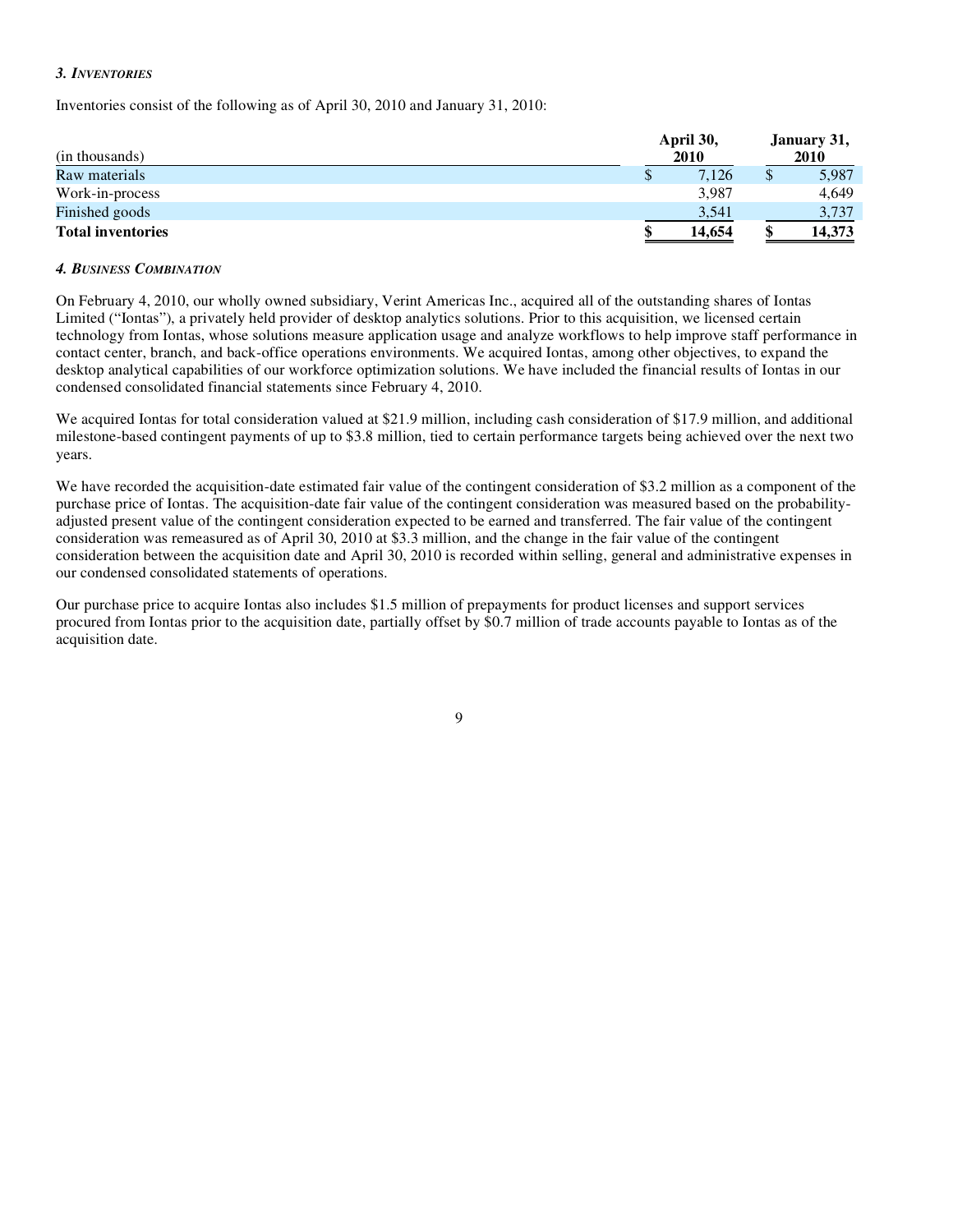The following table sets forth the components and the preliminary allocation of the purchase price of Iontas:

| (in thousands)                                | Amount |        | <b>Estimated</b><br><b>Useful Lives</b> |
|-----------------------------------------------|--------|--------|-----------------------------------------|
| <b>Components of Purchase Price:</b>          |        |        |                                         |
| Cash                                          | \$     | 17,861 |                                         |
| Fair value of contingent consideration        |        | 3,224  |                                         |
| Prepaid product licenses and support services |        | 1,493  |                                         |
| Trade accounts payable                        |        | (712)  |                                         |
| <b>Total purchase price</b>                   |        | 21,866 |                                         |
|                                               |        |        |                                         |
| <b>Allocation of Purchase Price:</b>          |        |        |                                         |
| Net tangible assets:                          |        |        |                                         |
| Cash                                          | \$     | 2,569  |                                         |
| Other current assets                          |        | 286    |                                         |
| Other assets                                  |        | 89     |                                         |
| Current liabilities                           |        | (211)  |                                         |
| Deferred income taxes — current and long-term |        | (993)  |                                         |
| Net tangible assets                           |        | 1,740  |                                         |
| Identifiable intangible assets:               |        |        |                                         |
| Developed technology                          |        | 6,949  | 6 years                                 |
| Non-competition agreements                    |        | 278    | 3 years                                 |
| Total identifiable intangible assets (1)      |        | 7,227  |                                         |
| Goodwill                                      |        | 12,899 |                                         |
| <b>Total purchase price</b>                   |        | 21,866 |                                         |

(1) The weighted-average amortization period of all finite-lived identifiable intangible assets is 5.9 years.

Among the factors that contributed to the recognition of goodwill in this transaction were the expansion of our desktop analytical capabilities, the expansion of our suite of products and services, and the addition of an assembled workforce. This goodwill has been assigned to our Workforce Optimization segment, and is not deductible for income tax purposes.

Transaction costs, primarily professional fees, directly related to the acquisition of Iontas, totaled \$1.2 million, including \$0.5 million incurred during the three months ended April 30, 2010, and were expensed as incurred.

The pro forma impact of the Iontas acquisition is not material to our historical consolidated operating results and is therefore not presented. Revenues from Iontas for the three months ended April 30, 2010 were also not material.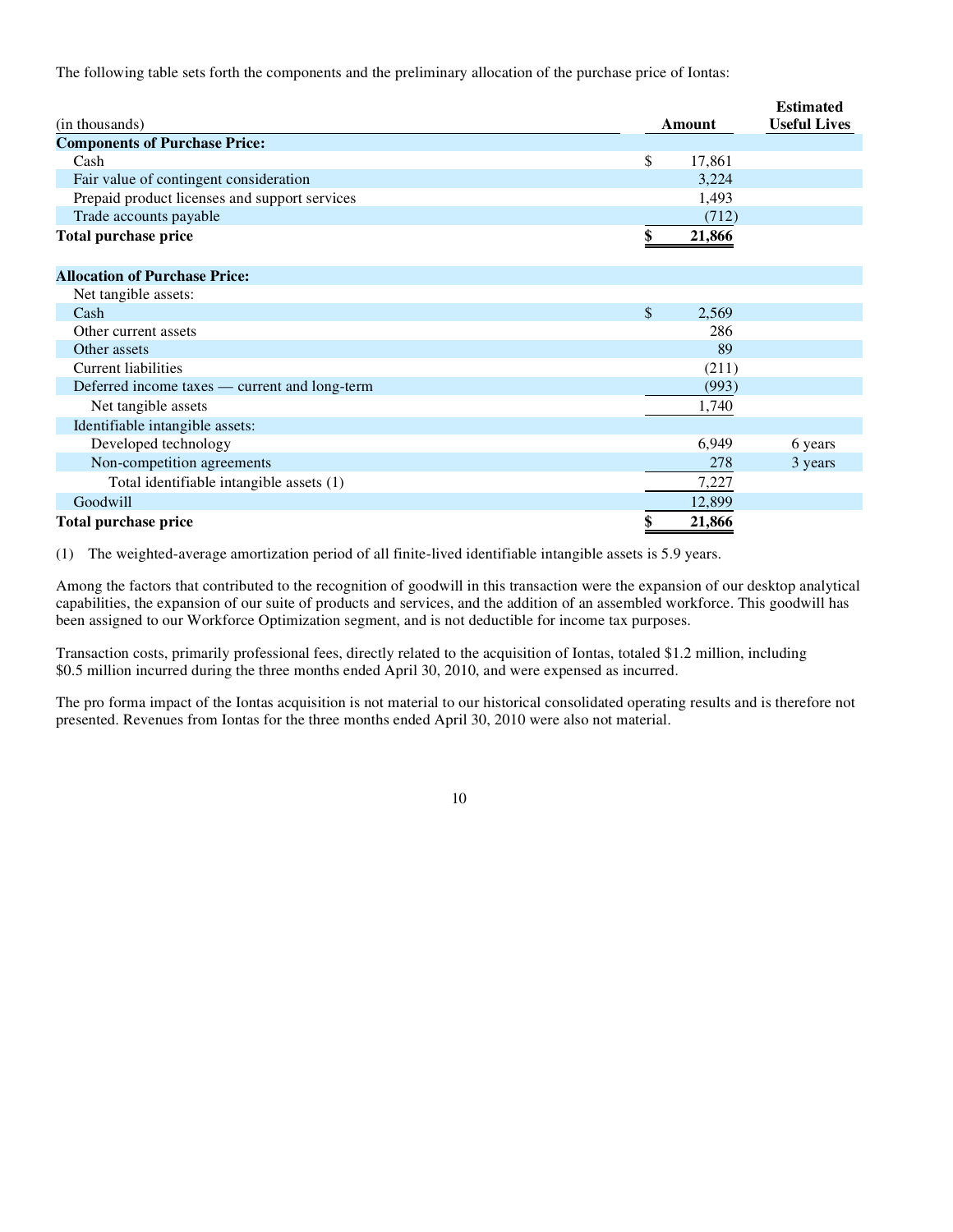#### *5. INTANGIBLE ASSETS AND GOODWILL*

Acquisition-related intangible assets consist of the following as of April 30, 2010 and January 31, 2010:

|                            |               | April 30, 2010 |              |                    |  |            |  |  |  |  |
|----------------------------|---------------|----------------|--------------|--------------------|--|------------|--|--|--|--|
|                            |               |                |              | <b>Accumulated</b> |  |            |  |  |  |  |
| (in thousands)             |               | Cost           | Amortization |                    |  | <b>Net</b> |  |  |  |  |
| Customer relationships     | <sup>\$</sup> | 196,121        | \$           | (59, 128)          |  | 136,993    |  |  |  |  |
| Acquired technology        |               | 60,868         |              | (30, 456)          |  | 30,412     |  |  |  |  |
| Trade names                |               | 9,453          |              | (8,201)            |  | 1,252      |  |  |  |  |
| Non-competition agreements |               | 3,694          |              | (2,325)            |  | 1,369      |  |  |  |  |
| Distribution network       |               | 2,440          |              | (925)              |  | 1,515      |  |  |  |  |
| <b>Total</b>               |               | 272,576        |              | (101, 035)         |  | 171,541    |  |  |  |  |

|                            | <b>January 31, 2010</b> |         |    |                    |  |            |  |  |
|----------------------------|-------------------------|---------|----|--------------------|--|------------|--|--|
|                            |                         |         |    | <b>Accumulated</b> |  |            |  |  |
| (in thousands)             |                         | Cost    |    | Amortization       |  | <b>Net</b> |  |  |
| Customer relationships     | \$                      | 198,084 | \$ | (54, 825)          |  | 143,259    |  |  |
| Acquired technology        |                         | 54,629  |    | (28, 419)          |  | 26,210     |  |  |
| Trade names                |                         | 9,551   |    | (7,989)            |  | 1,562      |  |  |
| Non-competition agreements |                         | 3,429   |    | (2,203)            |  | 1,226      |  |  |
| Distribution network       |                         | 2,440   |    | (864)              |  | 1,576      |  |  |
| <b>Total</b>               |                         | 268,133 |    | (94,300)           |  | 173,833    |  |  |

Total amortization expense recorded for acquisition-related intangible assets was \$7.6 million and \$8.0 million for the three months ended April 30, 2010 and 2009, respectively.

Estimated future finite-lived acquisition-related intangible asset amortization expense is as follows:

| (in thousands)                 |              |
|--------------------------------|--------------|
| <b>Years Ended January 31,</b> | Amount       |
| 2011 (Remainder of year)       | \$<br>22,683 |
| 2012                           | 29,325       |
| 2013                           | 28,546       |
| 2014                           | 23,558       |
| 2015                           | 20,986       |
| 2016 and thereafter            | 46,443       |
| <b>Total</b>                   | 171,541      |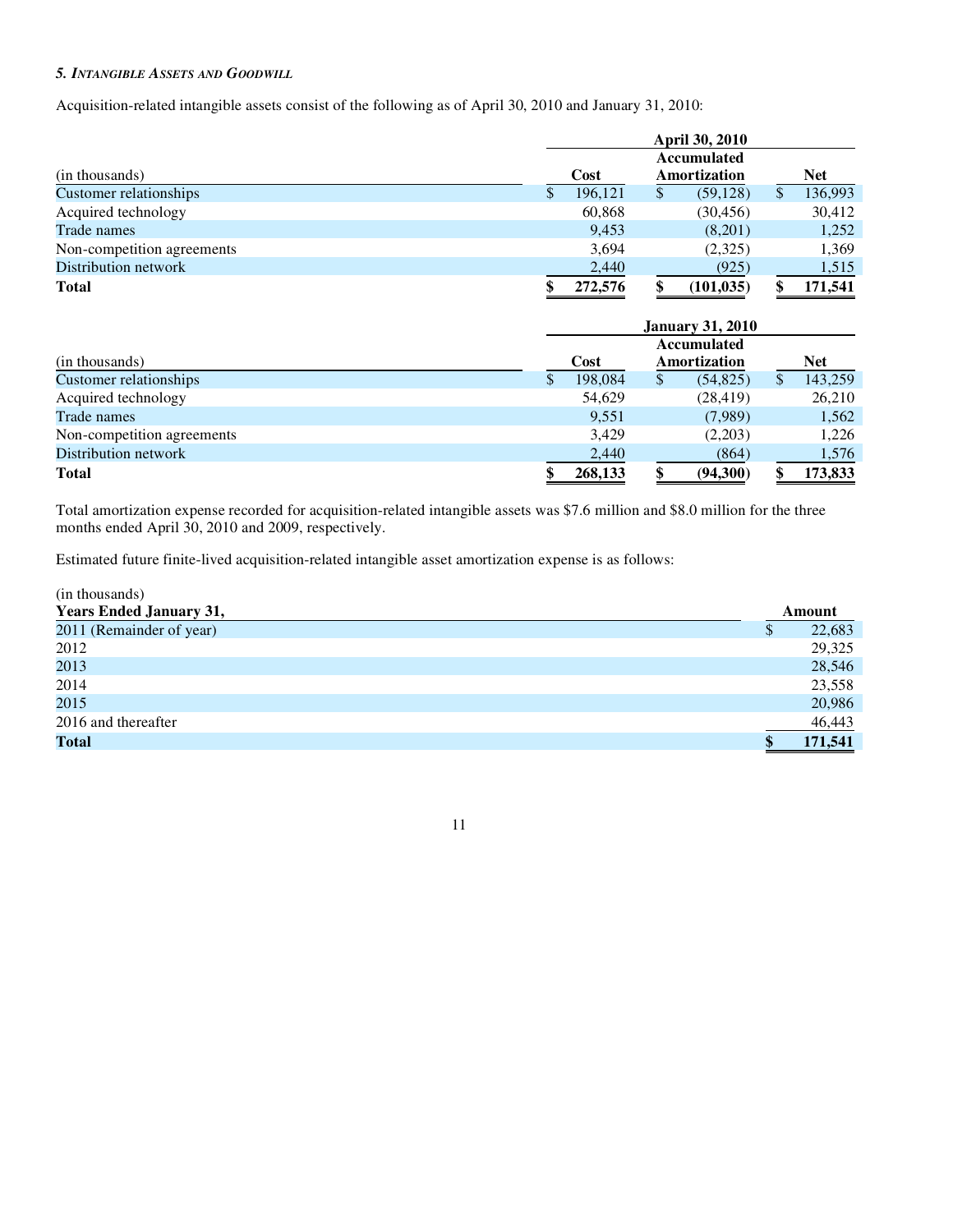Goodwill activity for the three months ended April 30, 2010, in total and by reportable segment, was as follows:

|                                                        | <b>Reportable Segment</b> |              |    |                           |    |                                     |     |                                |
|--------------------------------------------------------|---------------------------|--------------|----|---------------------------|----|-------------------------------------|-----|--------------------------------|
| (in thousands)                                         |                           | <b>Total</b> |    | Workforce<br>Optimization |    | <b>Video</b><br><b>Intelligence</b> |     | Communications<br>Intelligence |
| Goodwill, gross, at January 31, 2010                   |                           | 791,535      |    | 694,465                   | S  | 66,998                              | \$. | 30,072                         |
| Accumulated impairment losses through January 31, 2010 |                           | (66, 865)    |    | (30,791)                  |    | (36,074)                            |     |                                |
| Goodwill, net, at January 31, 2010                     |                           | 724,670      |    | 663,674                   |    | 30,924                              |     | 30,072                         |
| Acquisition of Iontas Limited                          |                           | 12.899       |    | 12.899                    |    |                                     |     |                                |
| Foreign currency translation                           |                           | (7,516)      |    | (6,850)                   |    | (666)                               |     |                                |
| Goodwill, net, at April 30, 2010                       |                           | 730,053      |    | 669,723                   |    | 30,258                              |     | 30,072                         |
| <b>Balance at April 30, 2010</b>                       |                           |              |    |                           |    |                                     |     |                                |
| Goodwill, gross, at April 30, 2010                     |                           | 796.918      | \$ | 700.514                   | \$ | 66.332                              | \$  | 30,072                         |
| Accumulated impairment losses through April 30, 2010   |                           | (66, 865)    |    | (30,791)                  |    | (36,074)                            |     |                                |
| Goodwill, net, at April 30, 2010                       |                           | 730.053      |    | 669,723                   |    | 30,258                              |     | 30,072                         |

We test our goodwill for impairment at least annually as of November 1, or more frequently if an event occurs indicating the potential for impairment. No events or circumstances indicating the potential for goodwill impairment were identified during either the three months ended April 30, 2010 or the three months ended April 30, 2009.

#### *6. LONG-TERM DEBT*

On May 25, 2007, to partially finance the acquisition of Witness Systems Inc. ("Witness"), we entered into a \$675.0 million secured credit facility comprised of a \$650.0 million seven-year term loan facility and a \$25.0 million six-year revolving credit facility.

The following is a summary of our outstanding financing arrangements as of April 30, 2010 and January 31, 2010:

| (in thousands)            |  | April 30,<br>2010 | January 31,<br>2010 |         |  |
|---------------------------|--|-------------------|---------------------|---------|--|
| Term loan facility        |  | 605.332           |                     | 605,912 |  |
| Revolving credit facility |  | 15,000            |                     | 15,000  |  |
| <b>Total debt</b>         |  | 620,332           |                     | 620,912 |  |
| Less: current portion     |  | 22,098            |                     | 22,678  |  |
| Long-term debt            |  | 598,234           |                     | 598,234 |  |

The interest rates on the term loan were 3.54% and 3.49% as of April 30, 2010 and January 31, 2010, respectively.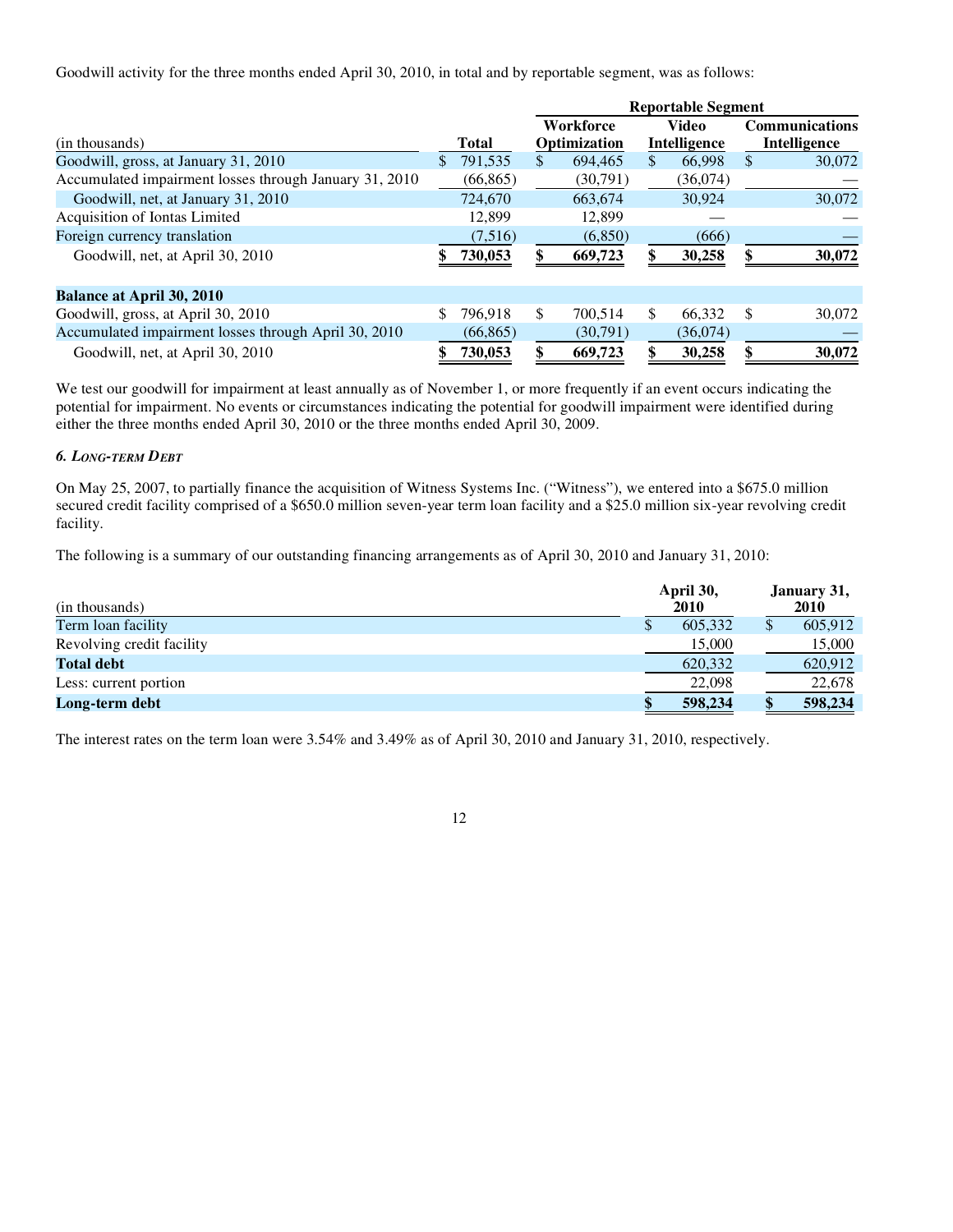Our \$25.0 million revolving line of credit facility was reduced to \$15.0 million during the quarter ended October 31, 2008 as a result of the bankruptcy of Lehman Brothers. During the quarter ended January 31, 2009, we borrowed the full \$15.0 million available under the revolving credit facility. Repayment of these borrowings is required upon expiration of the facility in May 2013. The interest rates on the revolving line of credit borrowings were 3.54% and 3.49% as of April 30, 2010 and January 31, 2010, respectively.

On May 25, 2007, concurrently with entry into our credit facility, we entered into a receive-variable/pay-fixed interest rate swap agreement with a multinational financial institution on a notional amount of \$450.0 million to mitigate a portion of the risk associated with variable interest rates on the term loan. This interest rate swap agreement terminates in May 2011. See Note 11, "Fair Value Measurements and Derivative Financial Instruments" for further details regarding the interest rate swap agreement.

During the three months ended April 30, 2010 and 2009, we incurred \$5.4 million and \$5.8 million of interest expense, respectively, on borrowings under our credit facilities. We also recorded \$0.5 million and \$0.4 million during three month periods ended April 30, 2010 and 2009, respectively, for amortization of our deferred debt issuance costs, which is reported within interest expense.

In May 2010, we made a \$22.1 million mandatory "excess cash flow" prepayment of the term loan, based upon our operating results for the year ended January 31, 2010, \$12.4 million of which will be applied to the eight immediately following principal payments and \$9.7 million of which will be applied pro rata to the remaining principal payments.

The credit agreement also includes a requirement that we submit audited consolidated financial statements to the lenders within 90 days of the end of each fiscal year, beginning with the financial statements for the year ended January 31, 2010. Should we fail to deliver such audited consolidated financial statements as required, the agreement provides a thirty day period to cure such default, or an event of default occurs.

On April 27, 2010, we entered into an amendment to our credit agreement to extend the due date for delivery of audited consolidated financial statements and related documentation for the year ended January 31, 2010 from May 1, 2010 to June 1, 2010. In consideration for this amendment, we paid \$0.9 million to our lenders. This payment will be amortized as additional interest expense over the remaining term of the credit agreement using the effective interest method. Legal fees and other out-ofpocket costs directly relating to the amendment, which were expensed as incurred, were not significant.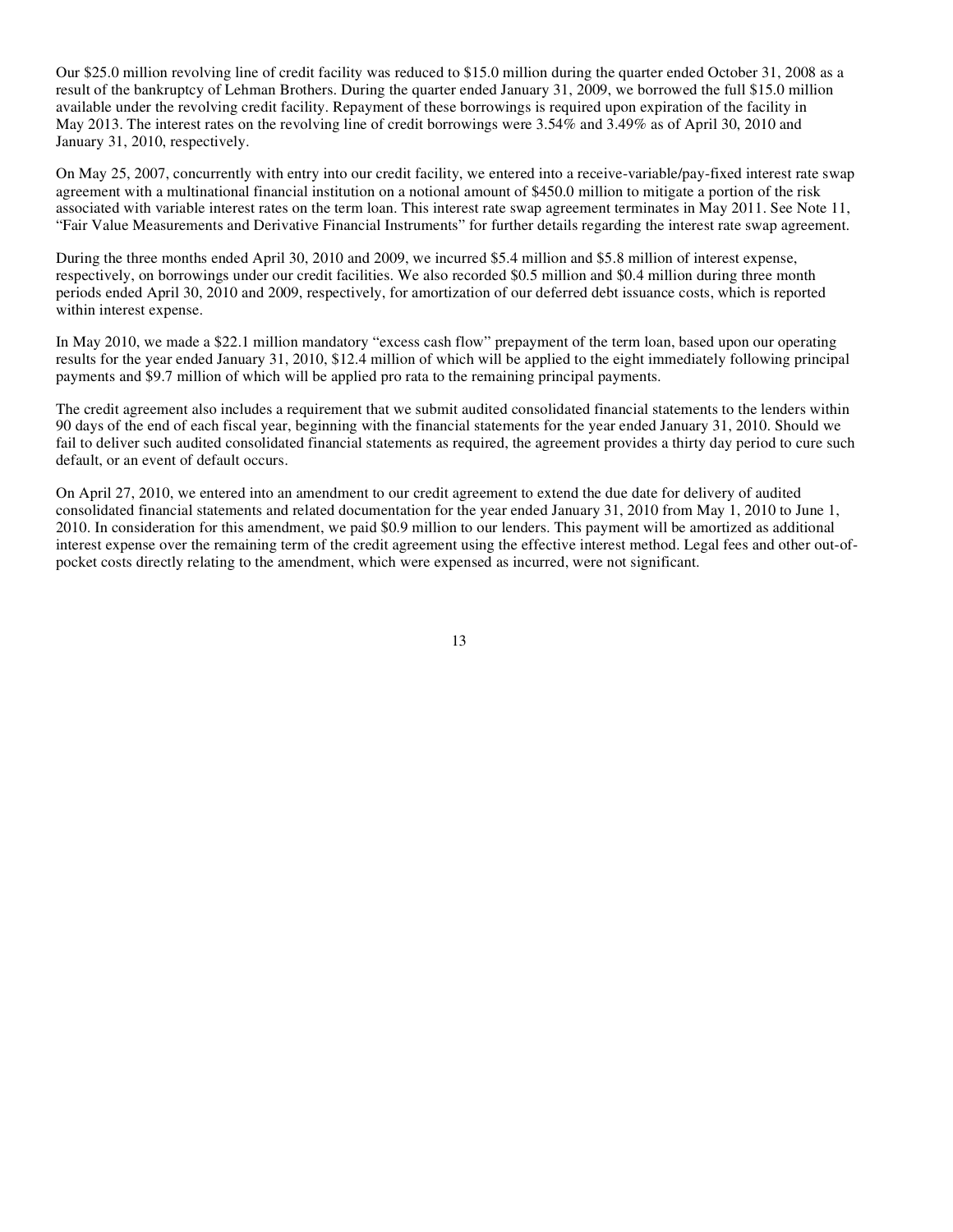#### *7. CONVERTIBLE PREFERRED STOCK*

On May 25, 2007, in connection with our acquisition of Witness, we entered into a Securities Purchase Agreement with Comverse, whereby Comverse purchased, for cash, an aggregate of 293,000 shares of our Series A Convertible Preferred Stock, for an aggregate purchase price of \$293.0 million. Proceeds from the issuance of the preferred stock were used to partially finance the acquisition.

The terms of the preferred stock provide that upon a fundamental change, as defined, the holders of the preferred stock would have the right to require us to repurchase the preferred stock for 100% of the liquidation preference then in effect. Therefore, the preferred stock has been classified as mezzanine equity on our condensed consolidated balance sheets as of April 30, 2010 and January 31, 2010, separate from permanent equity, because the occurrence of these fundamental changes, and thus potential redemption of the preferred stock, however remote in likelihood, is not solely under our control. Fundamental change events include the sale of substantially all of our assets and certain changes in beneficial ownership, board of directors' representation, and business reorganizations.

We concluded that, as of April 30, 2010 and January 31, 2010, there were no indications that the occurrence of a fundamental change and the associated redemption of the preferred stock were probable. We therefore have not adjusted the initial carrying amount of the preferred stock to its redemption amount, which is its liquidation preference. Through April 30, 2010, cumulative, undeclared dividends on the preferred stock were \$36.0 million and as a result, the liquidation preference of the preferred stock was \$329.0 million at that date. If it were convertible at April 30, 2010, the preferred stock could be converted into approximately 10.1 million shares of our common stock.

#### *8. STOCKHOLDERS' DEFICIT*

#### *Treasury Stock*

From time to time, our board of directors approves repurchases of our common stock from executive officers upon vesting of restricted stock grants during our extended filing delay period, in order to provide funds to the recipient for the payment of associated income taxes.

During the three months ended April 30, 2010, we acquired 123,000 shares of treasury stock from certain executive officers at a cost of \$3.3 million. Treasury stock activity for the three months ended April 30, 2009 was not significant.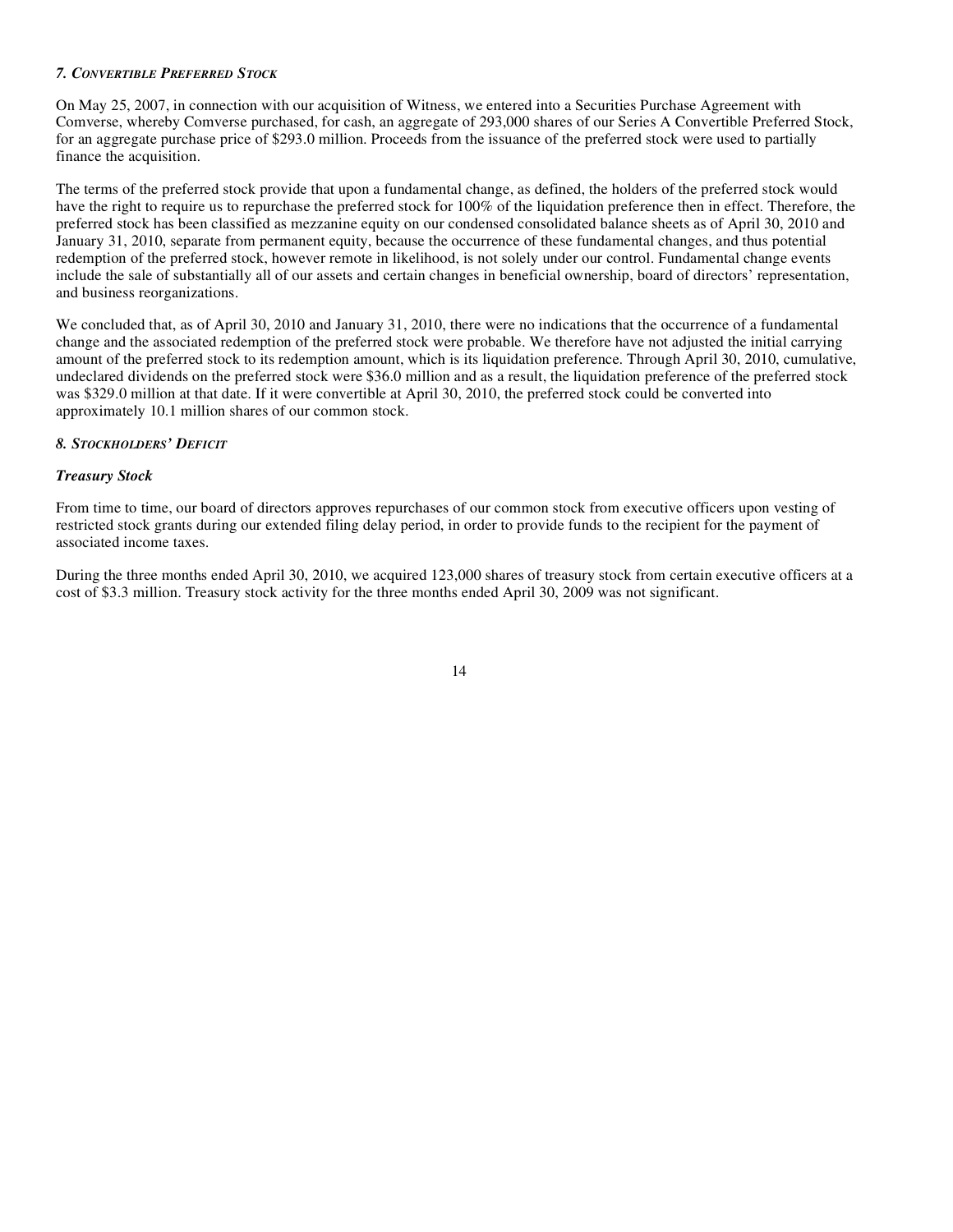#### *Accumulated Other Comprehensive Loss*

The following table summarizes, as of each balance sheet date, the components of our accumulated other comprehensive loss. Income tax effects on unrealized gains and losses on available-for-sale marketable securities and derivative financial instruments were not significant.

| (in thousands)                                               |  | April 30,<br>2010 | January 31,<br>2010 |           |  |
|--------------------------------------------------------------|--|-------------------|---------------------|-----------|--|
| Foreign currency translation losses, net                     |  | (51.506)          |                     | (43,245)  |  |
| Unrealized gains on derivative financial instruments         |  | 187               |                     | 106       |  |
| Unrealized gains on available-for-sale marketable securities |  |                   |                     |           |  |
| Total accumulated other comprehensive loss                   |  | (51.314)          | \$                  | (43, 134) |  |

Foreign currency translation losses, net, primarily reflect the strengthening of the U.S. dollar against the British pound sterling since our acquisition of Witness in May 2007, which has resulted in lower U.S. dollar translated balances of British pound sterling denominated goodwill and intangible assets associated with the acquisition of Witness.

#### *9. RESTRUCTURING*

We continually review our business model and carefully manage our cost structure. When considered necessary, we have periodically implemented restructuring plans to reduce costs and better align our resources with market demand. Activities under all historical restructuring plans were complete at January 31, 2010, with the exception of the restructuring plan related to the May 2007 acquisition of Witness.

Following the acquisition of Witness in May 2007, we implemented a plan to integrate the Witness business with our existing Workforce Optimization segment, which included actions to reduce fixed costs and eliminate redundancies. The following table summarizes the activity during the three months ended April 30, 2010 in accrued expenses related to the Witness restructuring plan.

| (in thousands)                                 | Total |
|------------------------------------------------|-------|
| Accrued restructuring costs — January 31, 2010 |       |
| Payments and settlements                       | (116) |
| Accrued restructuring costs — April 30, 2010   |       |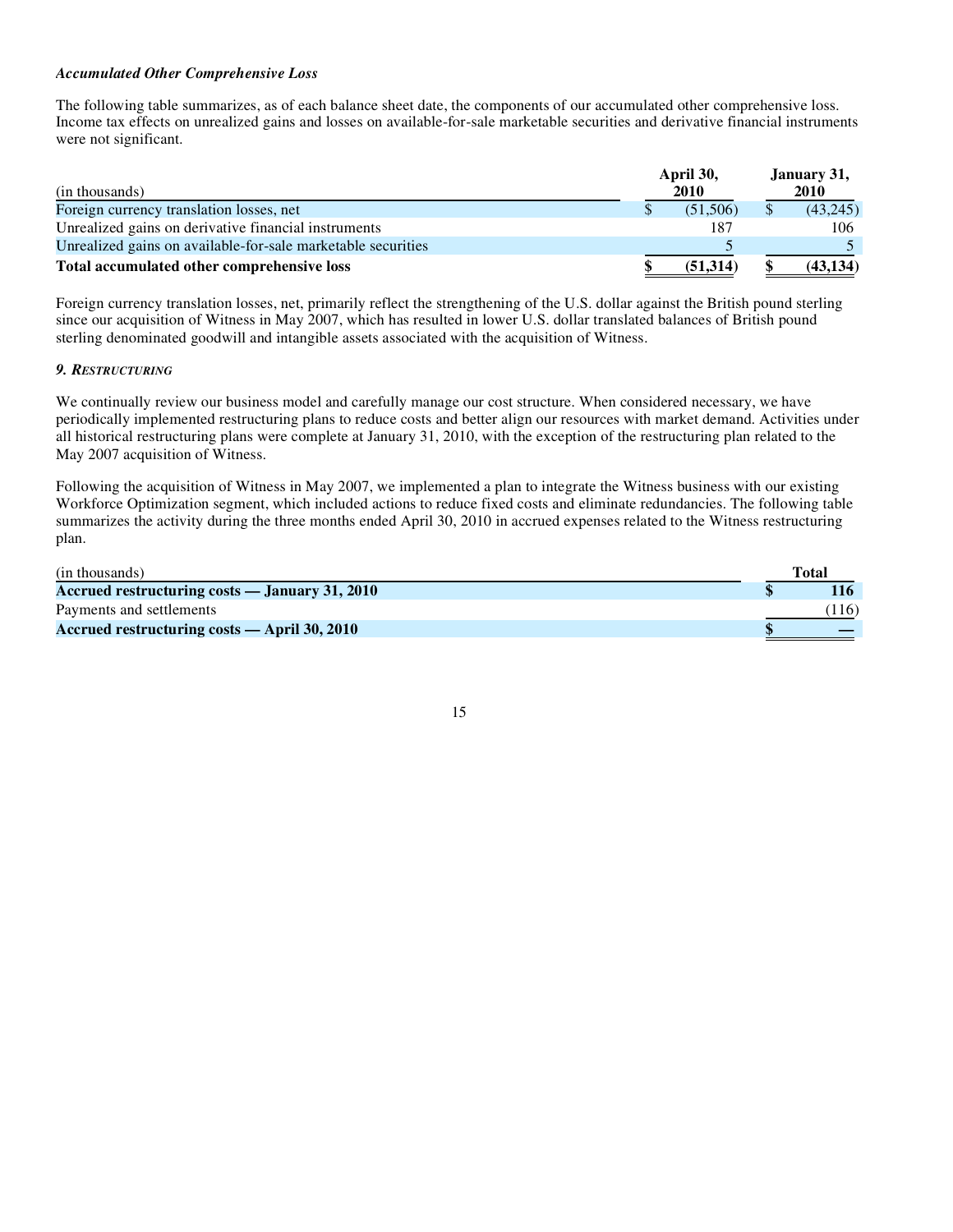#### *10. INCOME TAXES*

Our quarterly provision for (benefit from) income taxes is measured using an estimated annual effective tax rate for the period, adjusted for discrete items that occurred within the periods presented. For the three months ended April 30, 2010, we recorded an income tax provision for continuing operations of \$2.1 million, which represents an effective tax rate of (15.3%). The effective tax rate is negative due to the fact that we reported income tax expense on a consolidated pre-tax loss. We did not record either a significant federal income tax expense or income tax benefit because we maintain a valuation allowance against our U.S. deferred tax assets, but recorded an income tax provision on income from certain foreign subsidiaries taxed at rates lower than the U.S. federal statutory rate. The comparison of our effective tax rate between periods is significantly impacted by the level and mix of earnings and losses by taxing jurisdiction, foreign income tax rate differentials, relative impact of permanent book to tax differences, and the effects of valuation allowances.

For the three months ended April 30, 2009, we recorded an income tax provision for continuing operations of \$4.3 million, which represents an effective tax rate of 17.2%. The tax rate for the three months ended April 30, 2009 is lower than the U.S. federal statutory rate of 35% primarily because we maintain valuation allowances against our U.S. deferred tax assets and therefore did not record significant income tax expense or income tax benefit in the U.S., but recorded an income tax provision on income from our foreign subsidiaries taxed at rates lower than the U.S. federal statutory rate.

As required by the authoritative guidance on accounting for income taxes, we evaluate the realizability of deferred tax assets on a jurisdictional basis at each reporting date. Accounting for income taxes requires that a valuation allowance be established when it is more likely than not that all or a portion of the deferred tax assets will not be realized. In circumstances where there is sufficient negative evidence indicating that the deferred tax assets are not more-likely-than-not realizable, we establish a valuation allowance. We determined there is sufficient negative evidence to maintain the valuation allowances against our federal and certain state and foreign deferred tax assets as a result of historical losses in the most recent three-year period in the U.S. and certain foreign jurisdictions. We intend to maintain a valuation allowance against these assets until sufficient positive evidence exists to support its reversal.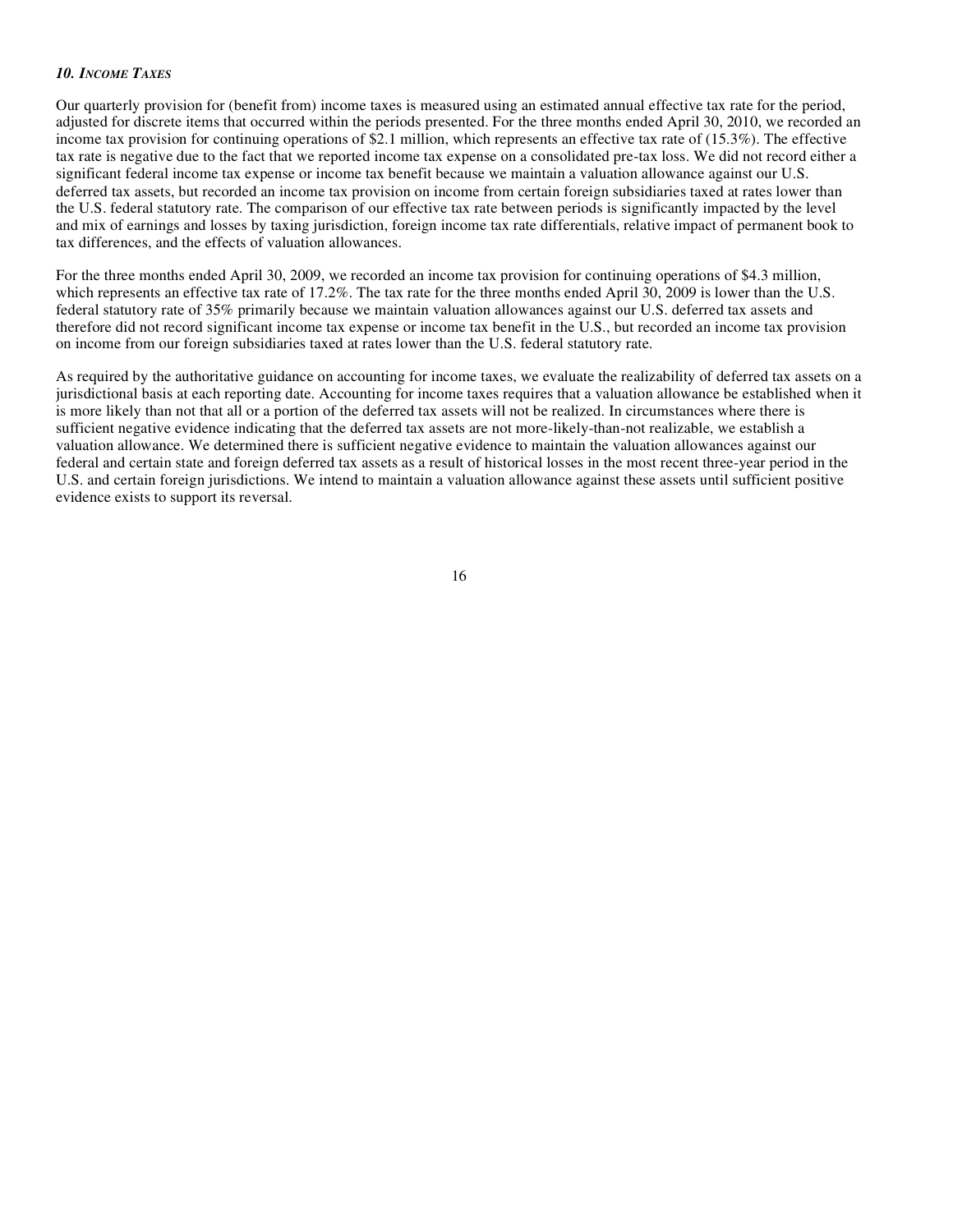We had unrecognized tax benefits of \$38.3 million and \$37.5 million (excluding interest and penalties) as of April 30, 2010 and January 31, 2010, respectively. The accrued liability for interest and penalties was \$7.4 million and \$7.2 million at April 30, 2010 and January 31, 2010, respectively. Interest and penalties are recorded as a component of the provision for income taxes in the statement of operations. As of April 30, 2010 and January 31, 2010 the total amount of unrecognized tax benefits that, if recognized, would impact the effective tax rate was approximately \$33.3 million and \$32.6 million, respectively. We regularly assess the adequacy of our provisions for income tax contingencies in accordance with the applicable authoritative guidance on accounting for income taxes. As a result, we may adjust the reserves for unrecognized tax benefits for the impact of new facts and developments, such as changes to interpretations of relevant tax law, assessments from taxing authorities, settlements with taxing authorities, and lapses of statutes of expiration. We believe that it is reasonably possible that the total amount of unrecognized tax benefits at April 30, 2010 could decrease by approximately \$2 million in the next twelve months as a result of settlement of certain tax audits or lapses of statutes of limitation. Such decreases may involve the payment of additional taxes, the adjustment of certain deferred taxes including the need for additional valuation allowances, and the recognition of tax benefits. Our income tax returns are subject to ongoing tax examinations in several jurisdictions in which we operate. We also believe that it is reasonably possible that new issues may be raised by tax authorities or developments in tax audits may occur which would require increases or decreases to the balance of reserves for unrecognized tax benefits; however, an estimate of such changes cannot reasonably be made.

#### *11. FAIR VALUE MEASUREMENTS AND DERIVATIVE FINANCIAL INSTRUMENTS*

Fair value is defined as the price that would be received from selling an asset or paid to transfer a liability in an orderly transaction between market participants at the measurement date. When determining the fair value measurements for assets and liabilities required to be recorded at fair value, we consider the principal or most advantageous market in which we would transact and consider assumptions that market participants would use when pricing the asset or liability, such as inherent risk, transfer restrictions, and risk of nonperformance.

Accounting guidance establishes a fair value hierarchy that requires an entity to maximize the use of observable inputs and minimize the use of unobservable inputs when measuring fair value. An instrument's categorization within the fair value hierarchy is based upon the lowest level of input that is significant to the fair value measurement. This fair value hierarchy consists of three levels of inputs that may be used to measure fair value:

Level 1: quoted prices in active markets for identical assets or liabilities;

Level 2: inputs other than Level 1 that are observable, either directly or indirectly, such as quoted prices in active markets for similar assets or liabilities, quoted prices for identical or similar assets or liabilities in markets that are not active, or other inputs that are observable or can be corroborated by observable market data for substantially the full term of the assets or liabilities; or

Level 3: unobservable inputs that are supported by little or no market activity.

Assets and liabilities are classified based on the lowest level of input that is significant to the fair value measurements. We review the fair value hierarchy classification of our applicable assets and liabilities on a quarterly basis. Changes in the observability of valuation inputs may result in transfers within the fair value measurement hierarchy. We did not identify any transfers between levels of the fair value measurement hierarchy during the three months ended April 30, 2010.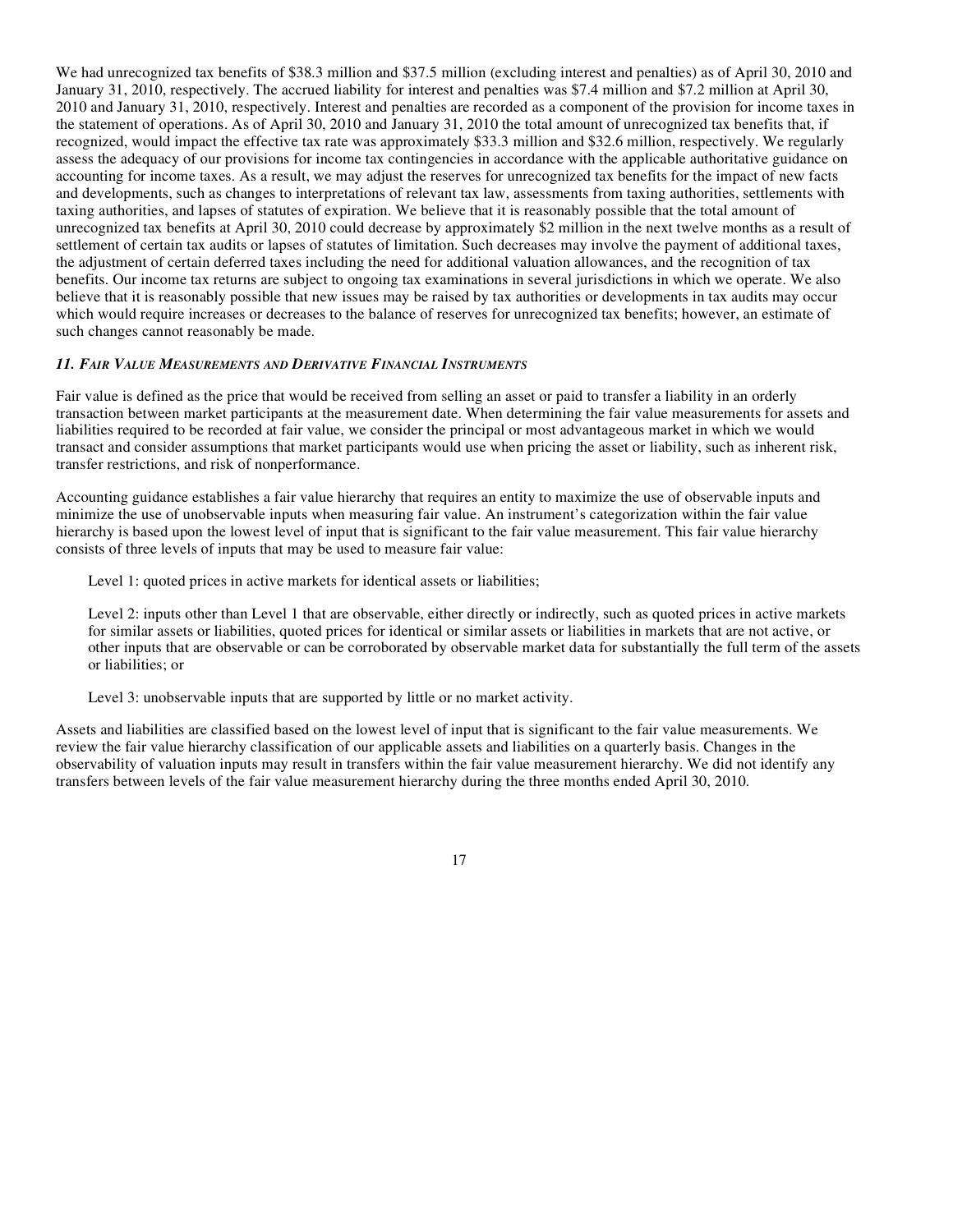#### *Assets and Liabilities Measured at Fair Value on a Recurring Basis*

Our assets and liabilities measured at fair value on a recurring basis consisted of the following as of April 30, 2010 and January 31, 2010:

|                                                 | <b>April 30, 2010</b> |         |    |                                      |    |         |  |  |
|-------------------------------------------------|-----------------------|---------|----|--------------------------------------|----|---------|--|--|
|                                                 |                       |         |    | <b>Fair Value Hierarchy Category</b> |    |         |  |  |
| (in thousands)                                  |                       | Level 1 |    | Level 2                              |    | Level 3 |  |  |
| <b>Assets:</b>                                  |                       |         |    |                                      |    |         |  |  |
| Money market funds                              | \$                    | 50,095  | \$ |                                      |    |         |  |  |
| Foreign currency forward contracts              |                       |         |    | 277                                  |    |         |  |  |
| <b>Total assets</b>                             |                       | 50,095  |    | 277                                  |    |         |  |  |
| <b>Liabilities:</b>                             |                       |         |    |                                      |    |         |  |  |
| Interest rate swap agreement                    | \$                    |         |    | 25,840                               | \$ |         |  |  |
| Contingent consideration — business combination |                       |         |    |                                      |    | 3,264   |  |  |
| <b>Total liabilities</b>                        |                       |         |    | 25,840                               |    | 3,264   |  |  |

|                                    | <b>January 31, 2010</b><br><b>Fair Value Hierarchy Category</b> |                |    |         |    |         |  |
|------------------------------------|-----------------------------------------------------------------|----------------|----|---------|----|---------|--|
| (in thousands)                     |                                                                 | <b>Level 1</b> |    | Level 2 |    | Level 3 |  |
| <b>Assets:</b>                     |                                                                 |                |    |         |    |         |  |
| Money market funds                 | \$                                                              | 82,593         | \$ |         | \$ |         |  |
| Foreign currency forward contracts |                                                                 |                |    | 140     |    |         |  |
| <b>Total assets</b>                |                                                                 | 82,593         |    | 140     |    |         |  |
| <b>Liabilities:</b>                |                                                                 |                |    |         |    |         |  |
| Foreign currency forward contracts | \$                                                              |                |    | 636     | \$ |         |  |
| Interest rate swap agreement       |                                                                 |                |    | 29,812  |    |         |  |
| <b>Total liabilities</b>           |                                                                 |                |    | 30,448  |    |         |  |

The following table presents the change in the estimated fair value for our liability for contingent consideration measured using significant unobservable inputs (Level 3) for the three-month period ended April 30, 2010:

| (in thousands)                                                       | Amount |
|----------------------------------------------------------------------|--------|
| Fair value measurement at January 31, 2010                           |        |
| Contingent consideration liability recorded for business combination | 3.224  |
| Change in fair value recorded in operating expenses                  | 40     |
| Fair value measurement at April 30, 2010                             | 3,264  |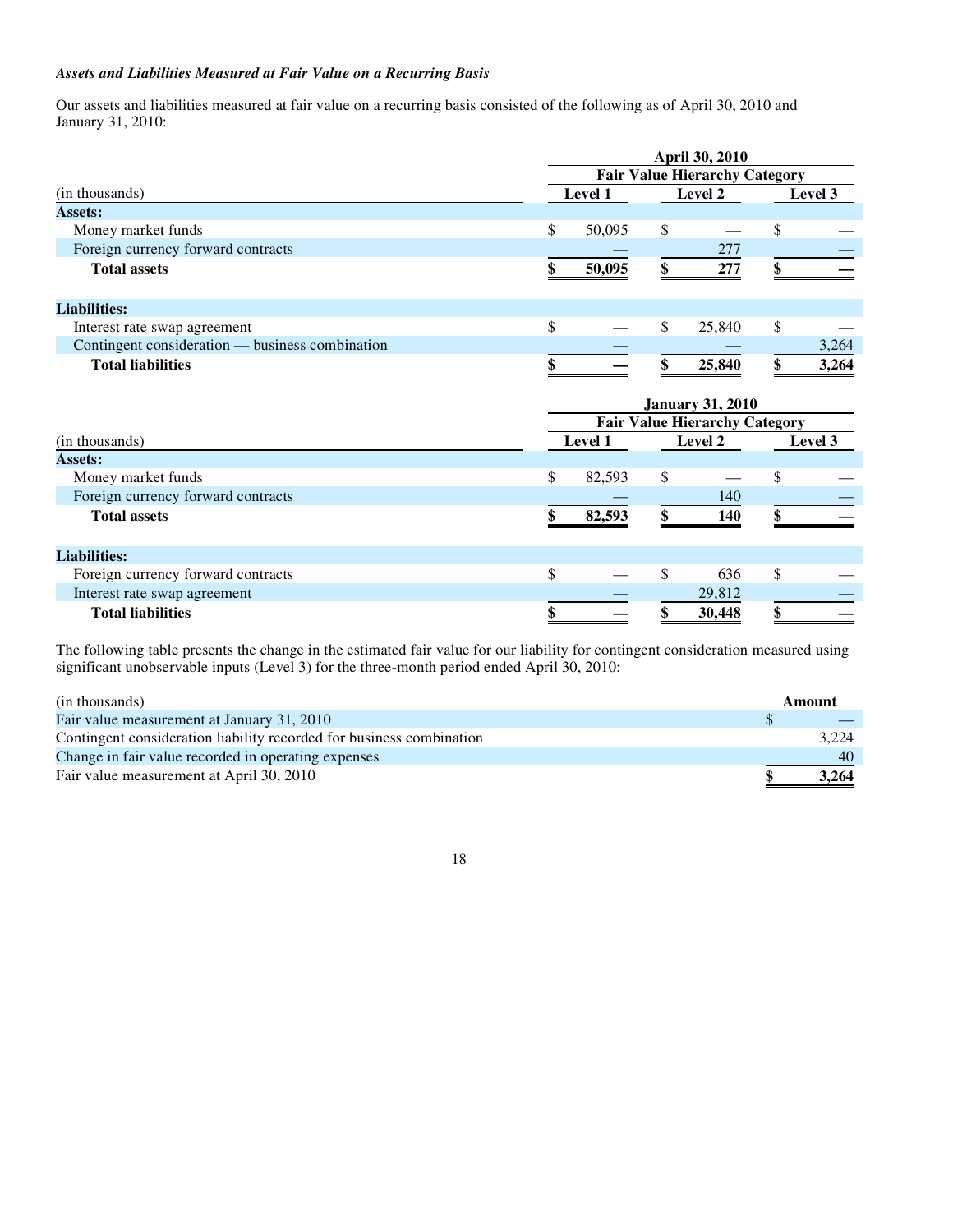Our liability for contingent consideration relates to the February 4, 2010 acquisition of Iontas. Between February 4, 2010 and April 30, 2010, there were no changes in the estimated fair value of the contingent consideration liability other than accretion related solely to the passage of time. The \$40 thousand change in fair value for the three months ended April 30, 2010 is recorded in the condensed consolidated statement of operations within selling, general and administrative expenses.

#### *Fair Value Measurements*

*Money Market Funds* — We value our money market funds using quoted market prices for such funds.

*Foreign Currency Forward Contracts* — The estimated fair value of foreign currency forward contracts is based on quotes received from the counterparty. These quotes are reviewed for reasonableness by discounting the future estimated cash flows under the contracts, considering the terms and maturities of the contracts and market exchange rates using readily observable market prices for similar contracts.

*Interest Rate Swap Agreement* — The fair value of our interest rate swap agreement is based in part on data received from a third party financial institution. These fair values represent the estimated amount we would receive or pay to settle the swap agreement, taking into consideration current and projected interest rates using readily observable market prices for similar contracts as well as the creditworthiness of the parties.

*Contingent Consideration — Business Combination* — The fair value of the contingent consideration related to our acquisition of Iontas is estimated using a probability-adjusted discounted cash flow model. This fair value measurement is based on significant inputs not observable in the market. The key assumptions used in this model are the discount rate and the probability assigned to the milestone being achieved. We remeasure the fair value of the contingent consideration at each reporting period, and any changes in fair value resulting from either the passage of time or events occurring after the acquisition date, such as changes in the probability of achieving the performance target, are recorded in earnings.

#### *Derivative Financial Instruments*

#### *Interest Rate Swap Agreement*

The interest rates applicable to borrowings under our credit facilities are variable, and we are exposed to risk from changes in the underlying index interest rates, which affect our cost of borrowing. To partially mitigate this risk, and in part because we were required to do so by the lenders, when we entered into our credit facilities in May 2007, we executed a pay-fixed, receivevariable interest rate swap with a high credit-quality multinational financial institution under which we pay fixed interest at 5.18% and receive variable interest of the three-month London Interbank Offering Rate ("LIBOR") on a notional amount of \$450.0 million. This instrument is settled with the counterparty on a quarterly basis, and matures on May 1, 2011. As of April 30, 2010, of the \$620.3 million of borrowings which were outstanding under the term loan facility, the interest rate on \$450.0 million of such borrowings was substantially fixed by utilization of this interest rate swap. Interest on the remaining \$170.3 million of borrowings was variable.

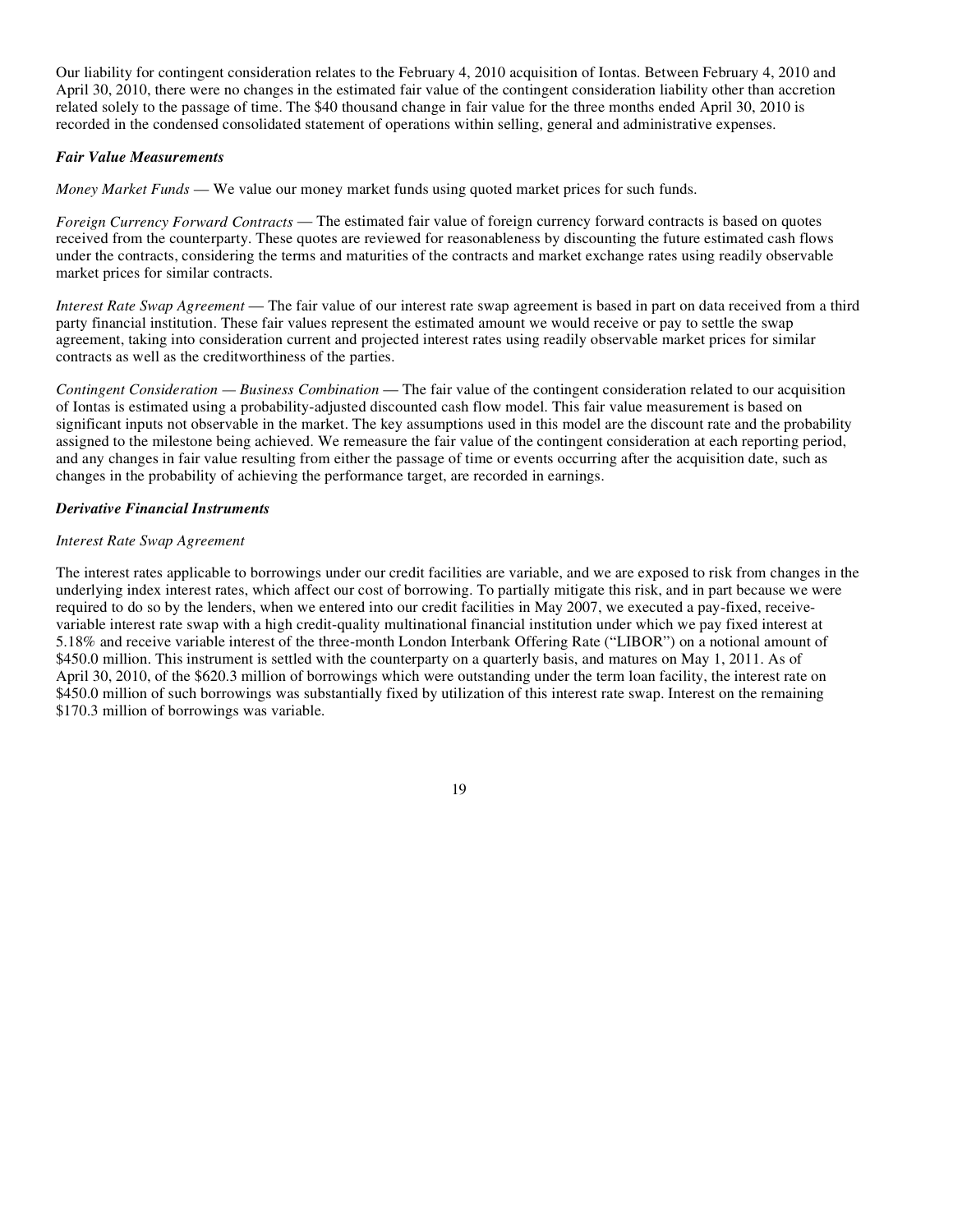The interest rate swap is not designated as a hedging instrument under derivative accounting guidance, and gains and losses from changes in its fair value are therefore reported in other income (expense), net.

#### *Foreign Currency Forward Contracts*

Under our risk management strategy, we periodically use derivative instruments to manage our short-term exposures to fluctuations in foreign currency exchange rates. We utilize foreign currency forward contracts to hedge certain operational cash flow exposures resulting from changes in foreign currency exchange rates. These cash flow exposures result from portions of our forecasted operating expenses, primarily compensation and related expenses, which are transacted in currencies other than the U.S. dollar, primarily the Israeli shekel and the Canadian dollar. Our joint venture, which has a Singapore dollar functional currency, also utilizes foreign currency forward contracts to manage its exposure to exchange rate fluctuations related to settlement of liabilities denominated in U.S. dollars. These foreign currency forward contracts are reported at fair value on our consolidated balance sheets and have maturities of no longer than twelve months. We enter into these foreign currency forward contracts in the normal course of business to mitigate risks and not for speculative purposes.

The counterparties to our derivative financial instruments consist of several major international financial institutions. We regularly monitor the financial strength of these institutions. While the counterparties to these contracts expose us to creditrelated losses in the event of a counterparty's non-performance, the risk would be limited to the unrealized gains on such affected contracts. We do not anticipate any such losses.

Certain of these foreign currency forward contracts are not designated as hedging instruments under derivative accounting guidance, and gains and losses from changes in their fair values are therefore reported in other income (expense), net. Changes in the fair value of foreign currency forward contracts that are designated and effective as cash flow hedges are recorded net of related tax effects in accumulated other comprehensive loss, and are reclassified to the statement of operations when the effects of the item being hedged are recognized in the statement of operations.

The total notional amounts for outstanding derivatives as of April 30, 2010 and January 31, 2010 were as follows:

| (in thousands)                     | April 30,<br>2010 | January 31,<br>2010    |
|------------------------------------|-------------------|------------------------|
| Foreign currency forward contracts |                   | 50,085<br>50.437<br>\$ |
| Interest rate swap agreement       |                   | 450,000<br>450,000     |
|                                    |                   | 500.085<br>500,437     |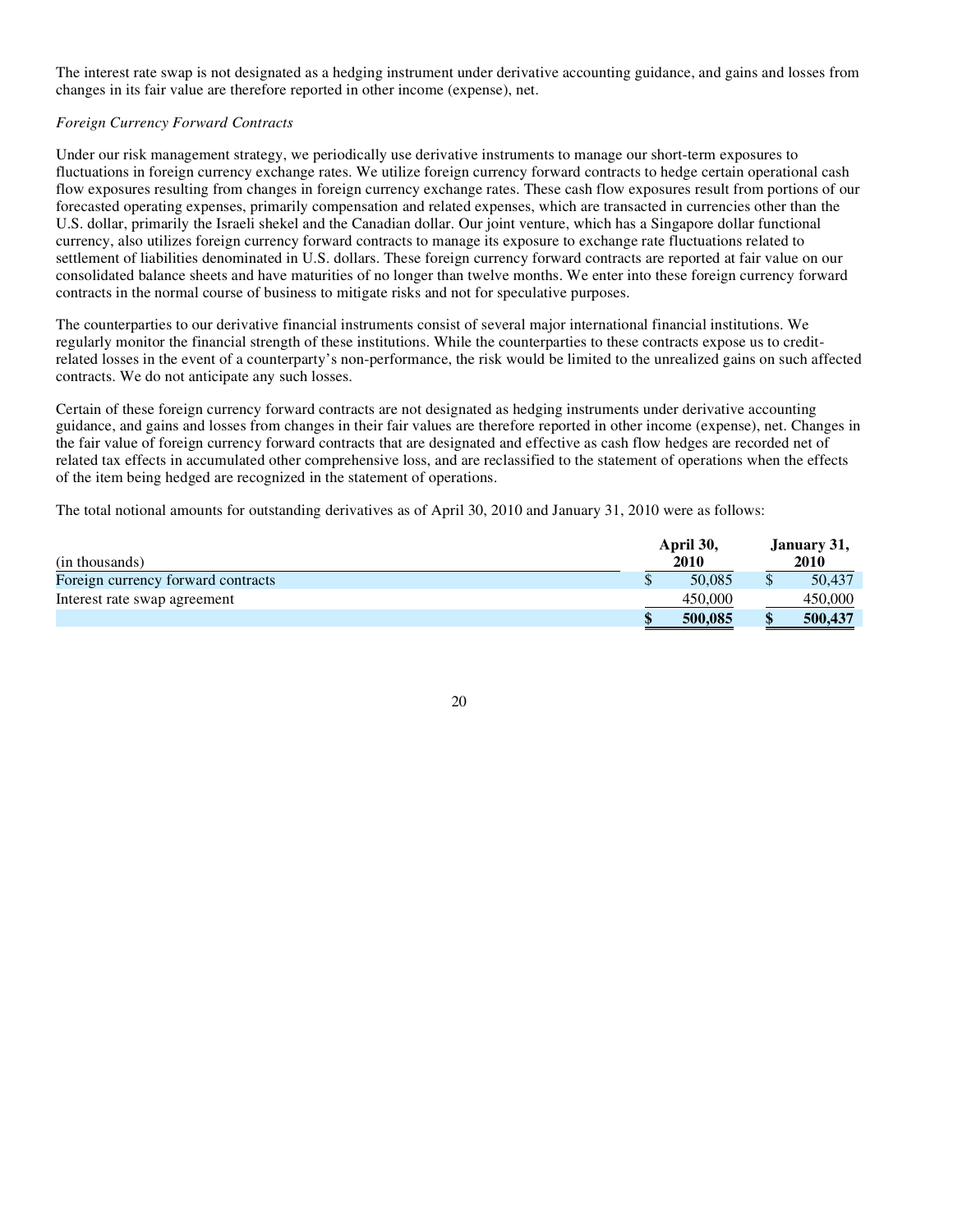# *Fair Values of Derivative Financial Instruments*

The fair values of our derivative financial instruments as of April 30, 2010 and January 31, 2010 were as follows:

|                                                                                           |                                               | April 30, 2010          |                                               |        |                   |
|-------------------------------------------------------------------------------------------|-----------------------------------------------|-------------------------|-----------------------------------------------|--------|-------------------|
|                                                                                           | <b>Assets</b>                                 |                         | <b>Liabilities</b>                            |        |                   |
| (in thousands)                                                                            | <b>Balance Sheet</b><br><b>Classification</b> | <b>Fair Value</b>       | <b>Balance Sheet</b><br><b>Classification</b> |        | <b>Fair Value</b> |
| <b>Derivative financial instruments</b><br>designated as hedging<br>instruments:          |                                               |                         |                                               |        |                   |
| Foreign currency forward contracts                                                        | Prepaid expenses and<br>other current assets  | \$<br>216               |                                               | \$     |                   |
| <b>Total derivative financial</b><br>instruments designated as<br>hedging instruments     |                                               | \$<br>216               |                                               | \$     |                   |
| Derivative financial instruments not<br>designated as hedging<br>instruments:             |                                               |                         |                                               |        |                   |
| Foreign currency forward contracts                                                        | Prepaid expenses and<br>other current assets  | \$<br>61                |                                               | \$     |                   |
| Interest rate swap — current portion                                                      |                                               |                         | Accrued expenses and<br>other liabilities     |        | 21,204            |
| Interest rate swap — long-term<br>portion                                                 |                                               |                         | Other liabilities                             |        | 4,636             |
| <b>Total derivative financial</b><br>instruments not designated as<br>hedging instruments |                                               | \$<br>61                |                                               | \$     | 25,840            |
|                                                                                           | <b>Assets</b>                                 | <b>January 31, 2010</b> | <b>Liabilities</b>                            |        |                   |
| (in thousands)                                                                            | <b>Balance Sheet</b><br><b>Classification</b> | <b>Fair Value</b>       | <b>Balance Sheet</b><br><b>Classification</b> |        | <b>Fair Value</b> |
| <b>Derivative financial instruments</b><br>designated as hedging<br>instruments:          |                                               |                         |                                               |        |                   |
| Foreign currency forward contracts                                                        | Prepaid expenses and<br>other current assets  | \$<br>140               | Accrued expenses and<br>other liabilities     | \$     | 38                |
| <b>Total derivative financial</b><br>instruments designated as<br>hedging instruments     |                                               | \$<br><b>140</b>        |                                               | \$     | 38                |
| Derivative financial instruments not<br>designated as hedging<br>instruments:             |                                               |                         |                                               |        |                   |
| Foreign currency forward contracts                                                        |                                               | \$                      | Accrued expenses and<br>other liabilities     | $\$\,$ | 598               |
| Interest rate swap — current portion                                                      |                                               |                         | Accrued expenses and<br>other liabilities     |        | 20,988            |
| Interest rate swap — long-term<br>portion                                                 |                                               |                         | Other liabilities                             |        | 8,824             |
| <b>Total derivative financial</b><br>instruments not designated as<br>hedging instruments |                                               | \$                      |                                               | \$     | 30,410            |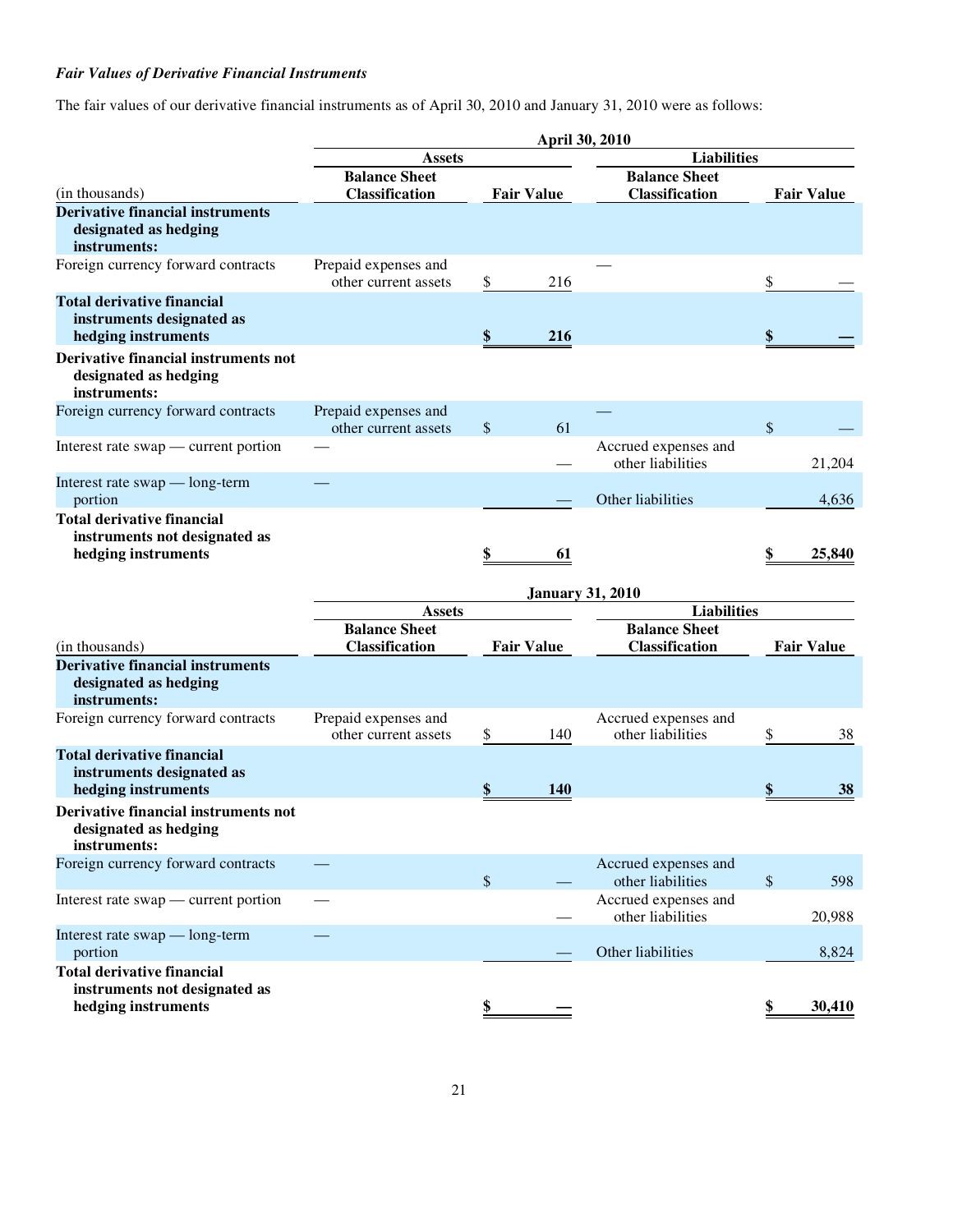The effects of derivative financial instruments in cash flow hedging relationships as of April 30, 2010 and January 31, 2010, and for the three months ended April 30, 2010 and 2009 were as follows:

|                          |                            |  |                           | <b>Classification of Gains</b><br><b>Reclassified from</b> |                                                                   |                                      |  |      |
|--------------------------|----------------------------|--|---------------------------|------------------------------------------------------------|-------------------------------------------------------------------|--------------------------------------|--|------|
|                          |                            |  |                           | <b>Other Comprehensive</b>                                 |                                                                   |                                      |  |      |
|                          | <b>Gains Recognized in</b> |  |                           | Loss into the                                              |                                                                   | <b>Gains Reclassified from Other</b> |  |      |
|                          | <b>Accumulated Other</b>   |  |                           |                                                            | <b>Condensed Statements Comprehensive Loss into the Condensed</b> |                                      |  |      |
|                          |                            |  | <b>Comprehensive Loss</b> | of Operations                                              | <b>Statements of Operations</b>                                   |                                      |  |      |
|                          | April 30,                  |  | January 31,               |                                                            |                                                                   | Three Months Ended April 30,         |  |      |
| (in thousands)           | <b>2010</b>                |  | <b>2010</b>               |                                                            |                                                                   | 2010                                 |  | 2009 |
| Foreign currency forward |                            |  |                           |                                                            |                                                                   |                                      |  |      |
| contracts                | 187                        |  | 106                       | <b>Operating Expenses</b>                                  |                                                                   | 151                                  |  | 60   |

There were no gains or losses from ineffectiveness of these financial instruments recorded for the three month periods ended April 30, 2010 and 2009.

Gains (losses) recognized on derivative financial instruments not designated as hedging instruments in our condensed consolidated statements of operations for the three months ended April 30, 2010 and 2009 were as follows:

|                                    | <b>Classification in</b>    |                              |         |
|------------------------------------|-----------------------------|------------------------------|---------|
|                                    | <b>Condensed</b>            |                              |         |
|                                    | <b>Statements of</b>        | Three Months Ended April 30, |         |
| (in thousands)                     | <b>Operations</b>           | 2010                         | 2009    |
| Interest rate swap agreement       | Other income (expense), net | (1,601)                      | (3,685) |
| Foreign currency forward contracts | Other income (expense), net | (102)                        | 146     |
| <b>Total</b>                       |                             | (1,703)                      | (3,539) |

#### *Other Financial Instruments*

The carrying amounts of accounts receivable, accounts payable and accrued liabilities approximate fair value due to their short maturities.

As of April 30, 2010, the estimated fair values of our outstanding term loan facility and revolving credit facility were \$583.4 million and \$15.0 million, respectively. As of January 31, 2010, the estimated fair values of our outstanding term loan and revolving credit borrowings were \$572.6 million and \$15.0 million, respectively. The estimated fair values of the term loan facility are based upon the estimated bid and ask prices for portions of our term loan facility in a relatively inactive market as determined by the agent responsible for the syndication of our term loan facility. The fair value of the revolving credit facility is estimated to equal the principal amount outstanding at April 30, 2010 and January 31, 2010.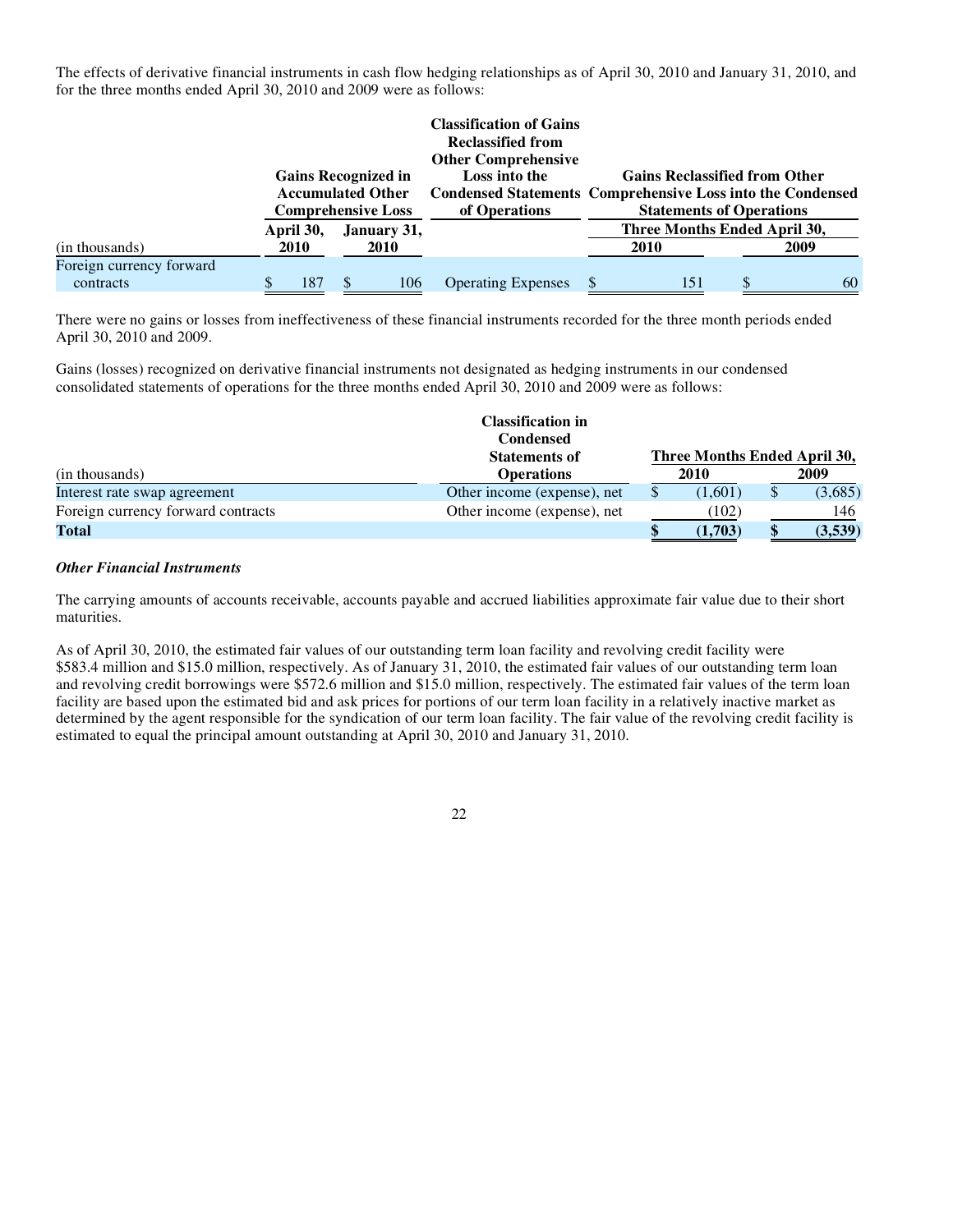#### *Assets and Liabilities Not Measured at Fair Value on a Recurring Basis*

In addition to assets and liabilities that are measured at fair value on a recurring basis, we also measure certain assets and liabilities at fair value on a nonrecurring basis. Our non-financial assets, including goodwill, intangible assets and property, plant and equipment, are measured at fair value when there is an indication of impairment and the carrying amount exceeds the asset's projected undiscounted cash flows. These assets are recorded at fair value only when an impairment charge is recognized.

#### *12. STOCK -BASED COMPENSATION*

We recognized stock-based compensation expense in the following line items on the condensed consolidated statements of operations for the three months ended April 30, 2010 and 2009:

|                                                           | <b>Three Months Ended</b><br>April 30, |        |               |       |  |  |
|-----------------------------------------------------------|----------------------------------------|--------|---------------|-------|--|--|
| (in thousands)                                            |                                        | 2010   |               | 2009  |  |  |
| $Cost of revenue \text{---} product$                      |                                        | 631    | <sup>\$</sup> | 118   |  |  |
| $Cost of revenue \text{ } \text{ } =$ service and support |                                        | 1,778  |               | 799   |  |  |
| Research and development, net                             |                                        | 3,485  |               | 1,075 |  |  |
| Selling, general, and administrative                      |                                        | 12,076 |               | 4,566 |  |  |
| <b>Total stock-based compensation expense</b>             |                                        | 17,970 |               | 6,558 |  |  |

Total stock-based compensation by classification was as follows for the three months ended April 30, 2010 and 2009:

|                                               | <b>Three Months Ended</b><br>April 30, |    |       |  |  |
|-----------------------------------------------|----------------------------------------|----|-------|--|--|
| (in thousands)                                | 2010                                   |    | 2009  |  |  |
| Equity-classified awards                      | 7.546                                  | \$ | 6,257 |  |  |
| Liability-classified awards                   | 10.424                                 |    | 301   |  |  |
| <b>Total stock-based compensation expense</b> | 17.970                                 |    | 6.558 |  |  |

The increase in stock-based compensation in the three-month period ended April 30, 2010, compared to the prior-year period, reflects higher expenses for phantom stock awards resulting primarily from an increase in the market price of our common stock. Phantom stock awards are accounted for as liabilities and are settled with cash payments equivalent to the market value of our common stock upon vesting. Their value tracks the market price of our common stock and is subject to market volatility.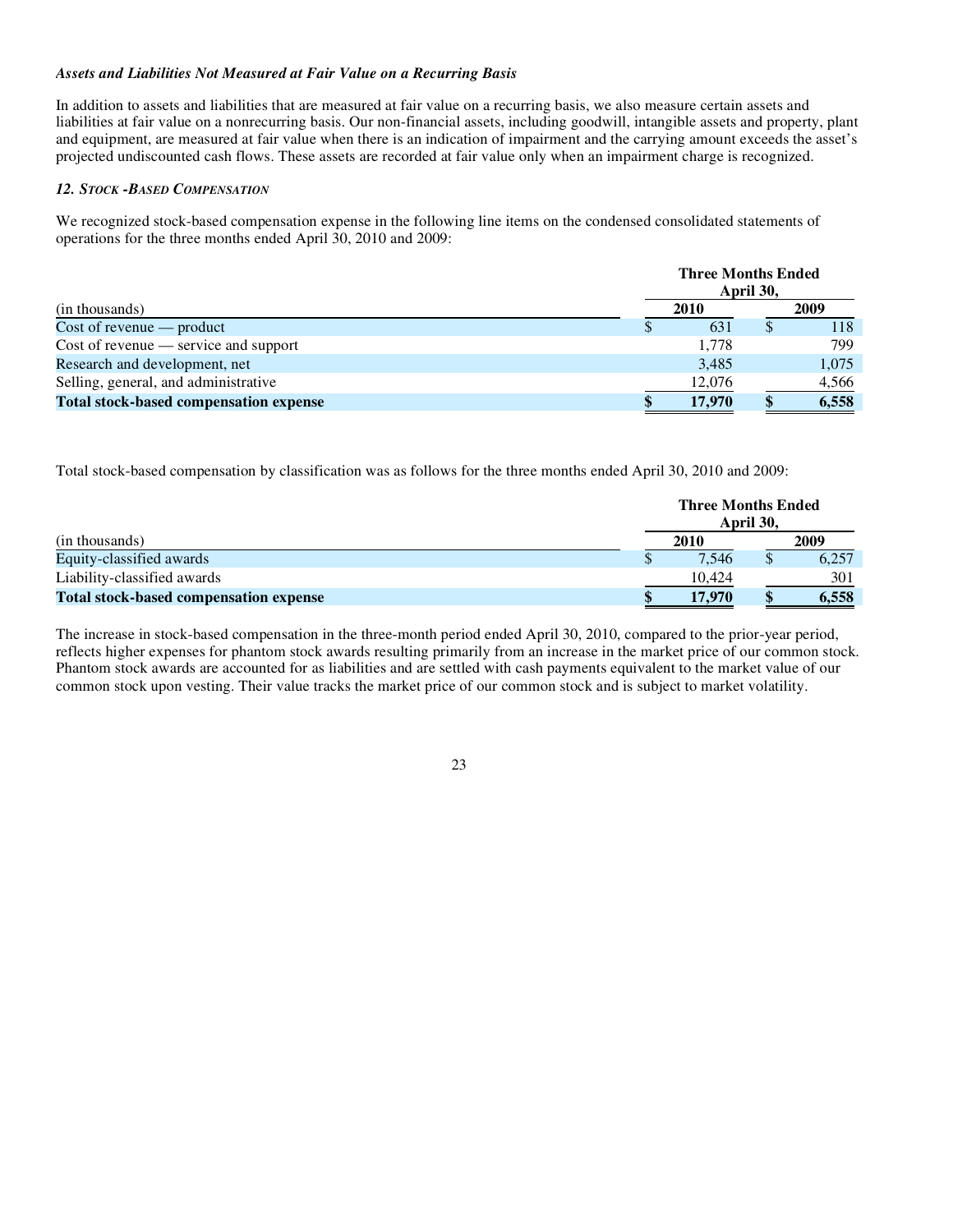#### *Stock Options*

We have not granted stock options subsequent to January 31, 2006. However, in connection with our acquisition of Witness on May 25, 2007, options to purchase Witness common stock were converted into options to purchase approximately 3.1 million shares of our common stock.

#### *Restricted Stock Awards and Restricted Stock Units*

We periodically award shares of restricted stock, as well as restricted stock units, to our directors, officers and other employees. These awards contain various vesting conditions, and are subject to certain restrictions and forfeiture provisions prior to vesting.

During the three months ended April 30, 2010 and 2009, we granted 1.0 million and 1.3 million combined restricted stock awards and restricted stock units, respectively. Restricted stock awards and restricted stock units aggregating 0.1 million were forfeited during the three months ended April 30, 2009, and forfeitures were not significant during the three months ended April 30, 2010. As of April 30, 2010 and 2009, we had 4.1 million and 3.1 million of combined restricted stock awards and stock units outstanding, respectively with weighted-average grant date fair values of \$25.30 and \$4.90, respectively.

As of April 30, 2010, there was approximately \$27.3 million of total unrecognized compensation cost, net of estimated forfeitures, related to unvested restricted stock awards and restricted stock units, which is expected to be recognized over weighted-average periods of 0.5 years for restricted stock awards and 0.7 years for restricted stock units.

#### *Phantom Stock Units*

We issue phantom stock units to certain non-officer employees that settle, or are expected to settle, with cash payments upon vesting. Like equity-settled awards, phantom stock units are awarded with vesting conditions and are subject to certain forfeiture provisions prior to vesting.

During the three months ended April 30, 2010 and 2009, we granted 0.2 million and 0.3 million phantom stock units, respectively. Forfeitures in each period were not significant. Total cash payments made upon vesting of phantom stock units were \$10.6 million and \$2.2 million for the three months ended April 30, 2010 and 2009, respectively. The total accrued liability for phantom stock units was \$13.9 million and \$14.5 million as of April 30, 2010 and January 31, 2010, respectively.

#### *13. LEGAL PROCEEDINGS*

Material legal proceedings which arose, or in which there were material developments, during the quarter ended April 30, 2010 are discussed below.

On December 17, 2009, Comverse entered into agreements to settle the following lawsuits previously disclosed by Comverse relating to the matters involved in the Comverse special committee investigation which had been brought against Comverse and certain former officers and directors of Comverse: (a) a consolidated shareholder class action before the U.S. District Court for the Eastern District of New York, In re Comverse Technology, Inc. Securities Litigation; (b) a shareholder derivative action before the U.S. District Court for the Eastern District of New York, In re Comverse Technology, Inc. Derivative Litigation; and (c) a shareholder derivative action before the New York State Supreme Court, Appellate Division, First Department, In re Comverse Technology, Inc. Derivative Litigation.

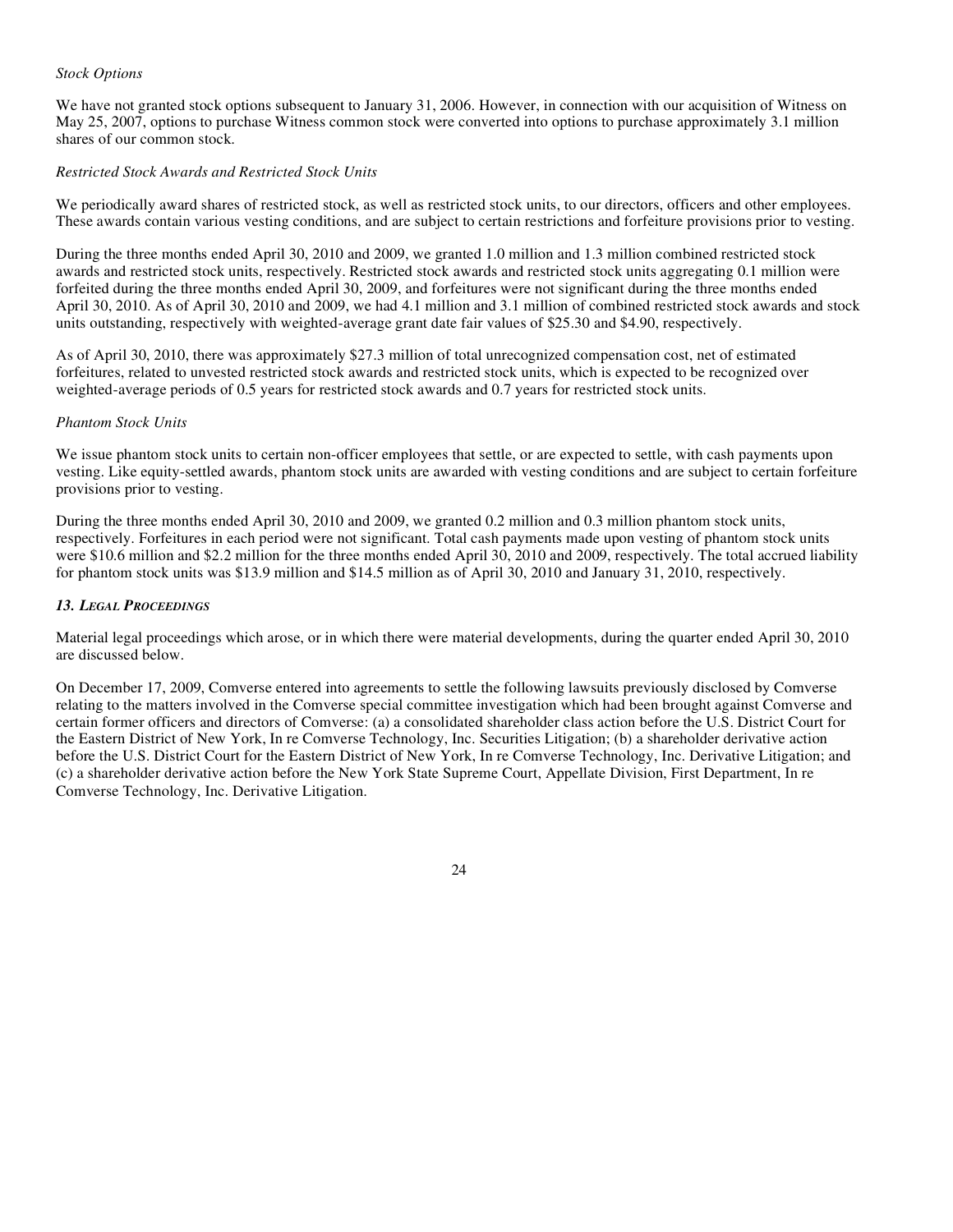On April 2, 2010, the U.S. District Court for the Eastern District of New York issued orders in the shareholder class action and derivative action granting preliminary approval of the settlement agreements in those actions. The court has scheduled a settlement hearing to be held on June 21, 2010 that will, among other things, consider orders and final judgments dismissing those actions with prejudice.

Verint was not named as a defendant in any of these suits. Igal Nissim, our former Chief Financial Officer, was named as a defendant in the federal and state shareholder derivative actions in his capacity as the former Chief Financial Officer of Comverse, and Dan Bodner, our Chief Executive Officer, was named as a defendant in the federal and state shareholder derivative actions in his capacity as the Chief Executive Officer of Verint (i.e., as the president of a significant subsidiary of Comverse). Mr. Nissim and Mr. Bodner were not named in the shareholder class action suit.

The federal shareholder derivative suit alleged that the defendants breached their fiduciary duties beginning in 1994 by: (a) allowing and participating in a scheme to backdate the grant dates of employee stock options to improperly benefit Comverse's executives and certain directors; (b) allowing insiders, including certain of the defendants, to personally profit by trading Comverse's stock while in possession of material inside information; (c) failing to properly oversee or implement procedures to detect and prevent such improper practices; (d) causing Comverse to issue materially false and misleading proxy statements, as well as causing Comverse to file other false and misleading documents with the SEC; and (e) exposing Comverse to civil liability. The plaintiffs originally filed suit on April 20, 2006. The Consolidated, Amended, and Verified Shareholder Derivative Complaint, filed on October 6, 2006, sought unspecified damages, injunctive relief, including restricting the proceeds of the defendants' trading activities and other assets, setting aside the election of the defendant directors to the Comverse board of directors, and costs and attorneys' fees. On December 21, 2007, motions to dismiss the federal shareholder derivative suit were fully briefed on behalf of Comverse as well as the individual defendants, including Mr. Nissim and Mr. Bodner. No decision had been rendered on these motions to dismiss as of the signing of the settlement agreements or as of the filing date of this report.

The state shareholder derivative suit made similar allegations to the federal shareholder derivative suit. The plaintiffs first filed suit on April 11, 2006. The Consolidated and Amended Shareholder Derivative Complaint, which was filed on September 18, 2006, sought unspecified damages, injunctive relief, such as restricting the proceeds of the defendants' trading activities and other assets, and costs and attorneys' fees.

The agreements in settlement of the above-mentioned actions are subject to notice to Comverse's shareholders and approval by the federal and state courts in which such proceedings are pending. Neither we nor Mr. Nissim or Mr. Bodner is responsible for making any payments or relinquishing any equity holdings under the terms of the settlement.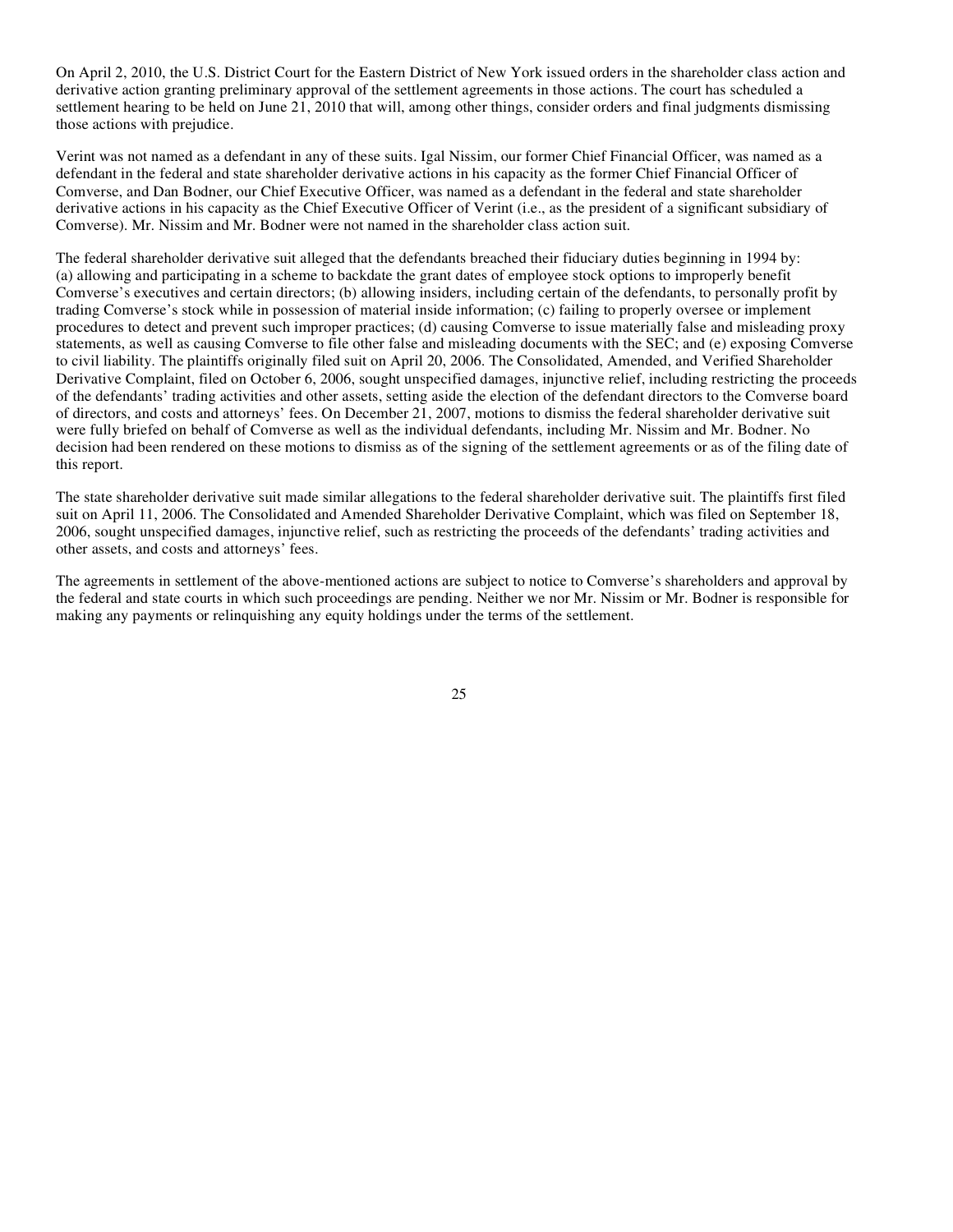On July 20, 2006, we announced that, in connection with the SEC investigation into Comverse's past stock option grants that was in process at that time, we had received a letter requesting that we voluntarily provide to the SEC certain documents and information related to our own stock option grants and practices. We voluntarily responded to this request. On April 9, 2008, as we previously reported, we received a "Wells Notice" from the staff of the SEC arising from the staff's investigation of our past stock option grant practices and certain unrelated accounting matters. These accounting matters were also the subject of our internal investigation. On March 3, 2010, the SEC filed a settled enforcement action against us in the United States District Court for the Eastern District of New York relating to certain of our accounting reserve practices. Without admitting or denying the allegations in the SEC's Complaint, we consented to the issuance of a Final Judgment permanently enjoining us from violating Section 17(a) of the Securities Act, Sections 13(a), 13(b)(2)(A), and 13(b)(2)(B) of the Exchange Act, and Rules 13a-1 and 13a-13 thereunder. The settled SEC action did not require us to pay any monetary penalty and sought no relief beyond the entry of a permanent injunction. The SEC's related press release noted that, in accepting the settlement offer, the SEC considered our remediation and cooperation in the SEC's investigation. The settlement was approved by the United States District Court for the Eastern District of New York on March 9, 2010.

On December 23, 2009, as we previously reported, we received an additional "Wells Notice" from the staff of the SEC relating to our failure to timely file periodic reports under the Exchange Act. Under the SEC's Wells process, recipients of a Wells Notice have the opportunity to make a Wells Submission before the SEC staff makes a recommendation to the SEC regarding what action, if any, should be brought by the SEC. After considering our Wells Submission, on March 3, 2010, the SEC issued an Order Instituting Proceedings ("OIP") pursuant to Section 12(j) of the Exchange Act to suspend or revoke the registration of our common stock because of our previous failure to file an annual report on either Form 10-K or Form 10-KSB since April 25, 2005 or quarterly reports on either Form 10-Q or Form 10-QSB since December 12, 2005. On May 28, 2010, we entered into an agreement in principle with the SEC's Division of Enforcement regarding the terms of a settlement of the SEC's Section 12(j) proceeding. Under the agreement in principle, the Division of Enforcement will recommend to the SEC that the Section 12(j) proceeding against us be dismissed if we file our Form 10-Q for the quarter ended April 30, 2010 on a timely basis and file our Forms 10-Q for the quarters ended April 30, 2009, July 31, 2009, and October 31, 2009 by 5:30 p.m. EDT on June 21, 2010. The agreement in principle is subject to approval by the SEC. As a result of the agreement in principle, on June 1, 2010, a joint motion by the parties to stay the Section 12(j) proceeding was granted by the administrative law judge hearing the case and a conference was scheduled for July 2, 2010 to discuss the status of settlement. If the proceeding is not dismissed, we intend to vigorously defend the matter.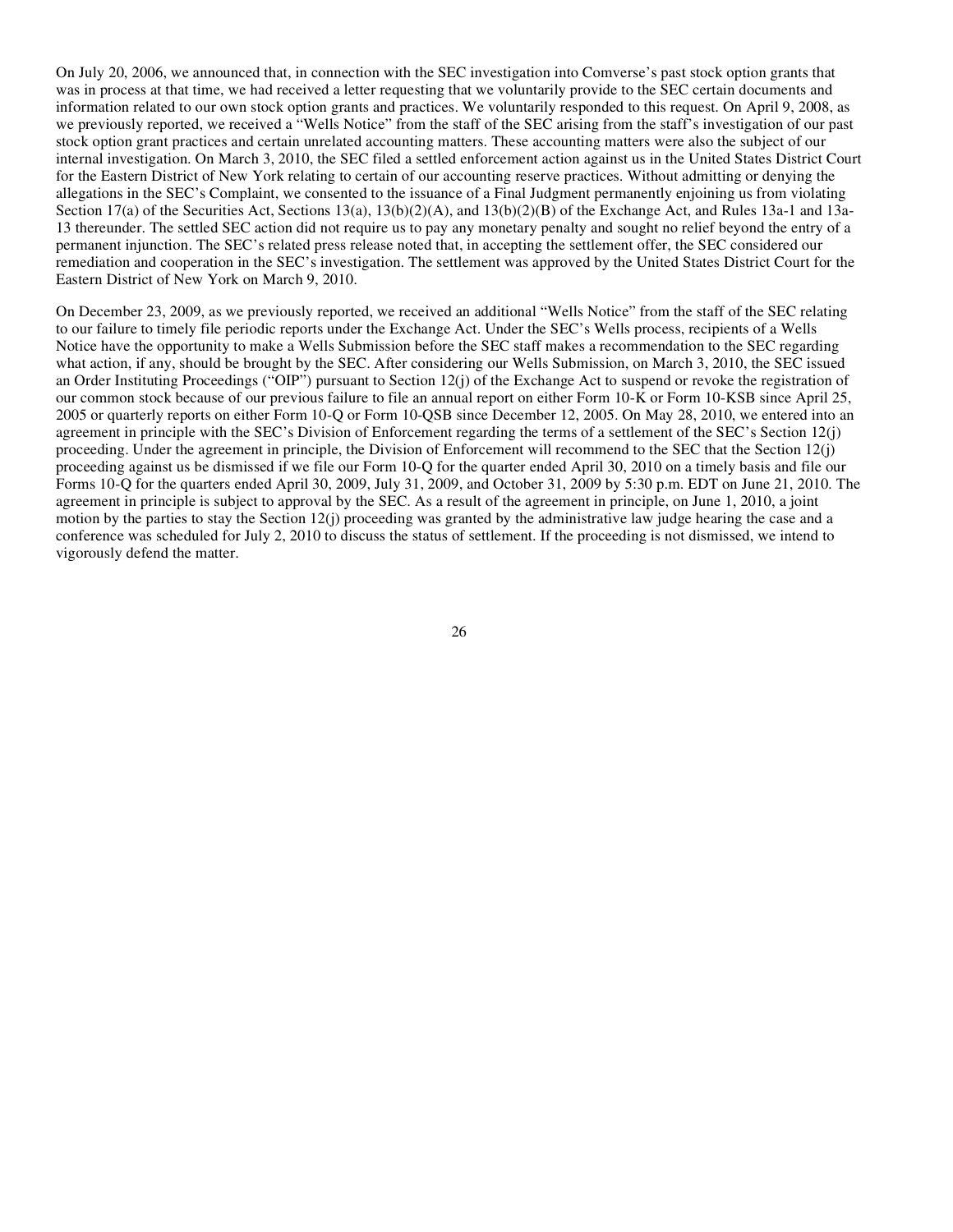On March 26, 2009, a motion to approve a class action lawsuit (the "Labor Motion") and the class action lawsuit itself (the "Labor Class Action") (Labor Case No. 4186/09) were filed against our subsidiary, Verint Systems Limited ("VSL"), by a former employee of VSL, Orit Deutsch, in the Tel Aviv Labor Court. Ms. Deutsch purports to represent a class of our employees and ex-employees who were granted options to buy shares of Verint and to whom allegedly, damages were caused as a result of the blocking of the ability to exercise Verint options by our employees or ex-employees. The Labor Motion and the Labor Class Action both claim that we are responsible for the alleged damages due to our status as employer and that the blocking of Verint options from being exercised constitutes default of the employment agreements between the members of the class and VSL. The Labor Class Action seeks compensatory damages for the entire class in an unspecified amount. On July 9, 2009, we filed a motion for summary dismissal and alternatively for the stay of the Labor Motion. A preliminary session was held on July 12, 2009. Ms. Deutsch filed her response to our response on November 10, 2009. On February 8, 2010, the Tel Aviv Labor Court dismissed the case for lack of material jurisdiction and ruled that it will be transferred to the District Court in Tel Aviv.

#### *14. SEGMENT INFORMATION*

We conduct our business in three operating segments — Enterprise Workforce Optimization Solutions ("Workforce" Optimization"), Video Intelligence Solutions ("Video Intelligence"), and Communications Intelligence and Investigative Solutions ("Communications Intelligence"). These segments also represent our reportable segments.

We measure the performance of our operating segments based upon operating segment revenue and operating segment contribution. Operating segment contribution includes segment revenue and expenses incurred directly by the segment, including material costs, service costs, research and development and selling, marketing, and administrative expenses. We do not allocate certain expenses, which include the majority of general and administrative expenses, facilities and communication expenses, purchasing expenses, manufacturing support and logistic expenses, depreciation and amortization, amortization of capitalized software development costs, stock-based compensation, and special charges such as restructuring and integration expenses. These expenses are included in the unallocated expenses section of the table presented below. Revenue from transactions between our operating segments is not material.

With the exception of goodwill and acquired intangible assets, we do not identify or allocate our assets by operating segment. Consequently, it is not practical to present assets by operating segment. There were no material changes in the allocation of goodwill and acquired intangible assets by operating segment during the three months ended April 30, 2010 and 2009.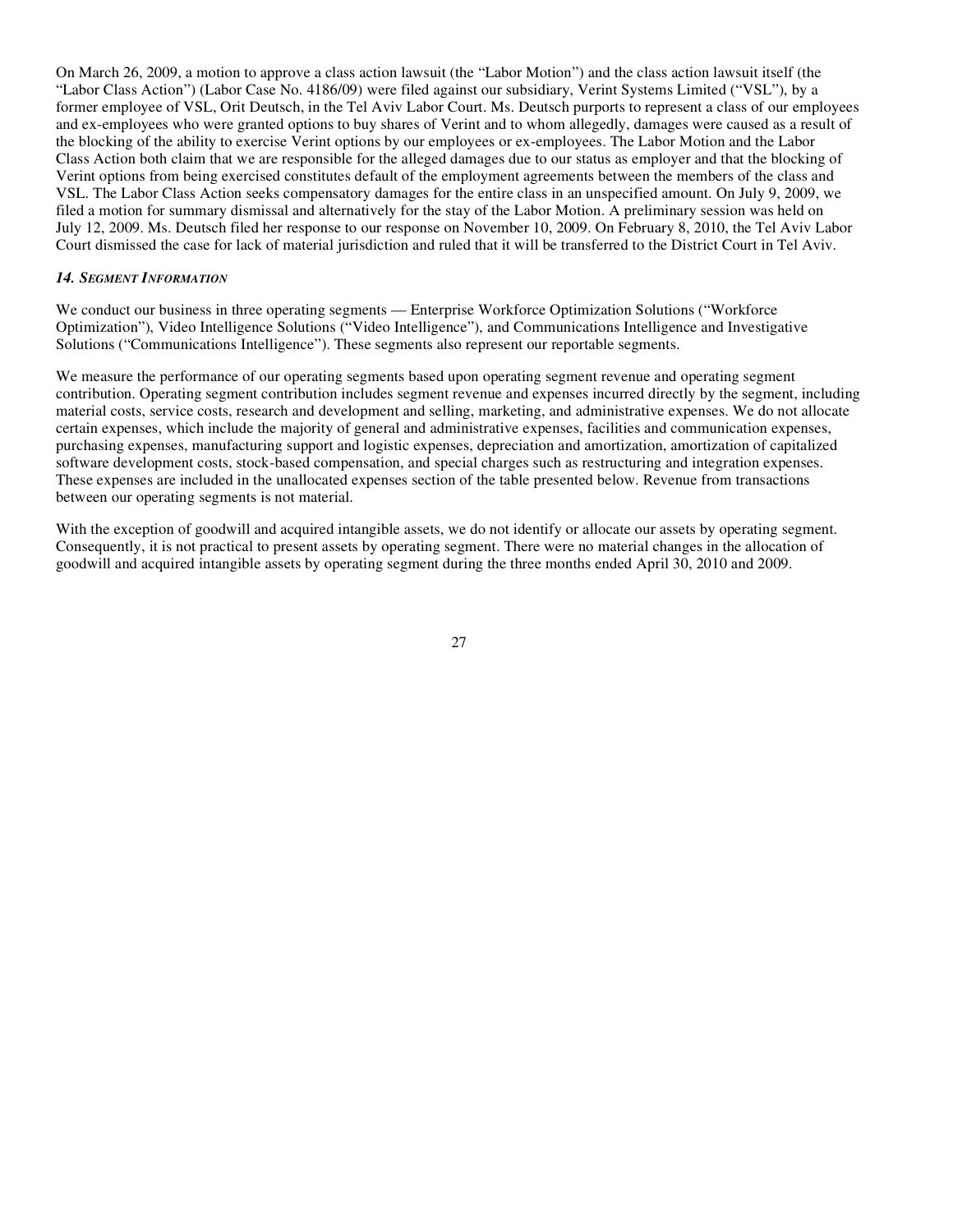Operating results by segment for the three months ended April 30, 2010 and 2009 were as follows:

|                                                  |    | Three Months Ended April 30, |              |           |  |  |  |
|--------------------------------------------------|----|------------------------------|--------------|-----------|--|--|--|
| (in thousands)                                   |    | 2010                         |              | 2009      |  |  |  |
| <b>Revenue:</b>                                  |    |                              |              |           |  |  |  |
|                                                  |    |                              |              |           |  |  |  |
| Workforce Optimization                           | \$ | 96,880                       | \$           | 85,314    |  |  |  |
| Video Intelligence                               |    | 31,545                       |              | 41,678    |  |  |  |
| Communications Intelligence                      |    | 44,188                       |              | 48,156    |  |  |  |
| <b>Total revenue</b>                             |    | 172,613                      | \$           | 175,148   |  |  |  |
| <b>Segment contribution:</b>                     |    |                              |              |           |  |  |  |
| <b>Workforce Optimization</b>                    | \$ | 45,974                       | $\mathbb{S}$ | 40,264    |  |  |  |
| Video Intelligence                               |    | 9,266                        |              | 19,834    |  |  |  |
| Communications Intelligence                      |    | 15,242                       |              | 20,789    |  |  |  |
| <b>Total segment contribution</b>                |    | 70,482                       |              | 80,887    |  |  |  |
| <b>Unallocated expenses, net:</b>                |    |                              |              |           |  |  |  |
| Amortization of other acquired intangible assets |    | 7,572                        |              | 8,029     |  |  |  |
| Stock-based compensation                         |    | 17,970                       |              | 6,558     |  |  |  |
| Restructuring                                    |    |                              |              | 13        |  |  |  |
| Other unallocated expenses                       |    | 48,922                       |              | 30,278    |  |  |  |
|                                                  |    | 74,464                       |              | 44,878    |  |  |  |
| <b>Operating income (loss)</b>                   |    | (3,982)                      |              | 36,009    |  |  |  |
| Other expense, net                               |    | (9, 563)                     |              | (11, 169) |  |  |  |
| Income (loss) before provision for income taxes  |    | (13, 545)                    | \$           | 24,840    |  |  |  |

#### **Item 2. Management's Discussion and Analysis of Financial Condition and Results of Operations**

The following management's discussion and analysis of our financial condition and results of operations is designed to provide a better understanding of the significant factors related to our results of operations and financial condition. The following information should be read in conjunction with our audited consolidated financial statements and the notes thereto included in our Annual Report on Form 10-K for the year ended January 31, 2010 and our unaudited condensed consolidated financial statements and notes thereto contained in this report. This discussion contains a number of forward-looking statements, all of which are based on our current expectations and all of which could be affected by uncertainties and risks. Our actual results may differ materially from the results contemplated in these forward-looking statements as a result of many factors including, but not limited to, those described under "Cautionary Note on Forward Looking Statements".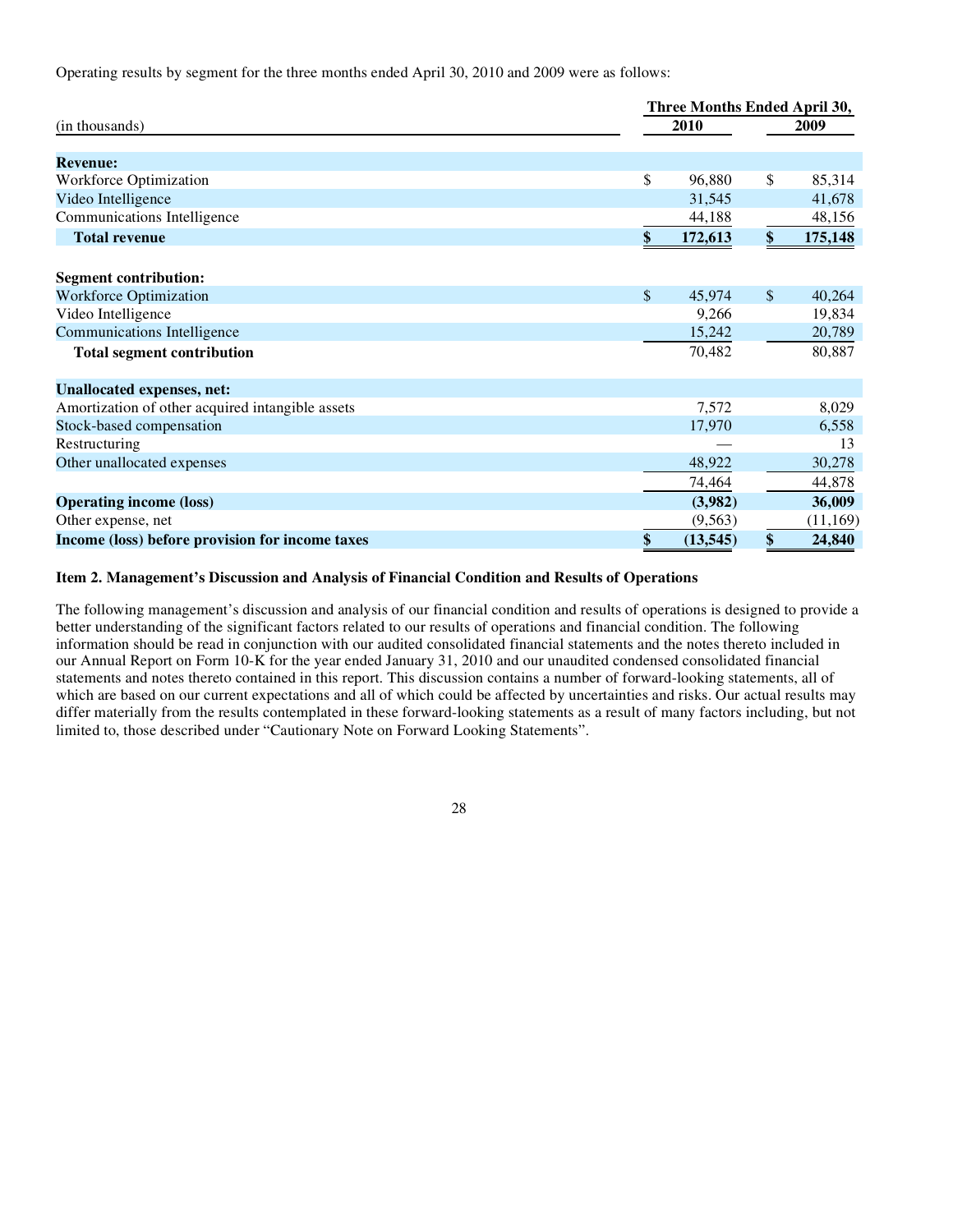#### **Business Overview**

Verint is a global leader in Actionable Intelligence® solutions and value-added services. Our solutions enable organizations of all sizes to make timely and effective decisions to improve enterprise performance and make the world a safer place. More than 10,000 organizations in over 150 countries — including over 80% of the Fortune 100 — use Verint solutions to capture, distill, and analyze complex and underused information sources, such as voice, video, and unstructured text.

In the enterprise market, our Workforce Optimization solutions help organizations enhance customer service operations in contact centers, branches, and back-office environments to increase customer satisfaction, reduce operating costs, identify revenue opportunities, and improve profitability. In the security intelligence market, our video intelligence, public safety, and communications intelligence and investigative solutions are vital to government and commercial organizations in their efforts to protect people and property and neutralize terrorism and crime.

#### **Critical Accounting Policies and Estimates**

Note 1, "Summary of Significant Accounting Policies", to the consolidated financial statements in our Annual Report on Form 10-K for the year ended January 31, 2010 describes the significant accounting policies and methods used in the preparation of our condensed consolidated financial statements. The accounting policies that reflect our more significant estimates, judgments and assumptions in the preparation of our consolidated financial statements are described in "Management's Discussion and Analysis of Financial Condition and Results of Operations" in Item 7 of our Annual Report on Form 10-K for the year ended January 31, 2010, and include the following:

- **•** revenue recognition;
- **•** accounting for business combinations;
- **•** impairment of goodwill and other intangible assets;
- **•** accounting for income taxes;
- contingencies;
- **•** accounting for stock-based compensation; and
- allowance for doubtful accounts.

There were no material changes during the three months ended April 30, 2010 to our critical accounting policies and estimates as disclosed in our Form 10-K for the year ended January 31, 2010.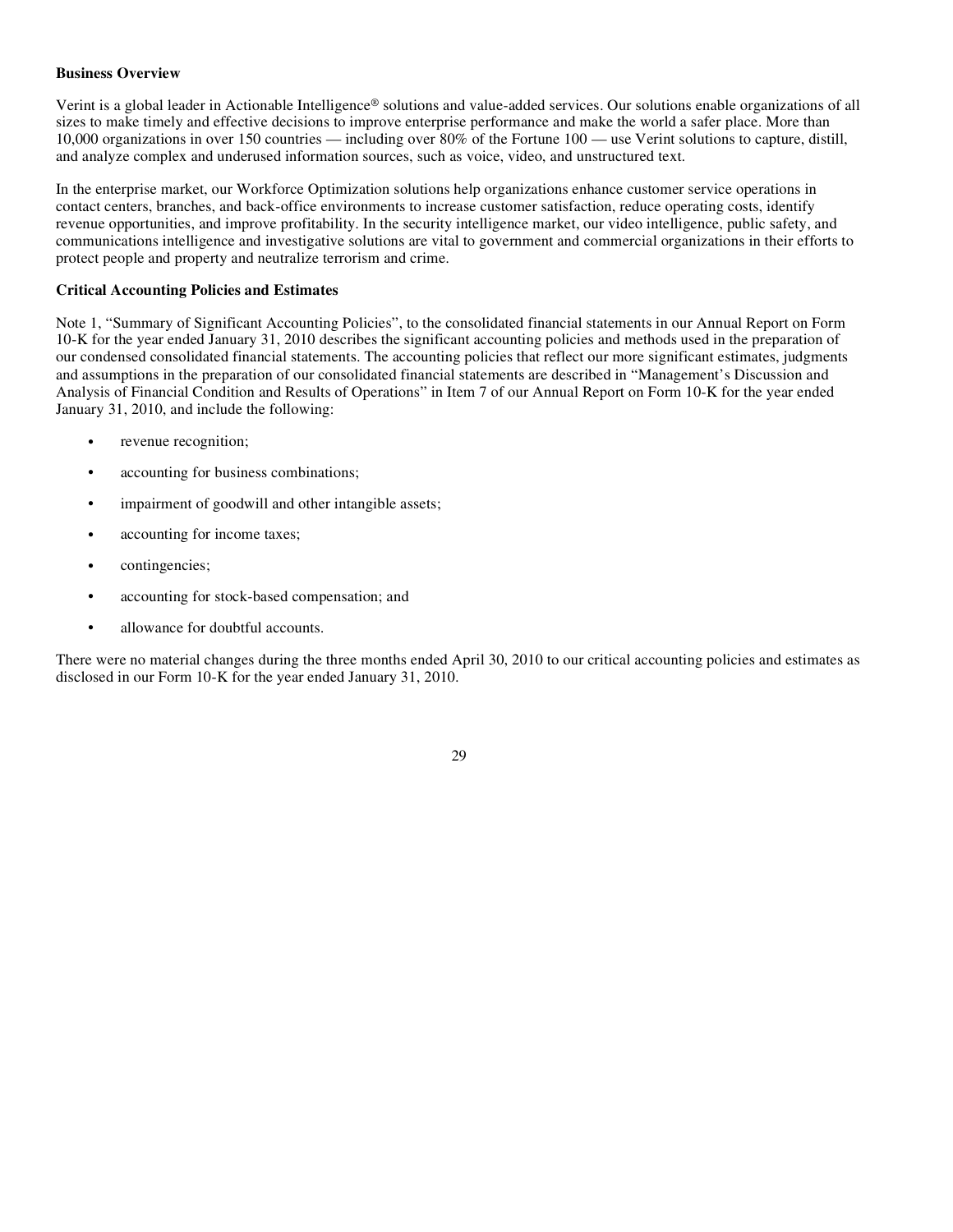#### **Impact of Our VSOE/Revenue Recognition Policies on our Results of Operations**

As we have previously reported in our filings with the SEC, we have not established VSOE for certain elements of our arrangements, primarily our product offerings. We recognize revenue under the Residual Method when VSOE does not exist for all delivered elements of an arrangement. Under the Residual Method, the value of our delivered products is derived by ascertaining the fair value of all undelivered elements (i.e., post-contract customer support ("PCS") and other services) and subtracting the fair value of the undelivered elements from the total arrangement value to determine the appropriate amount of revenue to recognize upon delivery of our products. However, if the fair value of all undelivered elements cannot be determined, revenue recognition is deferred for all elements, including delivered elements, until all elements are delivered, except if the only undelivered element is PCS. If VSOE for PCS does not exist the entire arrangement fee is recognized ratably over the PCS period or the period that the customer is entitled to renew their PCS but not to exceed the estimated economic life of the product or contractual period ("Ratable Method"). In addition, several of our Communications Intelligence contracts require substantial customization, and are therefore accounted for under contract accounting methods, using either the percentage of completion method or completed contract method ("Contract Accounting Method").

As we have previously reported in our filings with the SEC, we determined that for many of the arrangements we entered into during previously reported periods (including periods included in this report), we were unable to determine the fair value of all or some of the elements within multiple-element arrangements, as required by accounting guidance for revenue recognition. Further, for certain transactions occurring during periods reported herein, we were similarly unable to determine the fair value of all or some of the elements. Therefore, certain arrangements are being recognized ratably on a straight line basis over a period of time ranging from a couple of quarters to several years while other transactions are recognized as delivery occurs based on the ability to establish VSOE for the undelivered elements.

We believe that, in most cases, we have or will have changed our business processes and systems in a way that will enable us to establish fair value for each undelivered element in our offerings. These changes are intended to enable us to recognize revenue from products and services upon delivery instead of recognizing the entire arrangement fee over the PCS period. As a result, we expect the amount of revenue we will recognize in future periods that originated from transactions occurring in prior periods will diminish over time. However, we believe that we will, in certain situations, continue to enter into arrangements that will require revenue to be deferred over longer periods of time.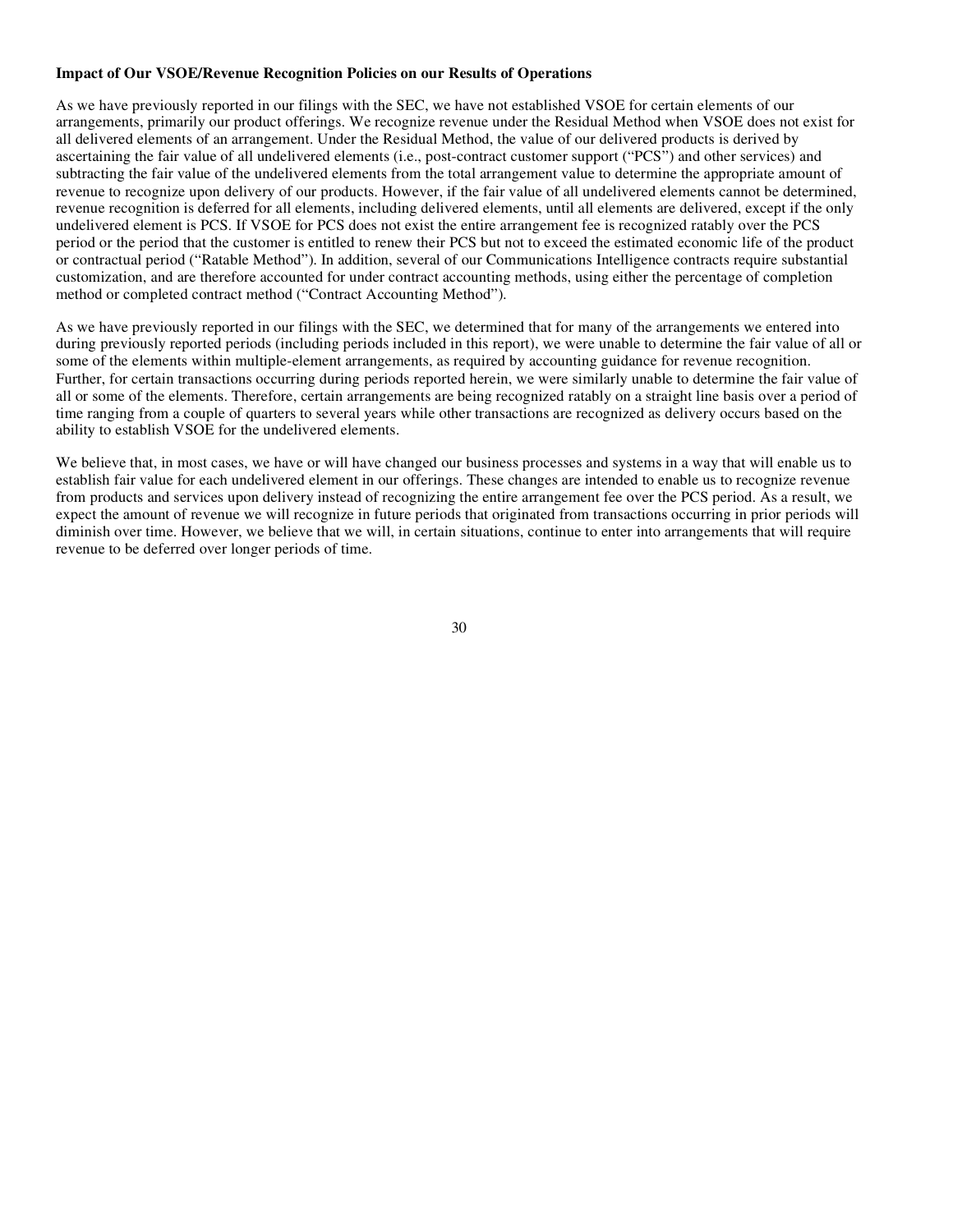#### **Results of Operations**

#### *Financial Overview*

The following table sets forth summary financial information for the three months ended April 30, 2010 and 2009:

|                                                                     | Three Months Ended April 30, |             |  |         |  |
|---------------------------------------------------------------------|------------------------------|-------------|--|---------|--|
| (in thousands, except per share data)                               |                              | <b>2010</b> |  | 2009    |  |
| Revenue                                                             |                              | 172,613     |  | 175,148 |  |
| Operating income (loss)                                             |                              | (3,982)     |  | 36,009  |  |
| Net income (loss) attributable to Verint Systems Inc. common shares |                              | (19,611)    |  | 16,372  |  |
| Net income (loss) per share attributable to Verint Systems Inc.:    |                              |             |  |         |  |
| Basic                                                               |                              | (0.60)      |  | 0.50    |  |
| Diluted                                                             |                              | (0.60)      |  | 0.47    |  |

*Three Months Ended April 30, 2010 compared to Three Months Ended April 30, 2009*. Our revenue decreased approximately 1%, or \$2.5 million, to \$172.6 million in the three months ended April 30, 2010 from \$175.1 million in the three months ended April 30, 2009. The decrease was due to a decrease in our Video Intelligence and Communication Intelligence segments, partially offset by an increase in our Workforce Optimization. In our Video Intelligence segment, revenue decreased \$10.2 million, or 24%, almost entirely due to the product delivery of an order from a major customer in the three months ended April 30, 2009. In our Communications Intelligence segment, revenue decreased \$4.0 million, or 8%, primarily due to a decrease in Contract Accounting Method revenue associated with work performed on certain large projects partially offset by an increase in both Ratable Method revenue associated with support revenue and Residual Method revenue associated with product delivery to customers. In our Workforce Optimization segment, revenue increased by \$11.6 million, or 14%, primarily due to increased customer orders which we believe is attributable to the improving economic environment. For more details on our revenue by segment, see "- Revenue by Operating Segment". Revenue in the Americas, Europe, Middle East and Africa ("EMEA"), and Asia Pacific Regions ("APAC") represented approximately 54%, 26%, and 20% of our total revenue, respectively, in the three months ended April 30, 2010 compared to approximately 54%, 24%, and 22%, respectively, in the three months ended April 30, 2009.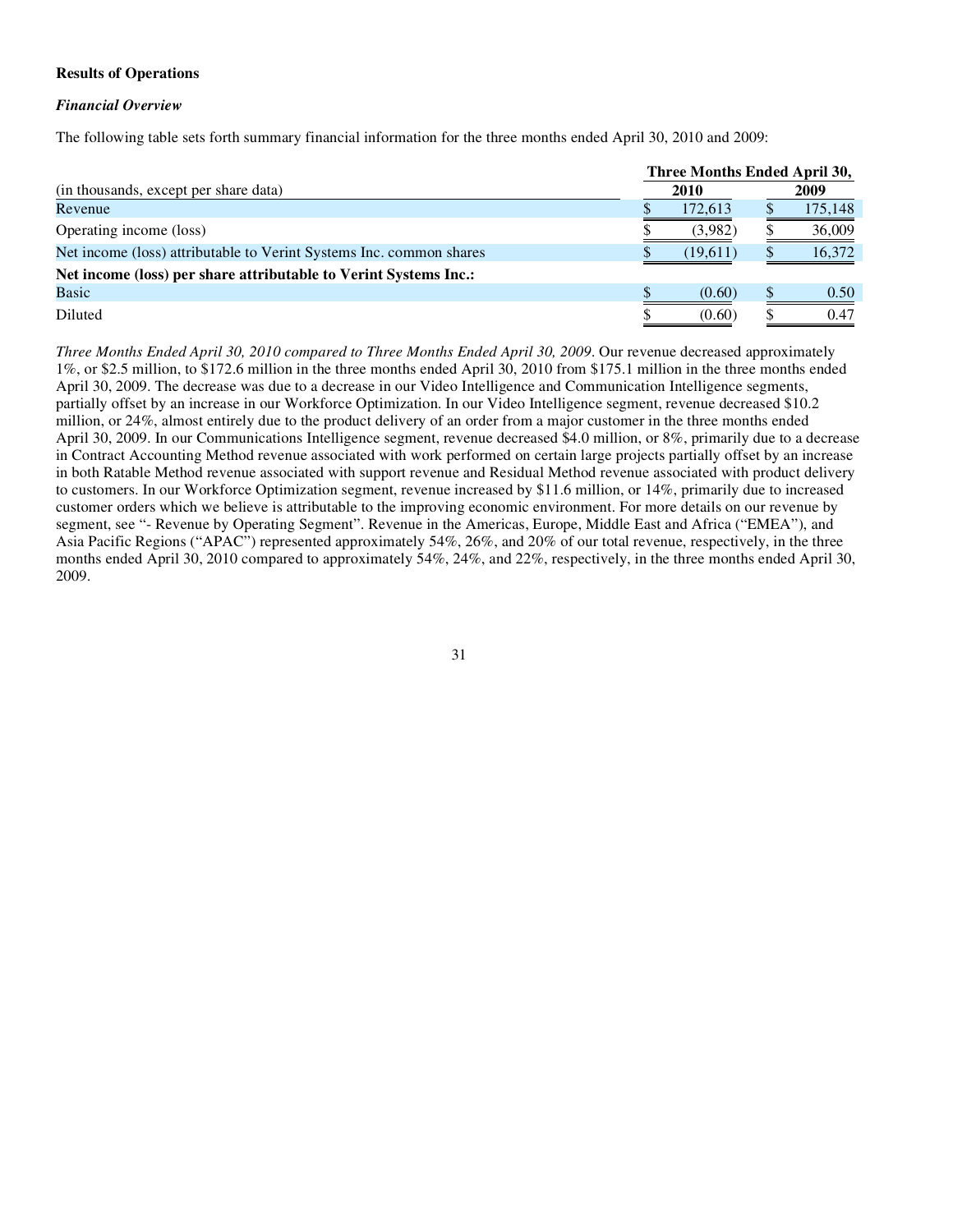We had an operating loss of \$4.0 million in the three months ended April 30, 2010 compared to operating income of \$36.0 million in the three months ended April 30, 2009. The decrease in operating income was due to a decrease in gross profit of \$3.3 million to \$114.8 million from \$118.1 million which was almost entirely due to a decrease in revenue of \$2.5 million as discussed above coupled with an increase in operating expenses of \$36.7 million. The increase in operating expenses was primarily due to higher professional fees and related expenses associated with our restatement of previously filed financial statements and our extended filing delay status which totaled approximately \$20.0 million in the three months ended April 30, 2010 compared to approximately \$7.0 million in the three months ended April 30, 2009, an increase in stock-based compensation expense of \$11.4 million primarily due to the impact of the increase in our stock price on certain stock-based compensation arrangements accounted for as liability awards, as well as the issuance of restricted stock awards, restricted stock units and stock-based compensation arrangements granted at a higher market price during the three months ended April 30, 2010, and an increase in employee compensation of \$8.2 million primarily as a result of an increase in employee headcount and the effect of the weakening of the U.S. dollar in the three months ended April 30, 2010 compared to the three months ended April 30, 2009 relative to the major foreign currencies where we do business.

We had a net loss attributable to Verint Systems Inc. common shares of \$19.6 million and a loss per share of \$0.60 in the three months ended April 30, 2010, compared to net income attributable to Verint Systems Inc. common shares of \$16.4 million and diluted income per share of \$0.47 in the three months ended April 30, 2009. The decrease in our net income attributable to Verint Systems Inc. common shares and income per share in the three months ended April 30, 2010 was due to our lower revenue and higher operating expenses as described above, partially offset by lower interest and other expenses, net of \$1.6 million and lower income tax expenses of \$2.2 million.

The weakening of the U.S. dollar relative to the major foreign currencies where we do business (primarily the British pound sterling, the euro, shekel, and Canadian dollar) in the three months ended April 30, 2010 compared to the three months ended April 30, 2009 had a favorable impact on our revenues and an unfavorable impact on our operating expenses. Had foreign exchange rates remained constant in these periods, our total revenues would have been approximately \$1.0 million lower and our operating expenses and cost of goods sold would have been approximately \$3.0 million lower, or a net unfavorable impact of approximately \$2.0 million on our operating income.

As of April 30, 2010, we employed approximately 2,600 personnel, including employees, part-time employees and certain contractors, as compared to approximately 2,500 as of April 30, 2009.

#### **Revenue by Operating Segment**

The following table sets forth revenue for each of our three operating segments for the three months ended April 30, 2010 and 2009:

| (in thousands)                     |  | Three Months Ended April 30, | $%$ Change |         |               |
|------------------------------------|--|------------------------------|------------|---------|---------------|
|                                    |  | 2010                         |            | 2009    | $2010 - 2009$ |
| <b>Workforce Optimization</b>      |  | 96,880                       | \$         | 85.314  | $14\%$        |
| Video Intelligence                 |  | 31.545                       |            | 41.678  | (24%)         |
| <b>Communications Intelligence</b> |  | 44.188                       |            | 48,156  | $(8\%)$       |
| <b>Total revenue</b>               |  | 172,613                      |            | 175,148 | (1%)          |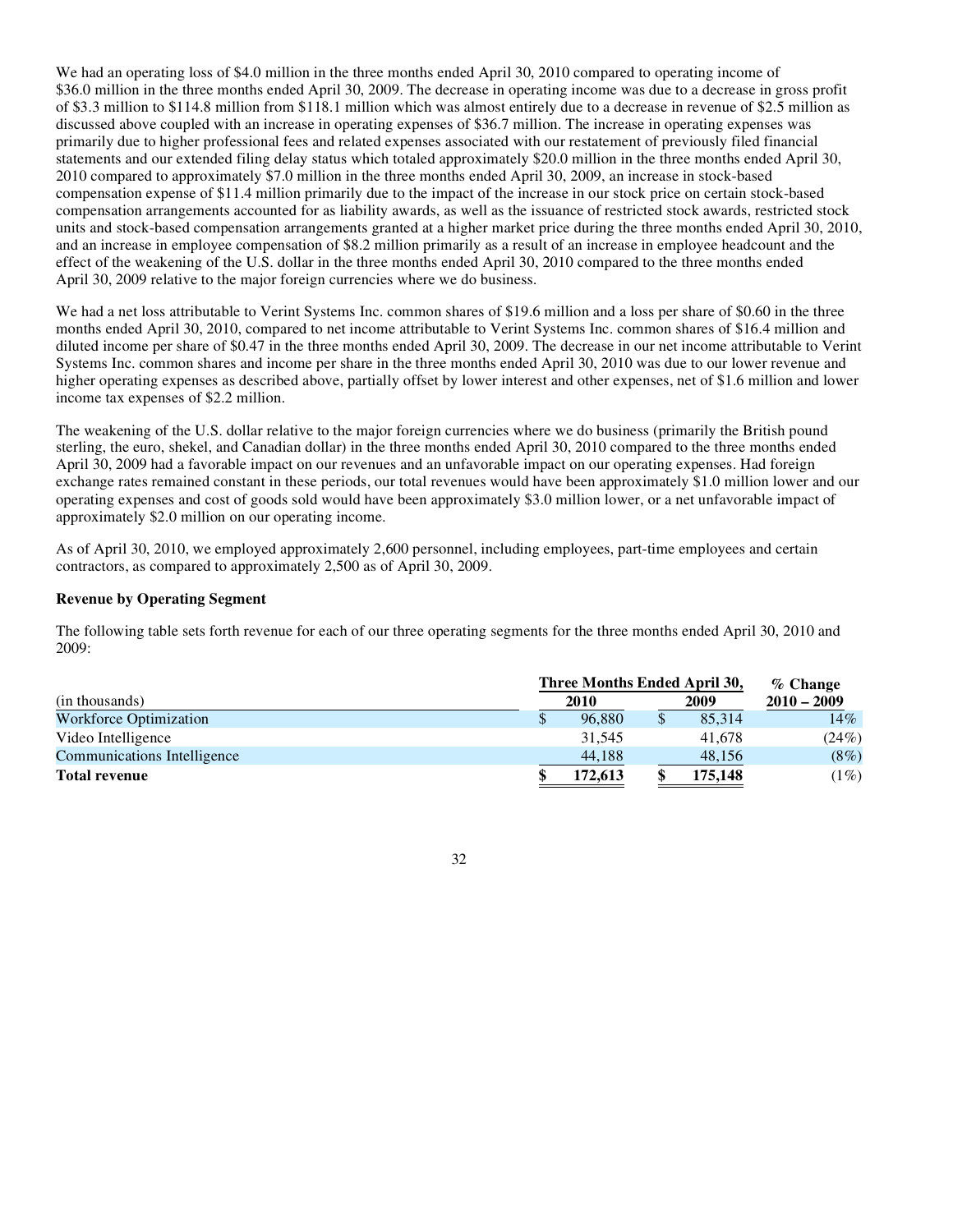#### *Workforce Optimization Segment*

*Three Months Ended April 30, 2010 compared to Three Months Ended April 30, 2009*. Workforce Optimization revenue increased approximately 14%, or \$11.6 million, to \$96.9 million in the three months ended April 30, 2010 from \$85.3 million in the three months ended April 30, 2009. The increase was primarily due to revenue associated with increased customer orders which we believe is due to the improving economic environment.

#### *Video Intelligence Segment*

*Three Months Ended April 30, 2010 compared to Three Months Ended April 30, 2009*. Video Intelligence revenue decreased approximately 24%, or \$10.2 million, to \$31.5 million in the three months ended April 30, 2010 from \$41.7 million in the three months ended April 30, 2009. The decrease was almost entirely due to the product delivery of an order from a major customer in the three months ended April 30, 2009.

#### *Communications Intelligence Segment*

*Three Months Ended April 30, 2010 compared to Three Months Ended April 30, 2009*. Communications Intelligence revenue decreased approximately 8%, or \$4.0 million, to \$44.2 million in the three months ended April 30, 2010 from \$48.2 million in the three months ended April 30, 2009. This decrease was primarily due to a decrease of approximately \$12.0 million in Contract Accounting Method revenue associated with work performed on customized projects partially offset by an increase of approximately \$2.0 million in Ratable Method revenue associated with increased support revenue as well as an increase of approximately \$6.0 million in Residual Method revenue associated with the establishment of professional services VSOE during the three months ended April 30, 2010, thereby allowing revenue recognition upon product delivery rather than upon the completion of installation.

#### *Volume and Price*

We sell products in multiple configurations, and the price of any particular product varies depending on the configuration of the product sold. Due to the variety of customized configurations for each product we sell, we are unable to quantify the amount of any revenue increases attributable to a change in the price of any particular product and/or a change in the number of products sold.

#### *Revenue by Product Revenue and Service and Support Revenue*

We categorize and report our revenue in two categories — product revenue and service and support revenue. For multiple element arrangements for which we are unable to establish VSOE of one or more delivered elements, we use various available indicators of fair value and apply our best judgment to reasonably classify the arrangement's delivered revenue into product revenue and services and support revenue.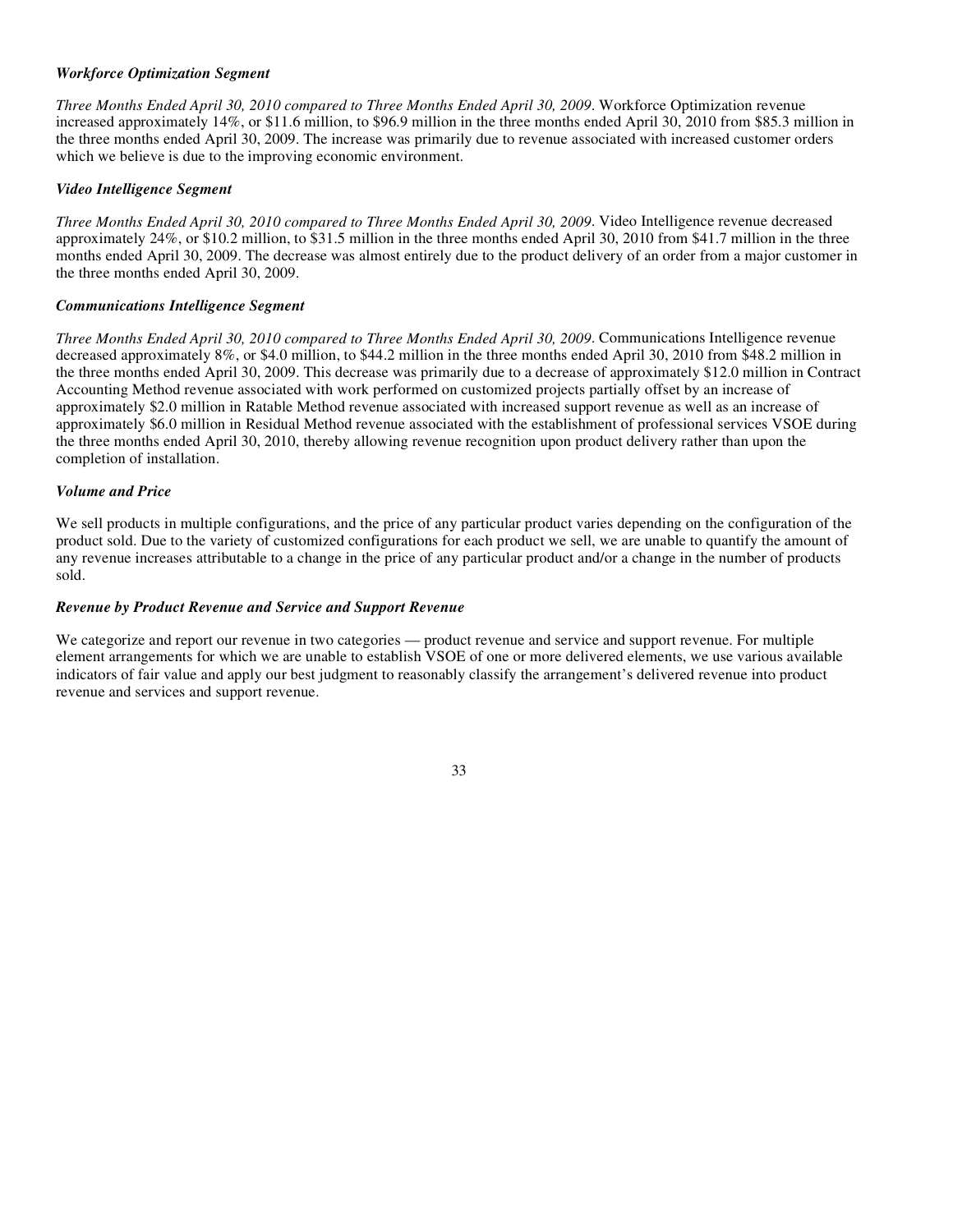The following table sets forth revenue for products and services and support for the three months ended April 30, 2010 and 2009:

| (in thousands)              |  | Three Months Ended April 30, | $%$ Change |               |
|-----------------------------|--|------------------------------|------------|---------------|
|                             |  | 2010                         | 2009       | $2010 - 2009$ |
| Product revenue             |  | 92,070                       | 97.071     | (5%)          |
| Service and support revenue |  | 80.543                       | 78,077     | $3\%$         |
| <b>Total revenue</b>        |  | 172,613                      | 175,148    | (1%)          |

#### *Product Revenue*

*Three Months Ended April 30, 2010 compared to Three Months Ended April 30, 2009*. Product revenue decreased approximately 5%, or \$5.0 million, to \$92.1 million in the three months ended April 30, 2010 from \$97.1 million in the three months ended April 30, 2009. The decrease was primarily in our Video Intelligence and Communication Intelligence segments, partially offset by an increase in our Workforce Optimization segment. For additional information see "— Revenue by Operating Segment".

#### *Service and Support Revenue*

*Three Months Ended April 30, 2010 compared to Three Months Ended April 30, 2009*. Service and support revenue increased approximately 3%, or \$2.4 million, to \$80.5 million for the three months ended April 30, 2010 from \$78.1 million in the three months ended April 30, 2009. The increase was almost entirely in our Workforce Optimization segment due to higher support revenue as well as higher professional services revenue associated with installation and training, partially offset by decreases in our Video Intelligence and Communication Intelligence segments. For additional information see "— Revenue by Operating Segment".

#### **Cost of Revenue**

The following table sets forth cost of revenue by products and services and support as well as amortization and impairment of acquired technology and backlog for the three months ended April 30, 2010 and 2009:

| (in thousands)                                  |  | Three Months Ended April 30, |    |        |               |  |
|-------------------------------------------------|--|------------------------------|----|--------|---------------|--|
|                                                 |  | 2010                         |    | 2009   | $2010 - 2009$ |  |
| Product cost of revenue                         |  | 28,346                       | \$ | 32,057 | $(12\%)$      |  |
| Service and support cost of revenue             |  | 27,228                       |    | 22,913 | $19\%$        |  |
| Amortization of acquired technology and backlog |  | 2,233                        |    | 2,099  | 6%            |  |
| <b>Total cost of revenue</b>                    |  | 57,807                       |    | 57,069 | 1%            |  |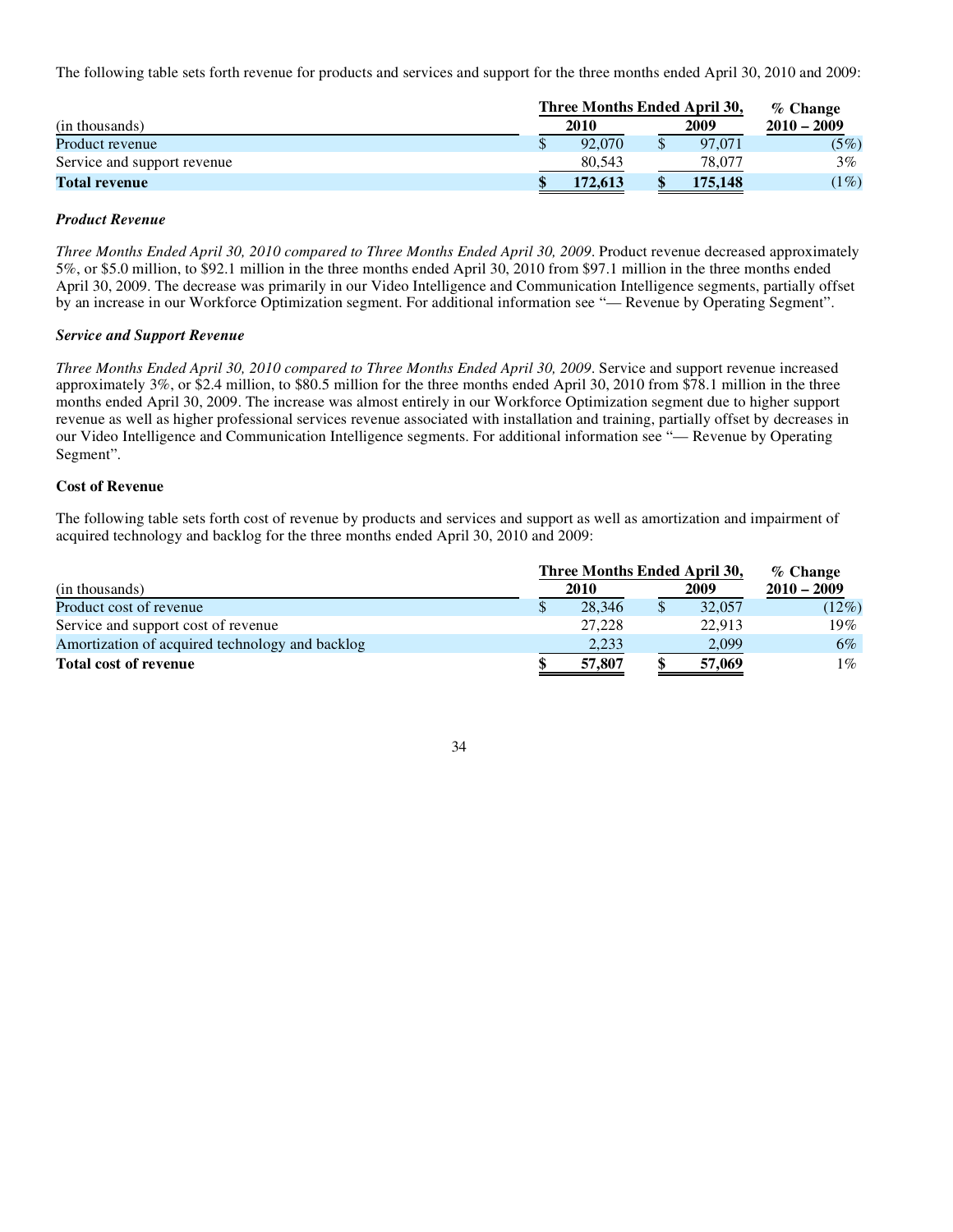#### *Product Cost of Revenue*

Product cost of revenue primarily consists of hardware material costs and royalties due to third parties for software components that are embedded in our software applications. When revenue is deferred, we also defer hardware material costs and third-party software royalties and recognize those costs over the same period that the product revenue is recognized. Product cost of revenue also includes amortization of capitalized software development costs, employee compensation and related expenses associated with our global operations, facility costs, and other allocated overhead expenses. In our Communications Intelligence segment, product cost of revenue also includes employee compensation and related expenses, contractor and consulting expenses, and travel expenses, in each case relating to resources dedicated to the delivery of customized projects for which certain contracts are accounted for under the Contract Accounting Method.

*Three Months Ended April 30, 2010 compared to Three Months Ended April 30, 2009*. Product cost of revenue decreased approximately 12% to \$28.3 million in the three months ended April 30, 2010 from \$32.1 million in the three months ended April 30, 2009 primarily in our Communications Intelligence segment. Employee compensation and related expenses decreased \$1.1 million and contractor expenses decreased \$1.4 million primarily as a result of less work performed on customized projects accounted for under the Contract Accounting Method revenue in our Communications Intelligence segment. For additional information see "- Revenue by Operating Segment". In addition, material costs decreased \$1.5 million primarily in our Video Intelligence and Communication Intelligence segments as a result of lower product costs. These decreases were partially offset by an increase in stock-based compensation expense of \$0.5 million primarily due to the impact of the increase in our stock price on certain stock-based compensation arrangements accounted for as liability awards as well as the issuance of restricted stock awards, restricted stock units and stock-based compensation arrangements granted at a higher market price during the three months ended April 30, 2010. Our overall product margins have increased to 69% in the three months ended April 30, 2010 from 67% in the three months ended April 30, 2009 as a result of a higher portion of Workforce Optimization revenue in the overall product mix, carrying a higher gross margin. Product margins in our Workforce Optimization segment increased to 87% in the three months ended April 30, 2010 from 84% in the three months ended April 30, 2009 primarily due to an increase in revenue and an increase in the software portion of the product mix carrying a higher gross margin. Product margins in our Communication Intelligence segment increased to 67% in the three months ended April 30, 2010 from 60% in the three months ended April 30, 2009 primarily due to a change in project mix. Product margins in our Video Intelligence segment decreased to 58% in the three months ended April 30, 2010 from 65% in the three months ended April 30, 2009 primarily due to a decrease in revenue, resulting in less of an absorption of overhead costs, as well as a change in product mix. The above decreases include the effect of the weakening of the U.S. dollar in the three months ended April 30, 2010 compared to the three months ended April 30, 2009 relative to the major foreign currencies where we do business.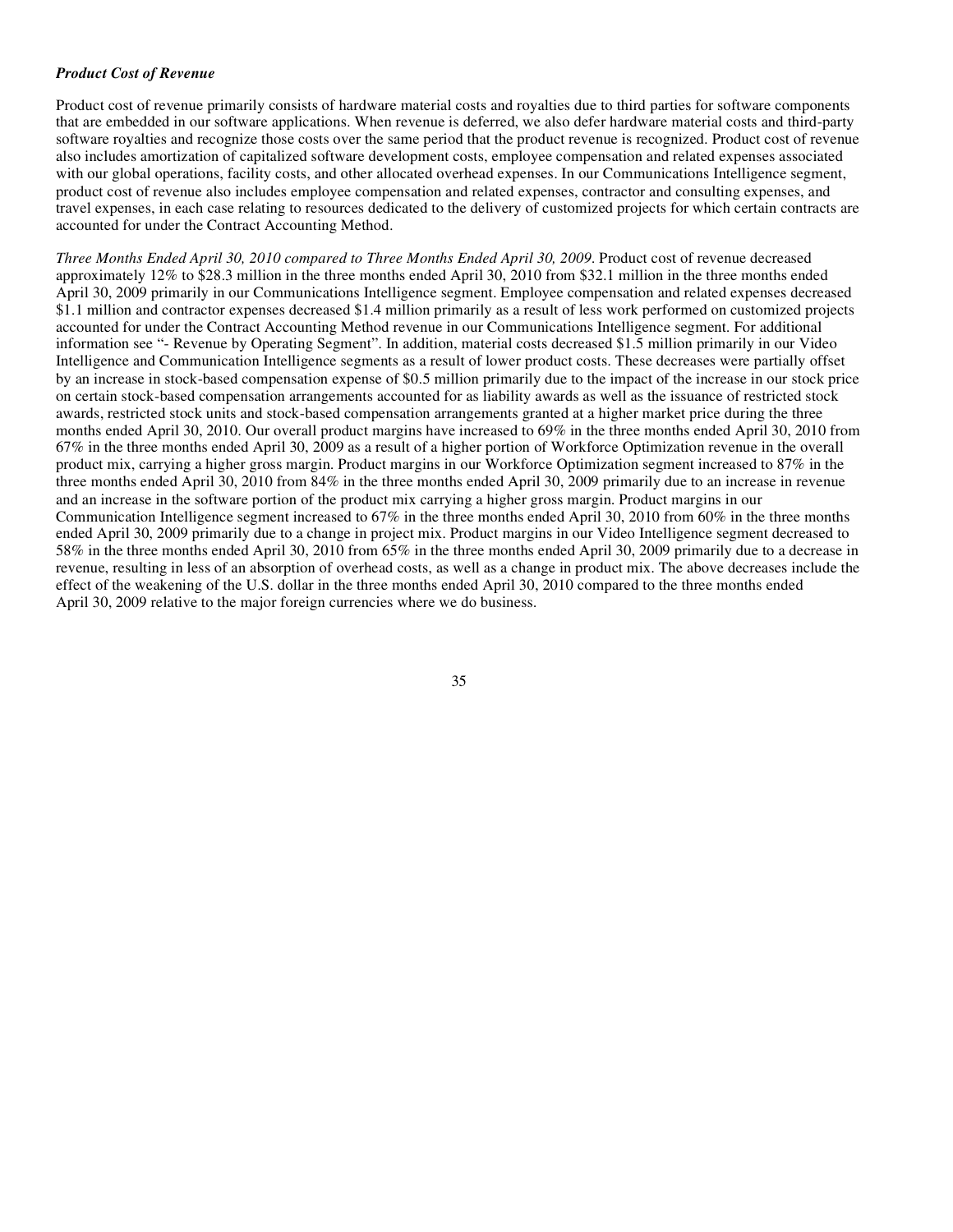#### *Service and Support Cost of Revenue*

Service and support cost of revenue primarily consist of employee compensation and related expenses, contractor costs, and travel expenses relating to installation, training, consulting, and maintenance services. Service and support cost of revenue also include stock-based compensation expenses, facility costs, and other overhead expenses.

*Three Months Ended April 30, 2010 compared to Three Months Ended April 30, 2009*. Service and support cost of revenue increased approximately 19% to \$27.2 million in the three months ended April 30, 2010 from \$22.9 million in the three months ended April 30, 2009. Employee compensation and related expenses increased \$1.6 million primarily in our Workforce Optimization segment due to an increase in employee headcount. Contractor costs increased \$1.4 million primarily in our Communication Intelligence segment as a result of a change in project mix. Stock-based compensation expense increased \$1.0 million primarily due to the impact of the increase in our stock price on certain stock-based compensation arrangements accounted for as liability awards, as well as the issuance of restricted stock awards, restricted stock units and stock-based compensation arrangements granted at a higher market price during the three months ended April 30, 2010. Our overall service and support margins decreased to 66% in the three months ended April 30, 2010 from 71% in the three months ended April 30, 2009 due to the increase in service and support expenses discussed above. Contributing to the decline in service and support margins was the fact that in certain cases expenses associated with service revenue recognized in the three months ended April 30, 2010 and 2009 under the Ratable Method were recorded in prior periods when the costs were incurred. In the three months ended April 30, 2010, we recognized a lower portion of our service revenue under the Ratable Method thereby reducing service and support margins.

#### *Amortization and Impairment of Acquired Technology and Backlog*

*Three Months Ended April 30, 2010 compared to Three Months Ended April 30, 2009*. Amortization and impairment of acquired technology and backlog increased approximately 6% to \$2.2 million in the three months ended April 30, 2010 from \$2.1 million in the three months ended April 30, 2009 primarily due to an increase in acquired technology associated with the Iontas acquisition.

#### **Research and Development, Net**

Research and development expenses primarily consist of personnel and subcontracting expenses, facility costs, and other allocated overhead, net of certain software development costs that are capitalized as well as reimbursement under government programs. Software development costs are capitalized upon the establishment of technological feasibility and until related products are available for general release to customers.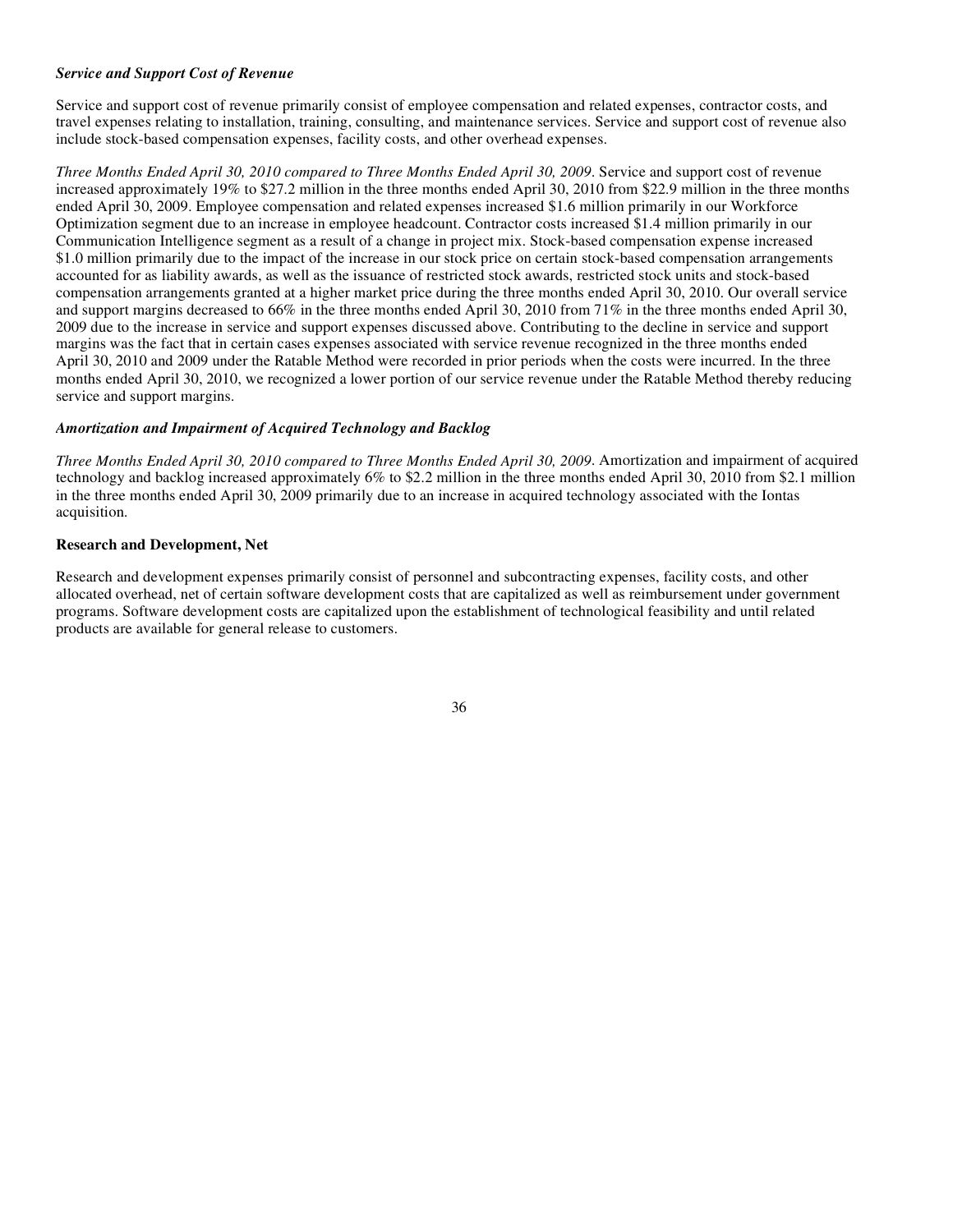The following table sets forth research and development, net expense for the three months ended April 30, 2010 and 2009:

|                               |      | Three Months Ended April 30. | $\%$ Change |        |               |
|-------------------------------|------|------------------------------|-------------|--------|---------------|
| (in thousands)                | 2010 |                              | 2009        |        | $2010 - 2009$ |
| Research and development, net |      | 26.432                       |             | 18.901 | 40%           |

*Three Months Ended April 30, 2010 compared to Three Months Ended April 30, 2009*. Research and development, net expense increased approximately 40% to \$26.4 million in the three months ended April 30, 2010 from \$18.9 million in the three months ended April 30, 2009. Employee compensation and related expenses increased \$5.2 million primarily due to, in approximately equal measure, higher expenses in our Communications Intelligence segment as a result of a higher portion of employees' time devoted to generic product development rather than specific customization work for projects accounted for under the Contract Accounting Method, and an increase in expenses in our Workforce Optimization segment resulting from an increase in employee headcount. Employee stock-based compensation increased \$2.4 million primarily due to the impact of the increase in our stock price on certain stock-based compensation arrangements accounted for as liability awards as well as the issuance of restricted stock awards, restricted stock units and stock-based compensation arrangements granted at a higher market price during the three months ended April 30, 2010. The above increases include the effect of the weakening of the U.S. dollar in the three months ended April 30, 2010 compared to the three months ended April 30, 2009 relative to the major foreign currencies where we do business.

#### **Selling, General, and Administrative Expenses**

Selling, general, and administrative expenses consist primarily of personnel costs and related expenses, professional fees, sales and marketing expenses, including travel, sales commissions and sales referral fees, facility costs, communication expenses, and other administrative expenses.

The following table sets forth selling, general, and administrative expense for the three months ended April 30, 2010 and 2009:

|                                     |  | Three Months Ended April 30, | $%$ Change |               |
|-------------------------------------|--|------------------------------|------------|---------------|
| (in thousands)                      |  | 2010                         | 2009       | $2010 - 2009$ |
| Selling, general and administrative |  | 87.017                       |            | 52%           |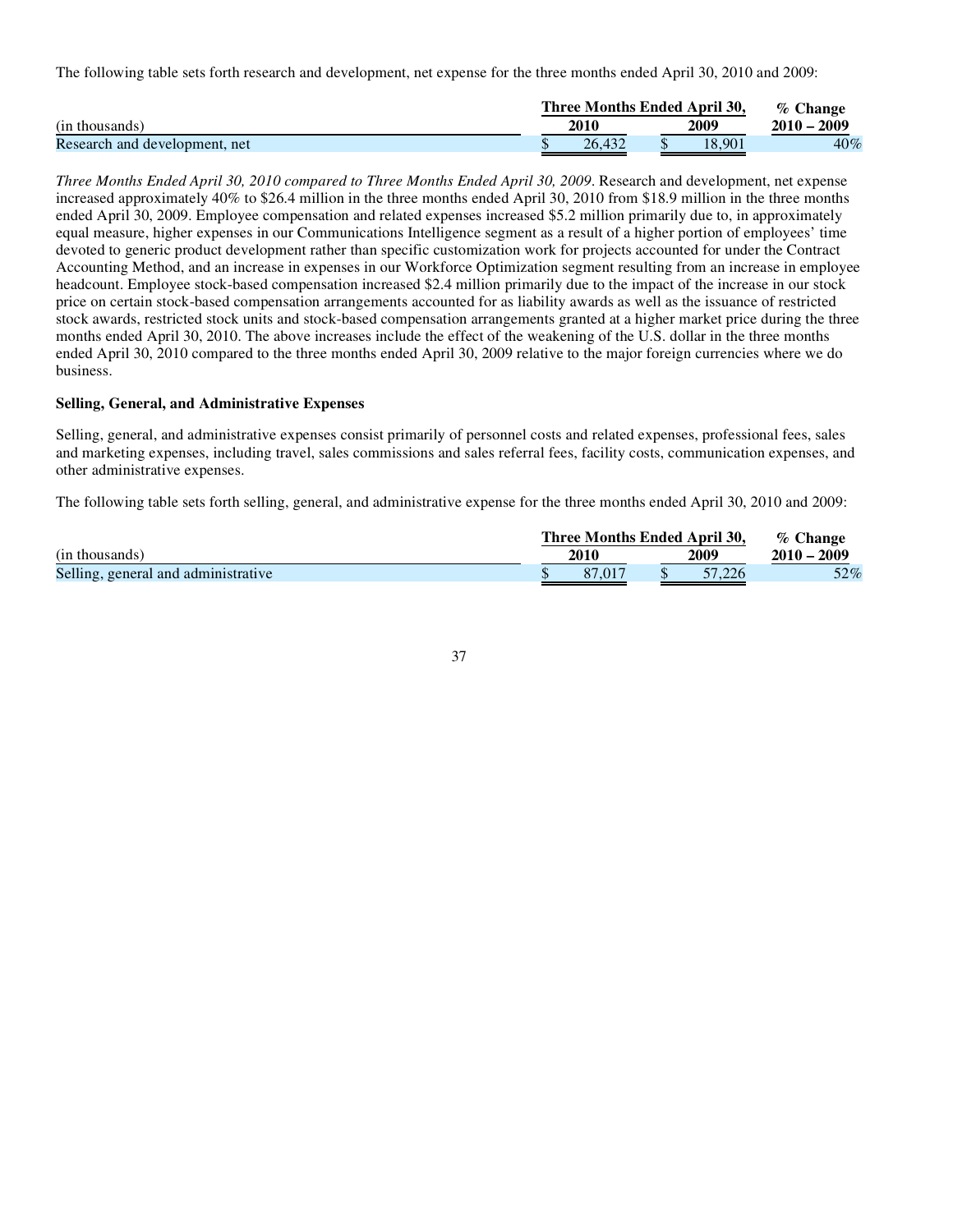*Three Months Ended April 30, 2010 compared to Three Months Ended April 30, 2009*. Selling, general, and administrative expenses increased approximately 52% to \$87.0 million in the three months ended April 30, 2010 from \$57.2 million in the three months ended April 30, 2009. Professional fees increased \$15.8 million primarily due to our restatement of previously filed financial statements and our extended filing delay status totaling approximately \$20.0 million in the three months ended April 30, 2010 compared to approximately \$7.0 million in the three months ended April 30, 2009, as a result of our increased effort to complete our audit and file our financial statements for the current and prior years. Employee compensation and related expenses increased \$2.6 million, due to an increase in headcount and the unfavorable foreign exchange impact of the weakening U.S. dollar. Sales commissions increased \$1.0 million due to an increase in customer orders received during the quarter. Stockbased compensation increased \$7.5 million primarily due to the impact of the increase in our stock price on certain stock-based compensation arrangements accounted for as liability awards, as well as the issuance of restricted stock awards, restricted stock units and stock-based compensation arrangements granted at a higher market price during the three months ended April 30, 2010. Marketing expenses increased \$0.9 million due our global brand awareness marketing campaign. Other expense increases include increases in travel and entertainment expenses of \$0.8 million, and other expenses totaling \$1.2 million. The above increases include the effect of the weakening of the U.S. dollar in the three months ended April 30, 2010 compared to the three months ended April 30, 2009 relative to the major foreign currencies where we do business.

#### **Amortization of Other Acquired Intangible Assets**

The following table sets forth amortization of acquisition related intangibles for the three months ended April 30, 2010 and 2009:

|                                                  |      | Three Months Ended April 30. |      |       |               |  |
|--------------------------------------------------|------|------------------------------|------|-------|---------------|--|
| (in thousands)                                   | 2010 |                              | 2009 |       | $2010 - 2009$ |  |
| Amortization of other acquired intangible assets |      | 5.339                        |      | 5.930 | $10\%)$       |  |

*Three Months Ended April 30, 2010 compared to Three Months Ended April 30, 2009*. Amortization of other acquired intangible assets decreased approximately 10% to \$5.3 million in the three months ended April 30, 2010 from \$5.9 million in the three months ended April 30, 2009 primarily as a result of certain intangible assets becoming fully amortized during the year ended January 31, 2010.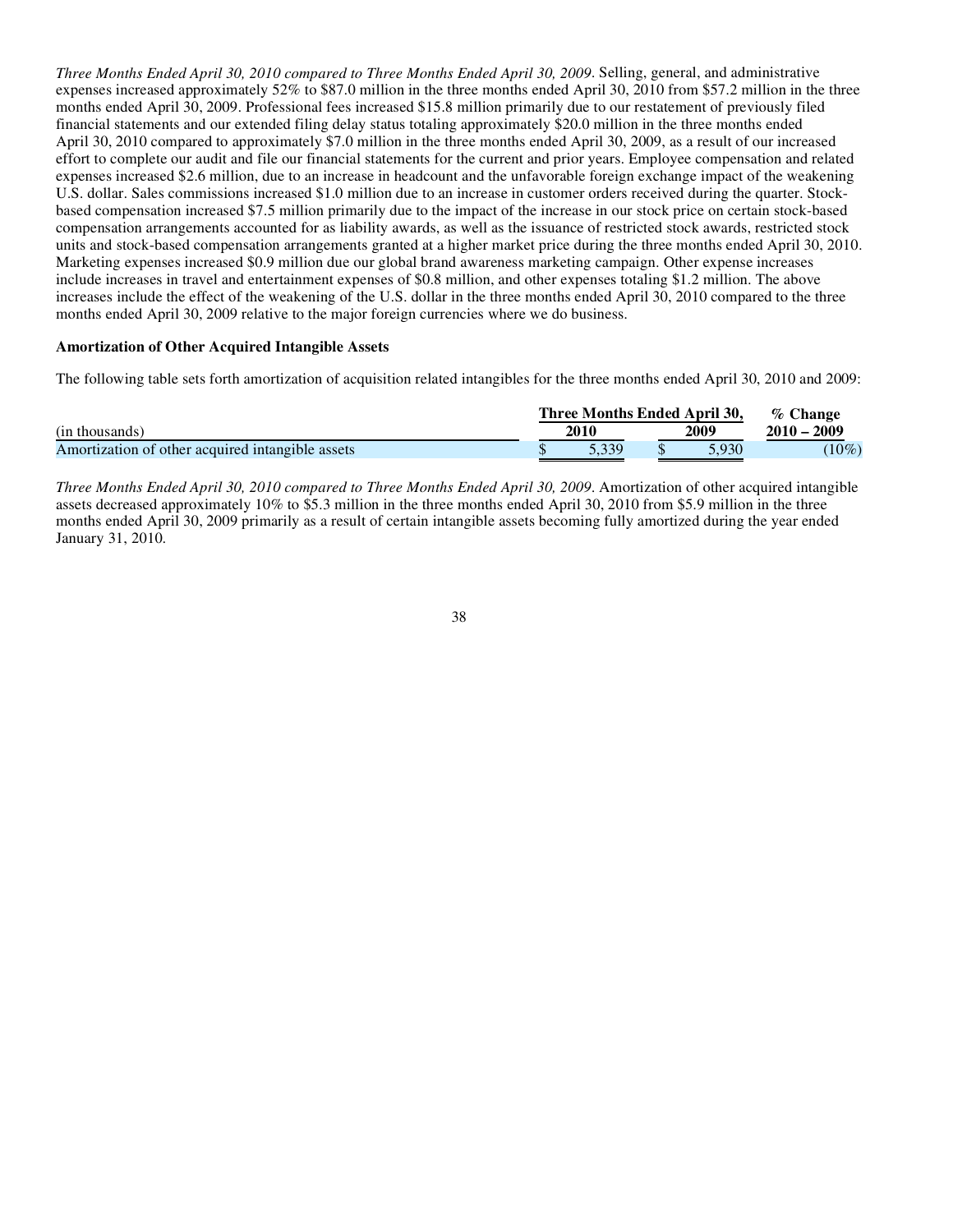#### **Other Income (Expense), Net**

The following table sets forth total other income (expense), net for the three months ended April 30, 2010 and 2009:

|                          |         | Three Months Ended April 30, |               |  |  |  |
|--------------------------|---------|------------------------------|---------------|--|--|--|
| (in thousands)           | 2010    | 2009                         | $2010 - 2009$ |  |  |  |
| Interest income          | 83      | 147                          | (44%)         |  |  |  |
| Interest expense         | (5,948) | (6,353)                      | $(6\%)$       |  |  |  |
| Other income (expense):  |         |                              |               |  |  |  |
| Foreign currency losses  | (1,734) | (938)                        | $85\%$        |  |  |  |
| Losses on derivatives    | (1,703) | (3,539)                      | (52%)         |  |  |  |
| Other, net               | (261)   | (486)                        | (46%)         |  |  |  |
| Total other expense      | (3,698) | (4,963)                      | (25%)         |  |  |  |
| Total other expense, net | (9,563) | (11,169)                     | (14%)         |  |  |  |

*Three Months Ended April 30, 2010 compared to Three Months Ended April 30, 2009*. Total other income (expense), net, decreased \$1.6 million to an expense of \$9.6 million in the three months ended April 30, 2010, compared to an expense of \$11.2 million in the three months ended April 30, 2009. Interest expense decreased to \$5.9 million in the three months ended April 30, 2010 from \$6.4 million in the three months ended April 30, 2009 due to a decrease in our average variable interest debt balance period to period, coupled with lower interest rates during the three months ended April 30, 2010. We recorded a \$1.7 million loss on foreign currency in the three months ended April 30, 2010 compared to a \$0.9 million loss in the prior year quarter. The increase in foreign currency losses in the three months ended April 30, 2010 primarily resulted from the strengthening of the U.S. dollar against the euro during the three months ended April 30, 2010.

In the three months ended April 30, 2010, we recorded a net loss on derivatives of \$1.7 million. This loss was almost entirely attributable to a loss in connection with a \$450.0 million interest rate swap contract entered into concurrently with our credit agreement. This interest rate swap is not designated as a hedging instrument under derivative accounting guidance, and accordingly, gains and losses from changes in the fair value are recorded in other income (expense), net. In the three months ended April 30, 2009, we recorded a net loss on derivatives of \$3.5 million primarily attributable to a loss on our interest rate swap.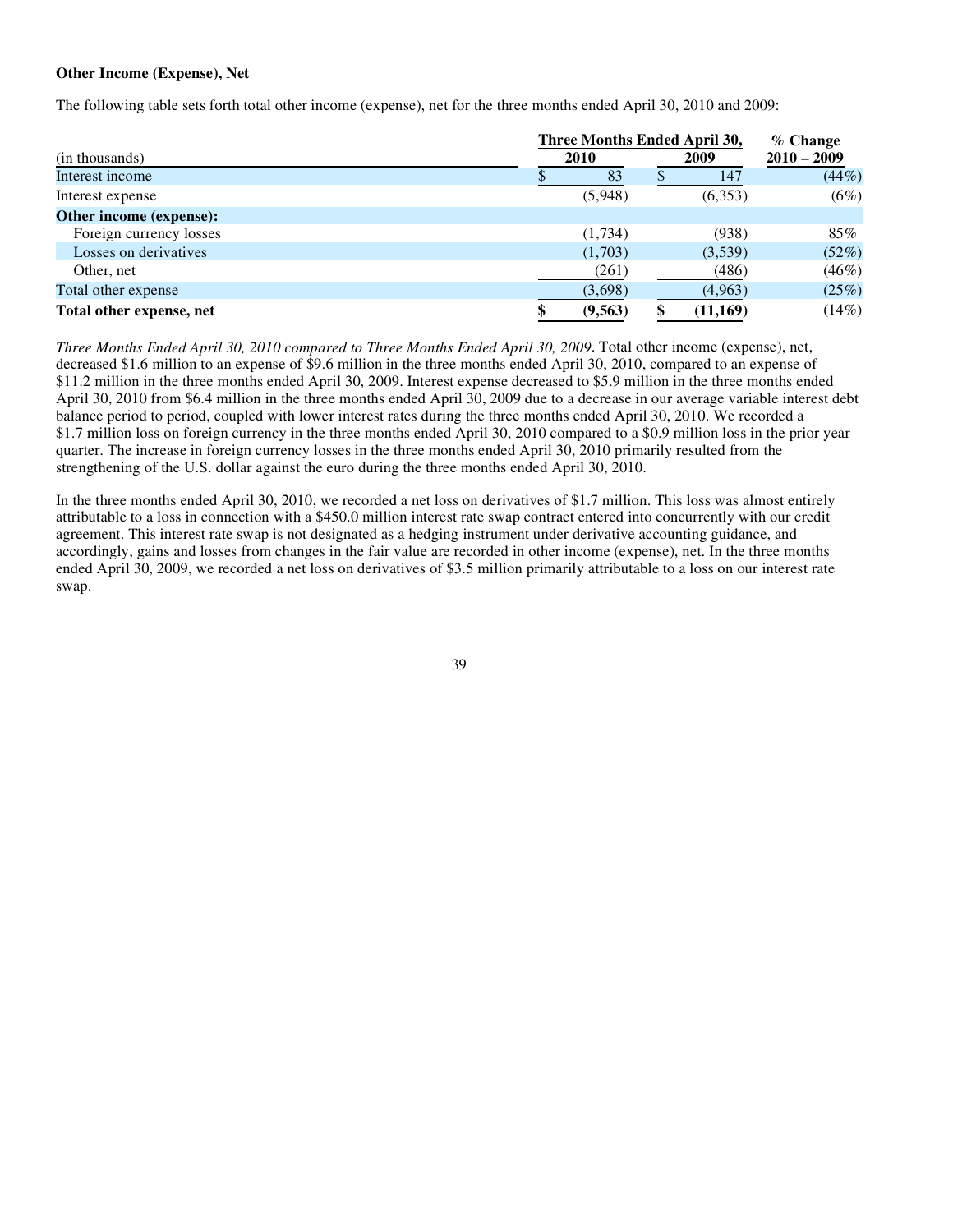#### **Income Tax Provision**

The following table sets forth our income tax provision for the three months ended April 30, 2010 and 2009:

|                            |  | Three Months Ended April 30. | $\%$ Change |               |
|----------------------------|--|------------------------------|-------------|---------------|
| (in thousands)             |  | 2010                         | 2009        | $2010 - 2009$ |
| Provision for income taxes |  | 2.071                        | 4.268       | $(51\%)$      |

Our effective tax rate was (15.3%) for the three months ended April 30, 2010, as compared to 17.2% for the three months ended April 30, 2009. The comparison of our effective tax rate between periods is significantly impacted by the level and mix of earnings and losses by taxing jurisdiction, foreign income tax rate differentials, relative impact of permanent book to tax differences, and the effects of valuation allowances. In both periods, we did not record either a significant federal income tax expense or income tax benefit because we maintain a valuation allowance against our U.S. deferred tax assets, but recorded an income tax provision on income from our foreign subsidiaries taxed at rates lower than the U.S. federal statutory rate. For the three months ended April 30, 2010, our overall effective tax rate was negative due to the fact that we reported income tax expense on a consolidated pre-tax loss.

#### **Backlog**

The delivery cycles of most of our products are generally very short, ranging from days to several months, with the exception of certain projects with multiple deliverables over a longer period of time. Therefore, we do not view backlog as a meaningful indicator of future business activity and do not consider it a meaningful financial metric for evaluating our business.

#### **Liquidity and Capital Resources**

#### *Overview*

Our primary sources of cash have historically been collections of our accounts receivable for services and products as well as cash advances from our customers, and may in the future include cash raised from equity and/or debt financings. Our primary uses of cash have been for selling and marketing activities, research and development, interest expense and related interest rate swap settlements, professional fees and related expenses associated with our restatement of previously filed financial statements and our extended filing delay status, capital expenditures and acquisitions of businesses.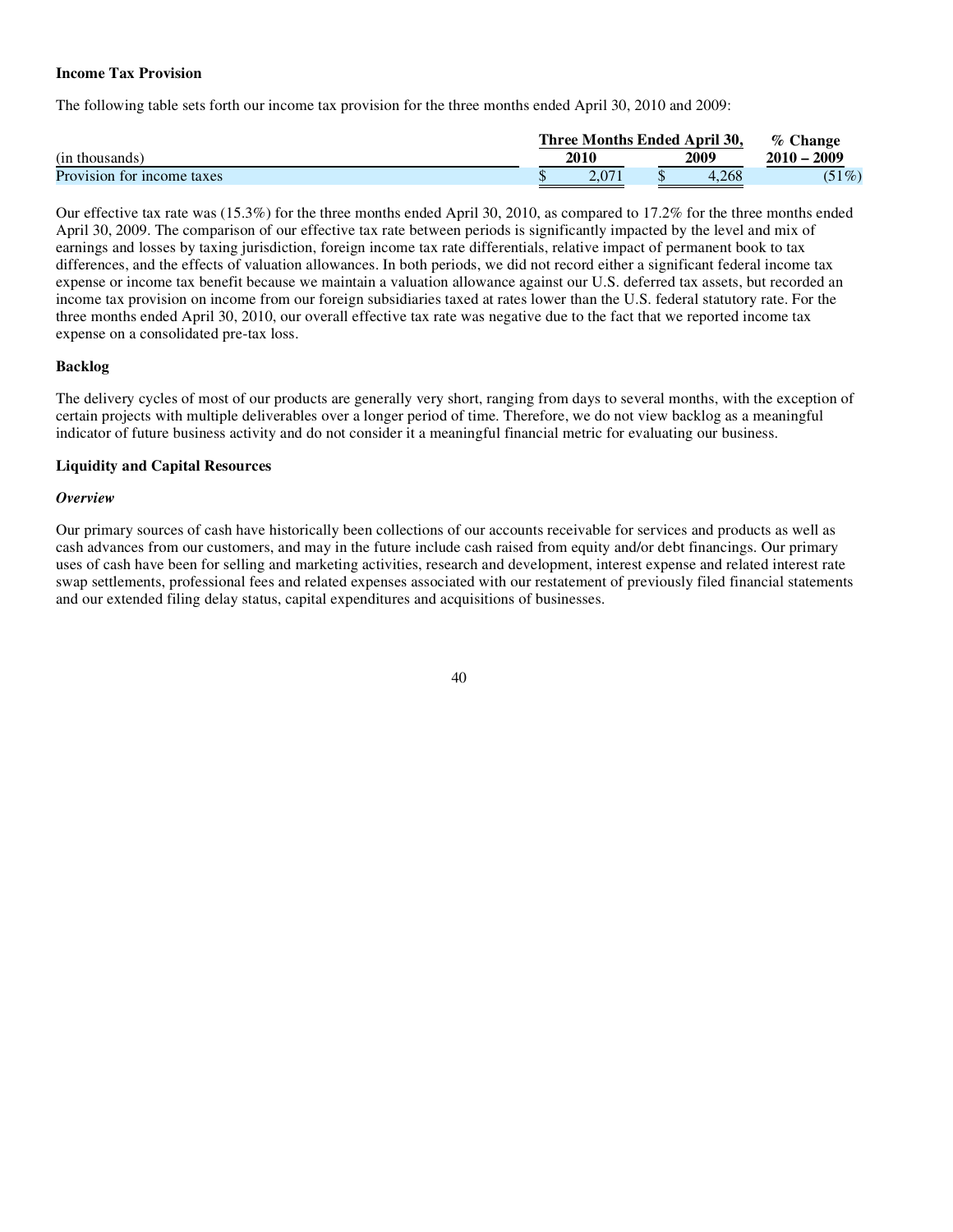The following table sets forth, as of April 30, 2010 and January 31, 2010, cash and cash equivalents, preferred stock and longterm debt:

| (in thousands)                      | April 30,<br>2010 | January 31,<br>2010 |  |  |
|-------------------------------------|-------------------|---------------------|--|--|
| Cash and cash equivalents           | 149,403           | 184.335             |  |  |
| Preferred stock (at carrying value) | 285,542           | 285,542             |  |  |
| Long-term debt                      | 598.234           | 598,234             |  |  |

At April 30, 2010, our cash and cash equivalents were \$149.4 million, a decrease of \$34.9 million from January 31, 2010.

#### *Statements of Cash Flows*

The following table summarizes selected items from our condensed consolidated statements of cash flows for the quarters ended April 30, 2010 and 2009:

|                                                              |  | Three Months Ended April 30, |              |         |  |  |  |
|--------------------------------------------------------------|--|------------------------------|--------------|---------|--|--|--|
| (in thousands)                                               |  | 2010                         | 2009         |         |  |  |  |
| Net cash provided by (used in) operating activities          |  | (4.520)                      | $\mathbb{S}$ | 27,442  |  |  |  |
| Net cash used in investing activities                        |  | (23,760)                     |              | (4,299) |  |  |  |
| Net cash used in financing activities                        |  | (4,789)                      |              | (3,704) |  |  |  |
| Effect of exchange rate changes on cash and cash equivalents |  | (1, 863)                     |              | 805     |  |  |  |
| Net increase (decrease) in cash and cash equivalents         |  | (34,932)                     | S            | 20,244  |  |  |  |

#### *Net cash provided by (used in) operating activities*

During the three months ended April 30, 2010, we used \$4.5 million in cash in our operating activities. This \$4.5 million of cash used in operating activities reflects our net loss of \$15.6 million, higher accounts receivable of \$13.8 million, and \$18.5 million of lower deferred revenue. These uses of cash were partially offset by non-cash items of \$22.3 million, primarily depreciation and amortization and stock-based compensation, \$15.0 million of higher accounts payable and accrued expenses, and \$6.2 million of lower deferred cost of revenue.

The primary reasons for our use of \$4.5 million of cash in operating activities during the three months ended April 30, 2010, compared to \$27.4 million of cash provided by operating activities during the three months ended April 30, 2009, were significantly higher payments during the current-year period for professional fees and related expenses associated with our restatement of previously filed financial statements and our extended filing delay status, lower collections of accounts receivable, and higher payments for cash settlements upon vesting of stock-based awards. Partially offsetting those uses of cash were higher accrued expenses and other liabilities, including higher accrued compensation and higher billings in excess of costs and estimated earnings on uncompleted contracts.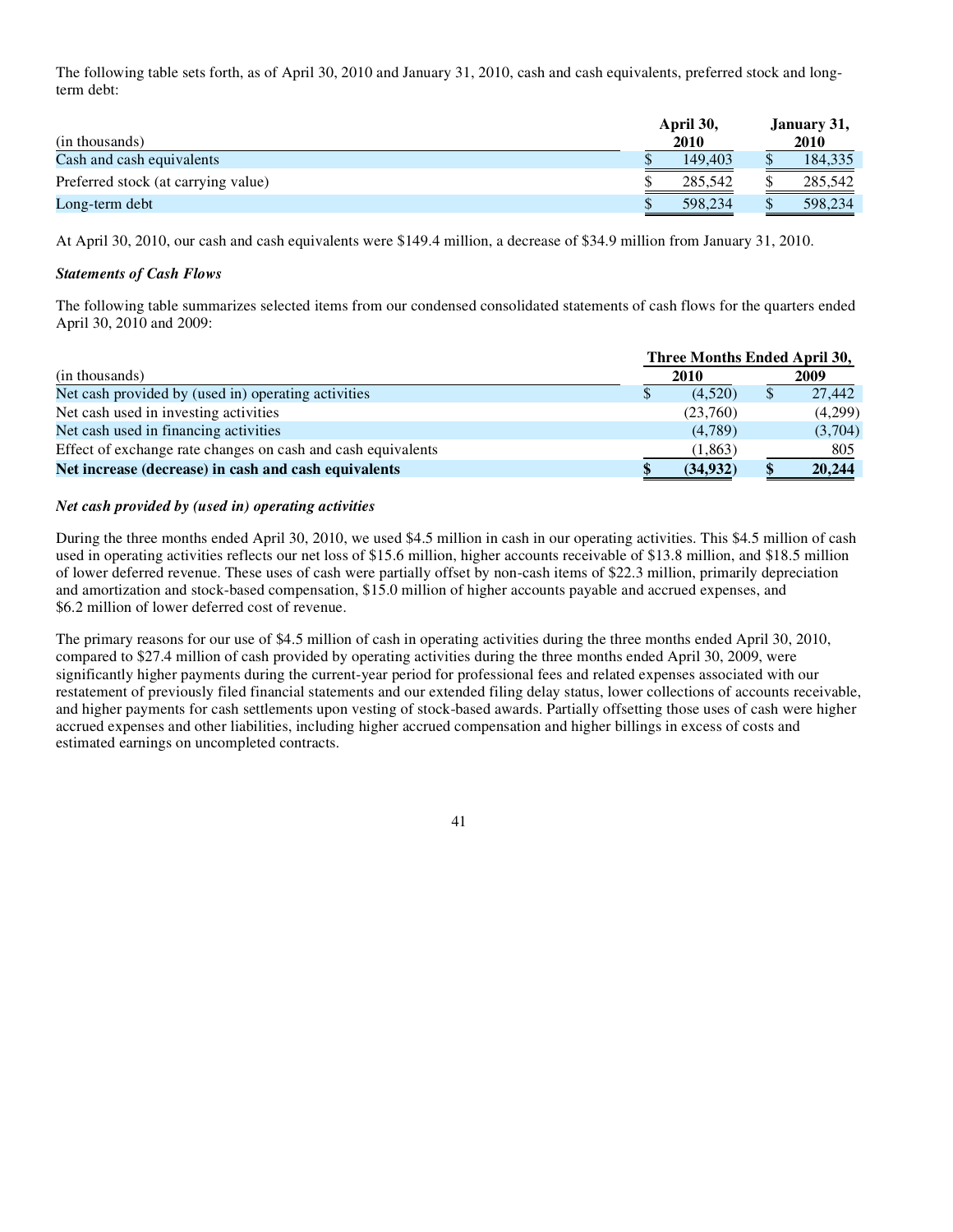During the three months ended April 30, 2009, we generated \$27.4 million of cash from operating activities. This \$27.4 million in cash from operating activities was due to net income of \$20.6 million and non-cash items of \$24.6 million, primarily depreciation and amortization and stock-based compensation, and lower deferred cost of revenue of \$7.0. These increases were partially offset by lower accounts payable and accrued expenses of \$15.0 million, higher accounts receivable of \$5.4 million, and higher prepaid expenses and other assets of \$6.7 million.

#### *Net cash used by investing activities*

During the three months ended April 30, 2010, we used \$23.8 million in cash in investing activities, primarily reflecting \$15.3 million of net cash utilized to acquire Iontas, and settlements of derivative financial instruments not designated as hedges of \$6.3 million.

During the three months ended April 30, 2009, we used \$4.3 million in cash primarily to settle derivative financial instruments not designated as hedges of \$3.9 million.

#### *Net cash used in financing activities*

During the three months ended April 30, 2010, we used \$4.8 million in cash in financing activities, primarily reflecting \$3.3 million of treasury stock purchases.

During the three months ended April 30, 2009, we used \$3.7 million in cash, reflecting \$2.1 million of dividends paid to the noncontrolling stockholders of our joint venture and \$1.6 million in repayments of financing arrangements.

#### *Liquidity and Capital Resources Requirements*

Based on past performance and current expectations, we believe that our cash and cash equivalents and cash generated from operations will be sufficient to meet anticipated operating costs, required payments of principal and interest, working capital needs, capital expenditures, research and development spending, and other commitments for at least the next 12 months. Currently, we have no plans to pay any dividends on our preferred or common stock, which are not permitted under our credit agreement.

Our liquidity could be negatively impacted by a decrease in demand for our products and service and support, including the impact of changes in customer buying behavior due to the general global economic downturn. We have incurred significant professional fees and related expenses in connection with our restatement of previously filed financial statements and our extended filing delay status, and we expect that we will continue to incur significant professional fees and costs through the first half of 2010 and some related expenses remaining in the second half of the year. Our liquidity could be negatively impacted by these additional fees and costs. In the event we determine to make acquisitions, or otherwise require additional funds we may need to raise additional capital, which could involve the issuance of equity or debt securities. There can be no assurance that we would be able to raise additional equity or debt in the private or public markets on terms favorable to us, or at all.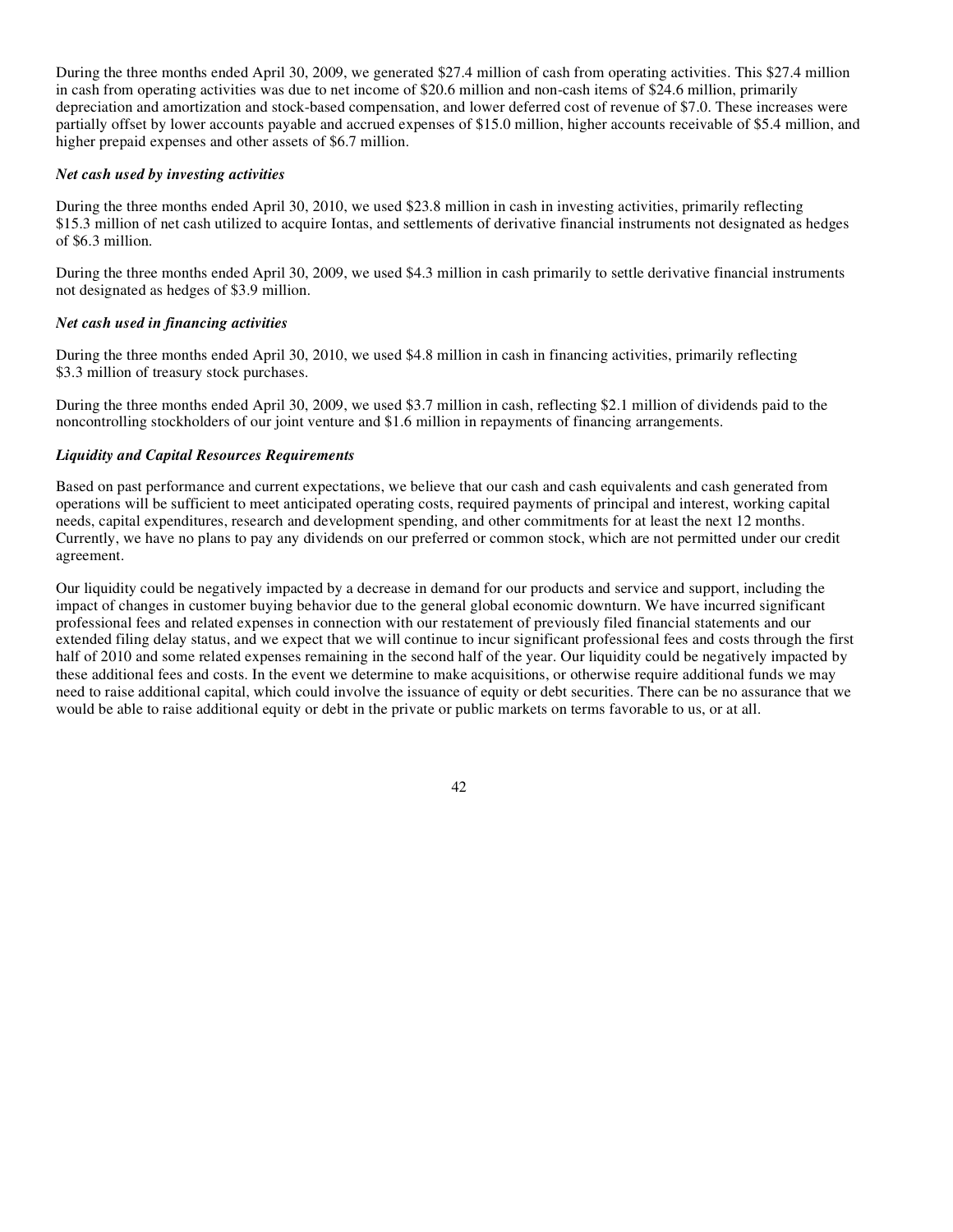On May 25, 2007, we entered into a \$650.0 million term loan and a \$25.0 million revolving credit facility with a group of banks to fund a portion of the acquisition of Witness. As of April 30, 2010, our outstanding term loan balance was \$605.3 million. In May 2010, we paid down \$22.1 million of the term loan leaving a balance of \$583.2 million. The original \$25.0 million revolving credit facility was reduced to \$15.0 million in September 2008 due to the bankruptcy of Lehman Brothers and the termination of its commitment under the credit agreement. We borrowed the entire \$15.0 million available to us in November 2008 and currently have no remaining balance available to us. The term loan matures on May 25, 2014 and the revolving credit facility matures on May 25, 2013.

The credit agreement requires mandatory prepayments from the proceeds of certain asset sales, excess cash flow as defined by the agreement (for the year ended January 31, 2010, we made a \$22.1 million prepayment in May 2010 as required by the annual excess cash flow requirement), proceeds of indebtedness, and quarterly principal repayments (we made a \$0.6 million required quarterly principal repayment in February 2010). Any re-borrowings under the revolving credit facility are dependent upon certain conditions including the absence of any material adverse effect or change on our business, as defined in the credit agreement.

The credit agreement contains one financial covenant that requires us to meet a certain consolidated leverage ratio, defined as our consolidated net total debt divided by consolidated earnings before interest, taxes, depreciation, and amortization ("EBITDA") for the trailing four quarters. EBITDA is defined in our credit agreement as net income/(loss) plus income tax expense, interest expense, depreciation and amortization, losses related to hedge agreements, any extraordinary, unusual, or non-recurring expenses or losses, any other non-cash charges, and expenses incurred or taken prior to April 30, 2008 in connection with our acquisition of Witness, minus interest income, any extraordinary, unusual, or non-recurring income or gains, gains related to hedge agreements, and any other non-cash income. Under the credit agreement, the consolidated leverage ratio could not exceed 3.50:1 for the quarterly periods ended January 31 and April 30, 2010, and the quarterly periods ending July 31 and October 31, 2010. As of January 31, 2010 and April 30, 2010, we were in compliance with such requirement. For the quarterly periods ending January 31, April 30, July 31, and October 31, 2011, the consolidated leverage ratio cannot exceed 2.50:1. For the quarterly period ending January 31, 2012 and thereafter, the consolidated leverage ratio cannot exceed 2.00:1.

Based on current debt levels and our expectations for EBITDA, we may reduce our outstanding debt by the end of the year ending January 31, 2011 in order to maintain compliance with the consolidated leverage ratio covenant using available cash or we may attempt to raise cash from equity or debt financings. Alternatively, we may attempt to modify the credit agreement terms or refinance the bank debt. There can be no assurance that we will be successful with any such financing activities.

In addition, we are subject to a number of restrictive covenants, including limitations on our ability to incur indebtedness, create liens, make fundamental business changes, dispose of property, make restricted payments including dividends, make significant investments, enter into sale and leasebacks, enter new lines of business, provide negative pledges, enter into transactions with related parties and enter into any speculative hedges although there are limited exceptions to these covenants.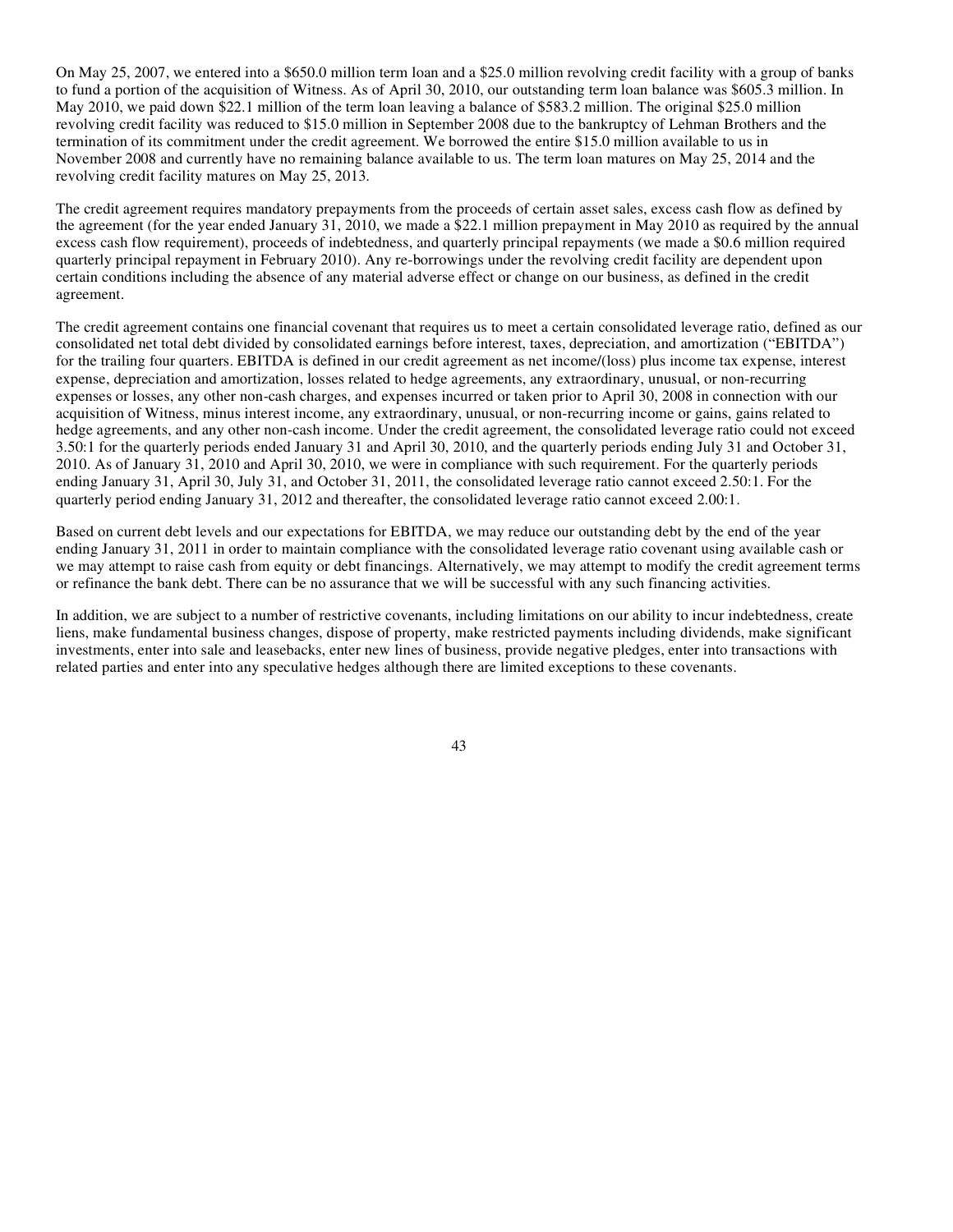If we are unable to comply with any of these requirements, an event of default could occur which could cause or permit holders of the debt to declare all amounts outstanding to be immediately due and payable. In that event, we may be forced to sell assets, raise additional capital through a securities offering, or seek to refinance or restructure our debt. In such case, we may not be able to consummate such a sale, securities offering, or refinancing or restructuring on reasonable terms, or at all.

#### *Contractual Obligations*

There were no material changes in our contractual obligations or commercial commitments during the three months ended April 30, 2010.

#### *Off-Balance Sheet Arrangements*

As of April 30, 2010, we do not have any off-balance sheet arrangements that we believe have or are reasonably likely to have a current or future effect on our financial condition, changes in financial condition, revenues or expenses, results of operations, liquidity, capital expenditures or capital resources that are material to investors. There were no material changes in our offbalance sheet arrangements since January 31, 2010.

#### *Recent Accounting Pronouncements*

Refer to Note 1, "Basis of Presentation" of the Notes to Condensed Consolidated Financial Statements included in Item 1 of this Form 10-Q for information regarding recent accounting pronouncements.

#### **Item 3. Quantitative and Qualitative Disclosures About Market Risk**

Market risk represents the risk of loss that may impact our financial condition due to adverse changes in financial market prices and rates. We are exposed to market risk related to changes in interest rates and foreign currency exchange rate fluctuations. To manage the volatility relating to interest rate and foreign currency risks, we periodically enter into derivative instruments including foreign currency forward exchange contracts and interest rate swap agreements. It is our policy to enter into derivative transactions only to the extent considered necessary to meet our risk management objectives. We use derivative instruments solely to reduce the financial impact of these risks and do not use derivative instruments for trading purposes.

Our Annual Report on Form 10-K for the year ended January 31, 2010, filed with the SEC on May 19, 2010 provides a detailed discussion of the market risks affecting our operations. We believe our exposure to these market risks did not materially change during the quarter ended April 30, 2010.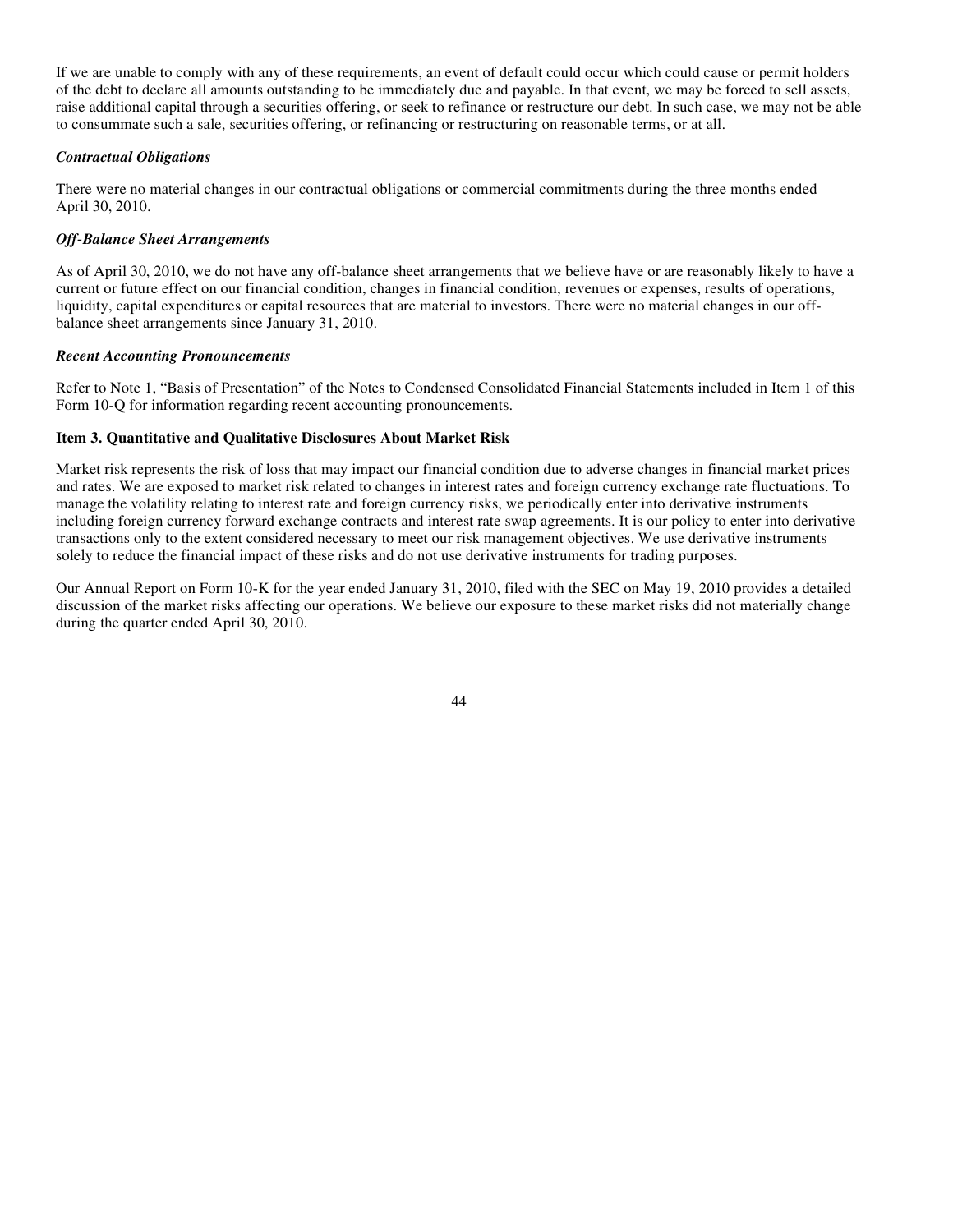#### **Item 4. Controls and Procedures**

#### **Evaluation of Disclosure Controls and Procedures**

Disclosure controls and procedures, as defined in Rules 13a-15(e) and 15d-15(e) under the Exchange Act, are controls and other procedures designed to ensure that information required to be disclosed in reports filed or submitted under the Exchange Act is recorded, processed, summarized, and reported, within the time periods specified by the rules and forms promulgated by the SEC. Disclosure controls and procedures include, without limitation, controls and procedures designed to ensure that such information is accumulated and communicated to our management, including our Chief Executive Officer and Chief Financial Officer, as appropriate, to allow timely decisions regarding required disclosure. We conducted an evaluation, under the supervision and with the participation of management, including our Chief Executive Officer and Chief Financial Officer, of the effectiveness of the design and operation of our disclosure controls and procedures as of the end of the period covered by this report. Based upon this evaluation, our Chief Executive Officer and Chief Financial Officer have concluded that, as of April 30, 2010, our disclosure controls and procedures were not effective because of the material weaknesses in our internal control over financial reporting as described in our Annual Report on Form 10-K for the year ended January 31, 2010.

Because of its inherent limitations, internal control over financial reporting may not prevent or detect every misstatement. An evaluation of effectiveness is subject to the risk that the controls may become inadequate because of changes in conditions, or that the degree of compliance with policies or procedures may decrease over time.

#### **Changes in Internal Control Over Financial Reporting**

Under applicable SEC rules (Exchange Act Rules 13a-15(c) and 15d-15(c)) management is required to evaluate any change in internal control over financial reporting that occurred during each fiscal quarter that has materially affected, or is reasonably likely to materially affect, our internal control over financial reporting. In evaluating whether there were any reportable changes in our internal control over financial reporting during the quarter ended April 30, 2010, we determined, with the participation of our Chief Executive Officer and Chief Financial Officer, that there have been no changes in our internal control over financial reporting that have materially affected, or are reasonably likely to materially affect, our internal control over financial reporting.

However, as explained in greater detail under Item 9A in our Annual Report on Form 10-K for the year ended January 31, 2010, we undertook a broad range of remedial procedures prior to May 19, 2010, the filing date of the report, to address the material weaknesses in our internal control over financial reporting identified as of January 31, 2010. Our efforts to improve our internal controls are ongoing and focused on expanding our organizational capabilities to improve our internal control environment, and on implementing process changes to strengthen our internal control and monitoring activities. Therefore, while there were no changes in our internal control over financial reporting in the three month period ended April 30, 2010 that have materially affected, or are reasonably likely to materially affect, our internal control over financial reporting, we continued monitoring the operation of these remedial measures through the date of this report.

For a more comprehensive discussion of the material weaknesses in internal control over financial reporting identified by management as of January 31, 2010, and the remedial measures undertaken to address these material weaknesses, investors are encouraged to review Item 9A, Controls and Procedures, of our Annual Report on Form 10-K for the year ended January 31, 2010.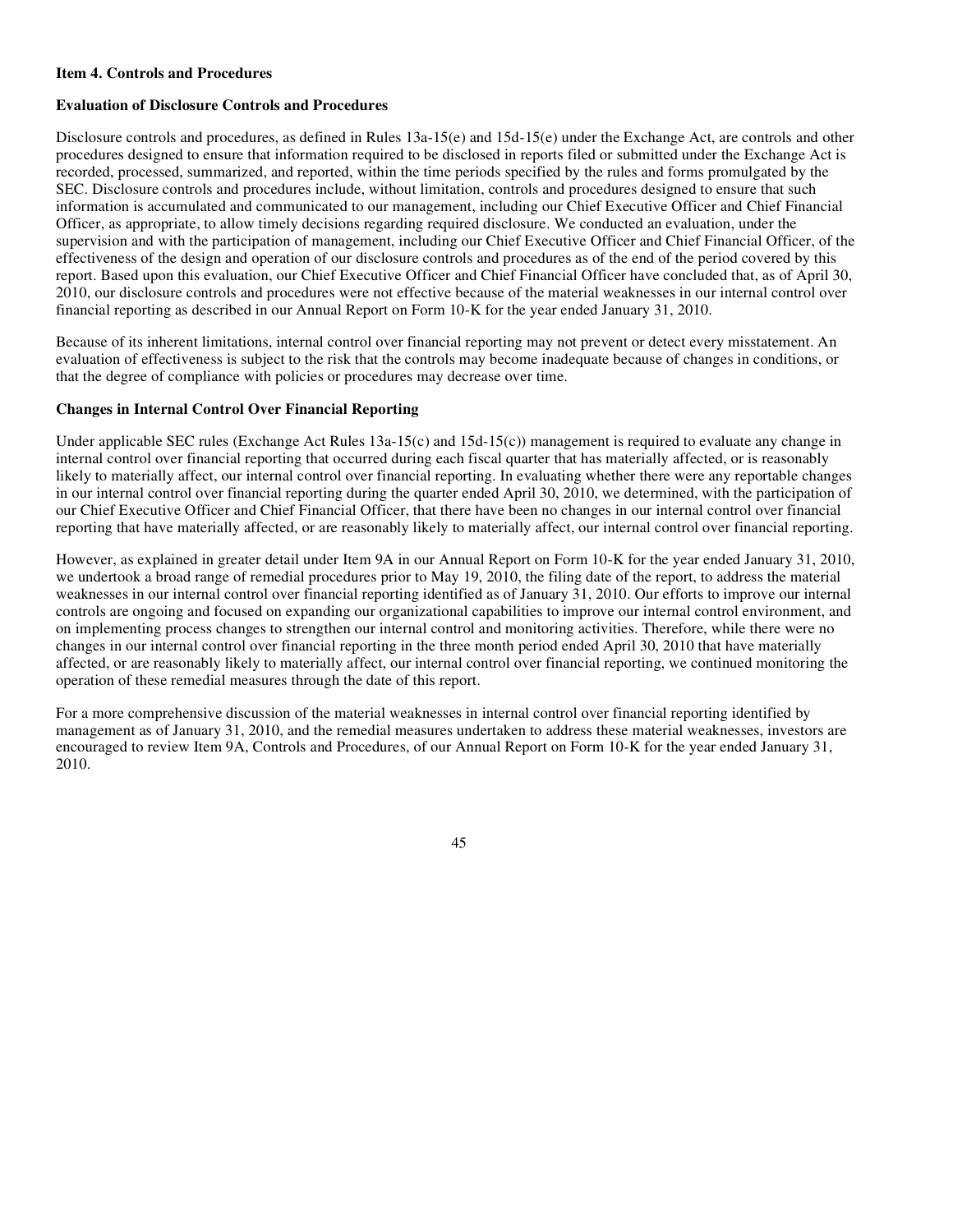#### **Part II. OTHER INFORMATION**

#### **Item 1. Legal Proceedings**

The following is a summary of material legal proceedings which arose, or in which there were material developments, during the quarter ended April 30, 2010.

On December 17, 2009, Comverse entered into agreements to settle the following lawsuits previously disclosed by Comverse relating to the matters involved in the Comverse special committee investigation which had been brought against Comverse and certain former officers and directors of Comverse: (a) a consolidated shareholder class action before the U.S. District Court for the Eastern District of New York, In re Comverse Technology, Inc. Securities Litigation; (b) a shareholder derivative action before the U.S. District Court for the Eastern District of New York, In re Comverse Technology, Inc. Derivative Litigation; and (c) a shareholder derivative action before the New York State Supreme Court, Appellate Division, First Department, In re Comverse Technology, Inc. Derivative Litigation.

On April 2, 2010, the U.S. District Court for the Eastern District of New York issued orders in the shareholder class action and derivative action granting preliminary approval of the settlement agreements in those actions. The court has scheduled a settlement hearing to be held on June 21, 2010 that will, among other things, consider orders and final judgments dismissing those actions with prejudice.

Verint was not named as a defendant in any of these suits. Igal Nissim, our former Chief Financial Officer, was named as a defendant in the federal and state shareholder derivative actions in his capacity as the former Chief Financial Officer of Comverse, and Dan Bodner, our Chief Executive Officer, was named as a defendant in the federal and state shareholder derivative actions in his capacity as the Chief Executive Officer of Verint (i.e., as the president of a significant subsidiary of Comverse). Mr. Nissim and Mr. Bodner were not named in the shareholder class action suit.

The federal shareholder derivative suit alleged that the defendants breached their fiduciary duties beginning in 1994 by: (a) allowing and participating in a scheme to backdate the grant dates of employee stock options to improperly benefit Comverse's executives and certain directors; (b) allowing insiders, including certain of the defendants, to personally profit by trading Comverse's stock while in possession of material inside information; (c) failing to properly oversee or implement procedures to detect and prevent such improper practices; (d) causing Comverse to issue materially false and misleading proxy statements, as well as causing Comverse to file other false and misleading documents with the SEC; and (e) exposing Comverse to civil liability. The plaintiffs originally filed suit on April 20, 2006. The Consolidated, Amended, and Verified Shareholder Derivative Complaint, filed on October 6, 2006, sought unspecified damages, injunctive relief, including restricting the proceeds of the defendants' trading activities and other assets, setting aside the election of the defendant directors to the Comverse board of directors, and costs and attorneys' fees. On December 21, 2007, motions to dismiss the federal shareholder derivative suit were fully briefed on behalf of Comverse as well as the individual defendants, including Mr. Nissim and Mr. Bodner. No decision had been rendered on these motions to dismiss as of the signing of the settlement agreements or as of the filing date of this report.

The state shareholder derivative suit made similar allegations to the federal shareholder derivative suit. The plaintiffs first filed suit on April 11, 2006. The Consolidated and Amended Shareholder Derivative Complaint, which was filed on September 18, 2006, sought unspecified damages, injunctive relief, such as restricting the proceeds of the defendants' trading activities and other assets, and costs and attorneys' fees.

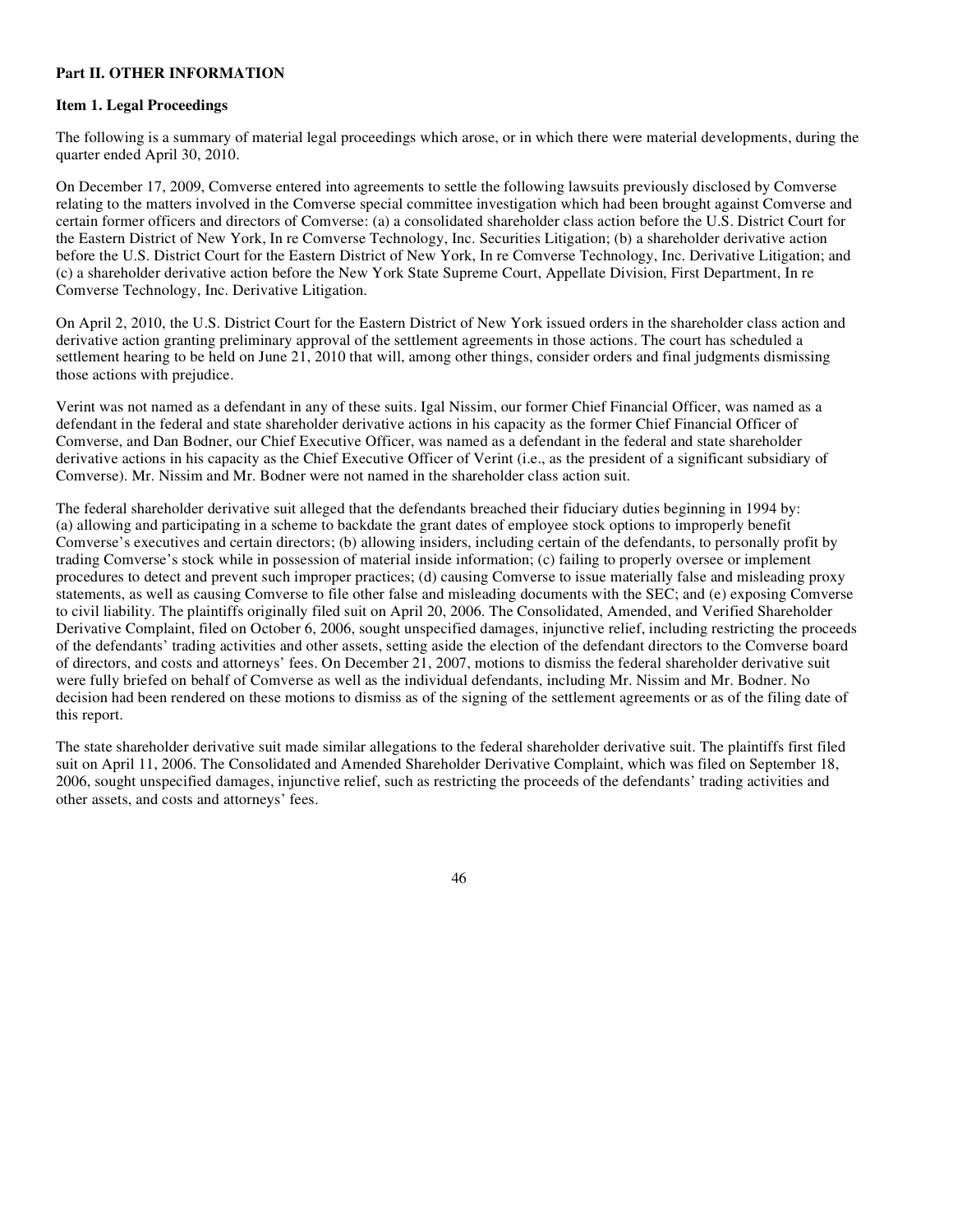The agreements in settlement of the above-mentioned actions are subject to notice to Comverse's shareholders and approval by the federal and state courts in which such proceedings are pending. Neither we nor Mr. Nissim or Mr. Bodner is responsible for making any payments or relinquishing any equity holdings under the terms of the settlement.

On July 20, 2006, we announced that, in connection with the SEC investigation into Comverse's past stock option grants that was in process at that time, we had received a letter requesting that we voluntarily provide to the SEC certain documents and information related to our own stock option grants and practices. We voluntarily responded to this request. On April 9, 2008, as we previously reported, we received a "Wells Notice" from the staff of the SEC arising from the staff's investigation of our past stock option grant practices and certain unrelated accounting matters. These accounting matters were also the subject of our internal investigation. On March 3, 2010, the SEC filed a settled enforcement action against us in the United States District Court for the Eastern District of New York relating to certain of our accounting reserve practices. Without admitting or denying the allegations in the SEC's Complaint, we consented to the issuance of a Final Judgment permanently enjoining us from violating Section 17(a) of the Securities Act, Sections 13(a), 13(b)(2)(A), and 13(b)(2)(B) of the Exchange Act, and Rules 13a-1 and 13a-13 thereunder. The settled SEC action did not require us to pay any monetary penalty and sought no relief beyond the entry of a permanent injunction. The SEC's related press release noted that, in accepting the settlement offer, the SEC considered our remediation and cooperation in the SEC's investigation. The settlement was approved by the United States District Court for the Eastern District of New York on March 9, 2010.

On December 23, 2009, as we previously reported, we received an additional "Wells Notice" from the staff of the SEC relating to our failure to timely file periodic reports under the Exchange Act. Under the SEC's Wells process, recipients of a Wells Notice have the opportunity to make a Wells Submission before the SEC staff makes a recommendation to the SEC regarding what action, if any, should be brought by the SEC. After considering our Wells Submission, on March 3, 2010, the SEC issued an Order Instituting Proceedings ("OIP") pursuant to Section  $12(i)$  of the Exchange Act to suspend or revoke the registration of our common stock because of our previous failure to file an annual report on either Form 10-K or Form 10-KSB since April 25, 2005 or quarterly reports on either Form 10-Q or Form 10-QSB since December 12, 2005. On May 28, 2010, we entered into an agreement in principle with the SEC's Division of Enforcement regarding the terms of a settlement of the SEC's Section 12(j) proceeding. Under the agreement in principle, the Division of Enforcement will recommend to the SEC that the Section 12(j) proceeding against us be dismissed if we file our Form 10-Q for the quarter ended April 30, 2010 on a timely basis and file our Forms 10-Q for the quarters ended April 30, 2009, July 31, 2009, and October 31, 2009 by 5:30 p.m. EDT on June 21, 2010. The agreement in principle is subject to approval by the SEC. As a result of the agreement in principle, on June 1, 2010, a joint motion by the parties to stay the Section  $12(i)$  proceeding was granted by the administrative law judge hearing the case and a conference was scheduled for July 2, 2010 to discuss the status of settlement. If the proceeding is not dismissed, we intend to vigorously defend the matter.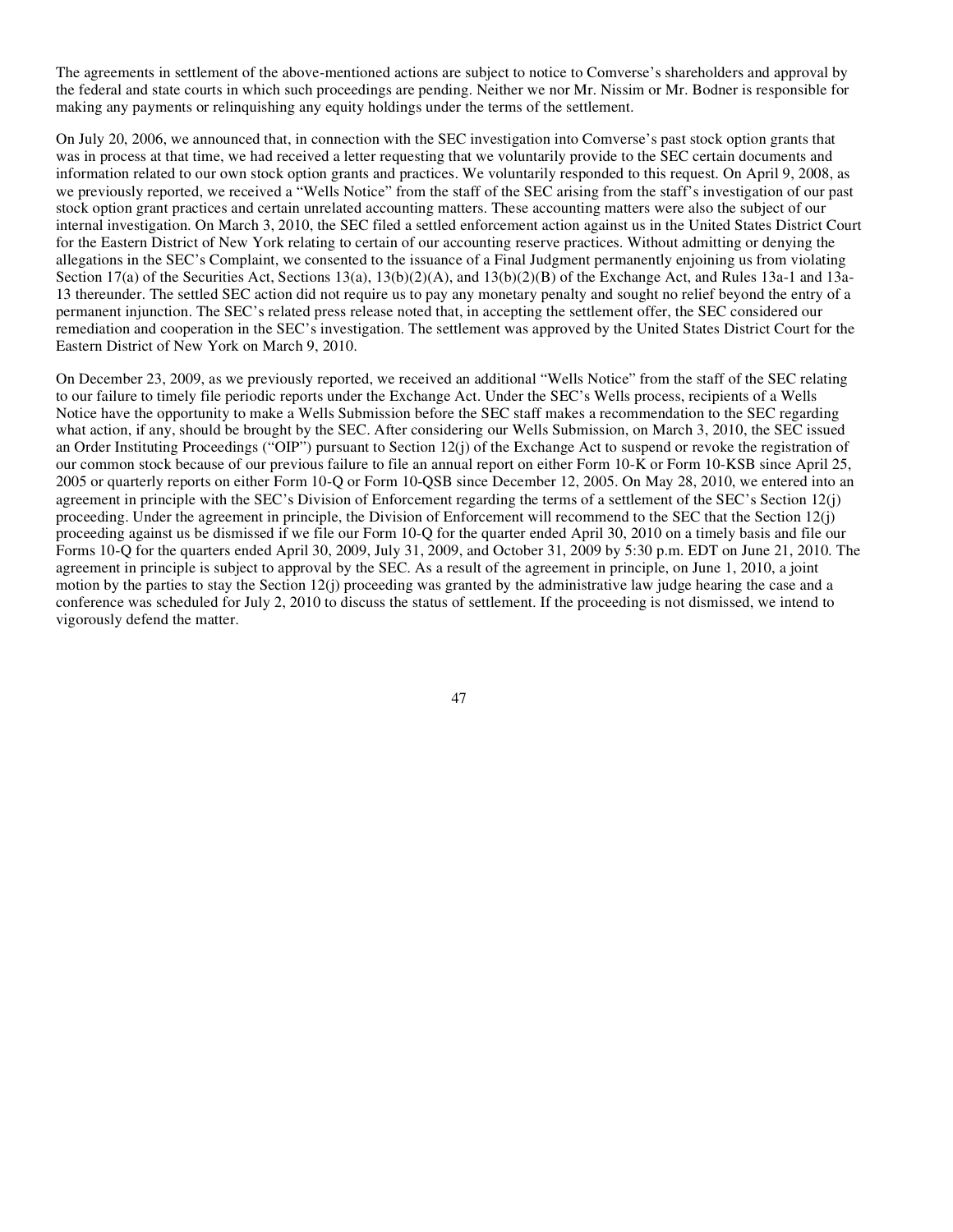On March 26, 2009, a motion to approve a class action lawsuit (the "Labor Motion") and the class action lawsuit itself (the "Labor Class Action") (Labor Case No. 4186/09) were filed against our subsidiary, Verint Systems Limited ("VSL"), by a former employee of VSL, Orit Deutsch, in the Tel Aviv Labor Court. Ms. Deutsch purports to represent a class of our employees and ex-employees who were granted options to buy shares of Verint and to whom allegedly, damages were caused as a result of the blocking of the ability to exercise Verint options by our employees or ex-employees. The Labor Motion and the Labor Class Action both claim that we are responsible for the alleged damages due to our status as employer and that the blocking of Verint options from being exercised constitutes default of the employment agreements between the members of the class and VSL. The Labor Class Action seeks compensatory damages for the entire class in an unspecified amount. On July 9, 2009, we filed a motion for summary dismissal and alternatively for the stay of the Labor Motion. A preliminary session was held on July 12, 2009. Ms. Deutsch filed her response to our response on November 10, 2009. On February 8, 2010, the Tel Aviv Labor Court dismissed the case for lack of material jurisdiction and ruled that it will be transferred to the District Court in Tel Aviv.

#### **Item 1A. Risk Factors**

There have been no material changes from the risk factors disclosed in our Annual Report on Form 10-K for the year ended January 31, 2010.

#### **Item 2. Unregistered Sales of Equity Securities and Use of Proceeds**

#### **Equity Grants**

As a result of our inability to file required SEC reports during our extended filing delay period, we ceased using our registration statement on Form S-8 to make equity grants to employees.

On May 24, 2007, we received a no-action letter from the SEC upon which we have relied to make broad-based equity grants to employees under a no-sale theory. We have also made equity grants to our directors, executive officers, and certain other executives who qualify as accredited investors in reliance upon a private placement exemption from the federal securities laws and have made a small number of equity grants to non-U.S. employees under the exemption provided by Regulation S of the Securities Act.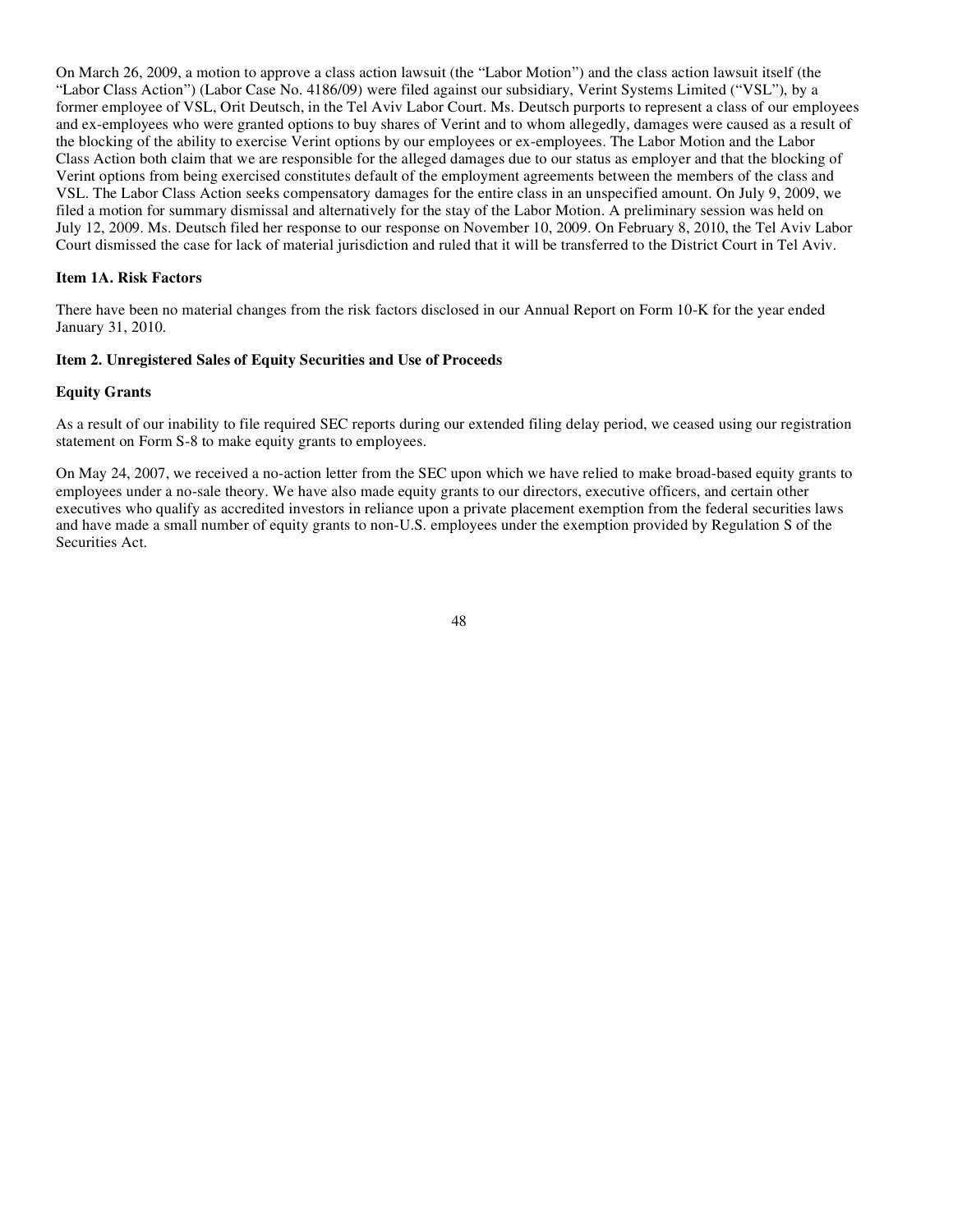The following summarizes various time-based equity awards approved by the stock option committee on the dates listed below during the three months ended April 30, 2010 (excluding directors and executive officers) in the United States and elsewhere throughout the world under the application of the no sale theory or under the exemption provided by Regulation S of the Securities Act:

- **•** March 17, 2010 equity awards representing approximately 283,850 shares; and
- **•** April 17, 2010 equity awards representing approximately 209,900 shares.

The following summarizes various time-based and performance-based equity awards approved by the board of directors or the stock option committee on the dates listed below during the three months ended April 30, 2010 under a private placement exemption to directors, executive officers, or other employees qualifying as accredited investors (with officer performance awards included at target levels):

- March 17, 2010 equity awards representing approximately 426,850 shares;
- **•** March 18, 2010 equity awards representing approximately 20,000 shares; and
- **•** April 17, 2010 equity awards representing approximately 37,600 shares.

All grants were made under a stockholder-approved equity compensation plan or contain vesting conditions which require that we receive stockholder approval of a new equity compensation plan or have additional share capacity under an existing stockholder-approved equity compensation plan for the awards to stock vest. All grants were compensatory in nature and were issued without cost to the employee.

#### **Issuer Purchases of Equity Securities**

The following table summarizes purchases made by us during the three months ended April 30, 2010. We record any repurchases of common stock as treasury stock.

#### **Issuer Purchases of Equity Securities**

|            |                        |                     | (c)                                                     | (d)                            |
|------------|------------------------|---------------------|---------------------------------------------------------|--------------------------------|
|            |                        |                     | <b>Total number of</b>                                  | <b>Maximum number (or</b>      |
|            | (a)                    |                     | shares (or units)                                       | approximate dollar value) of   |
|            | <b>Total number of</b> | (b)                 | purchased as part of                                    | shares (or units) that may yet |
|            |                        |                     | shares (or units) Average price paid publicly announced | be purchased under the plans   |
| Period     | purchased              | per share (or unit) | plans or programs                                       | or programs                    |
| March 2010 | 8,556 \$               | 24.58               | 8,556(1)                                                | N/A(1)                         |
| April 2010 | 114,938 \$             | 26.99               | 114,938(1)                                              | N/A(1)                         |

(1) Our board of directors has approved a program to repurchase shares of our common stock from our independent directors, and such other directors as may from time to time be designated by the board of directors, upon vesting of restricted stock grants during our extended filing delay period, in order to provide funds to the recipient for the payment of associated income taxes. From time to time, our board of directors has also approved repurchases from executive officers for the same purpose when a vesting has occurred during a blackout period and on November 24, 2009, the board of directors approved a repurchase program for our executive officers similar to the one for our directors. On June 4, 2010, the officer repurchase program was extended through the date of our next meeting of stockholders at which a new equity incentive plan is approved.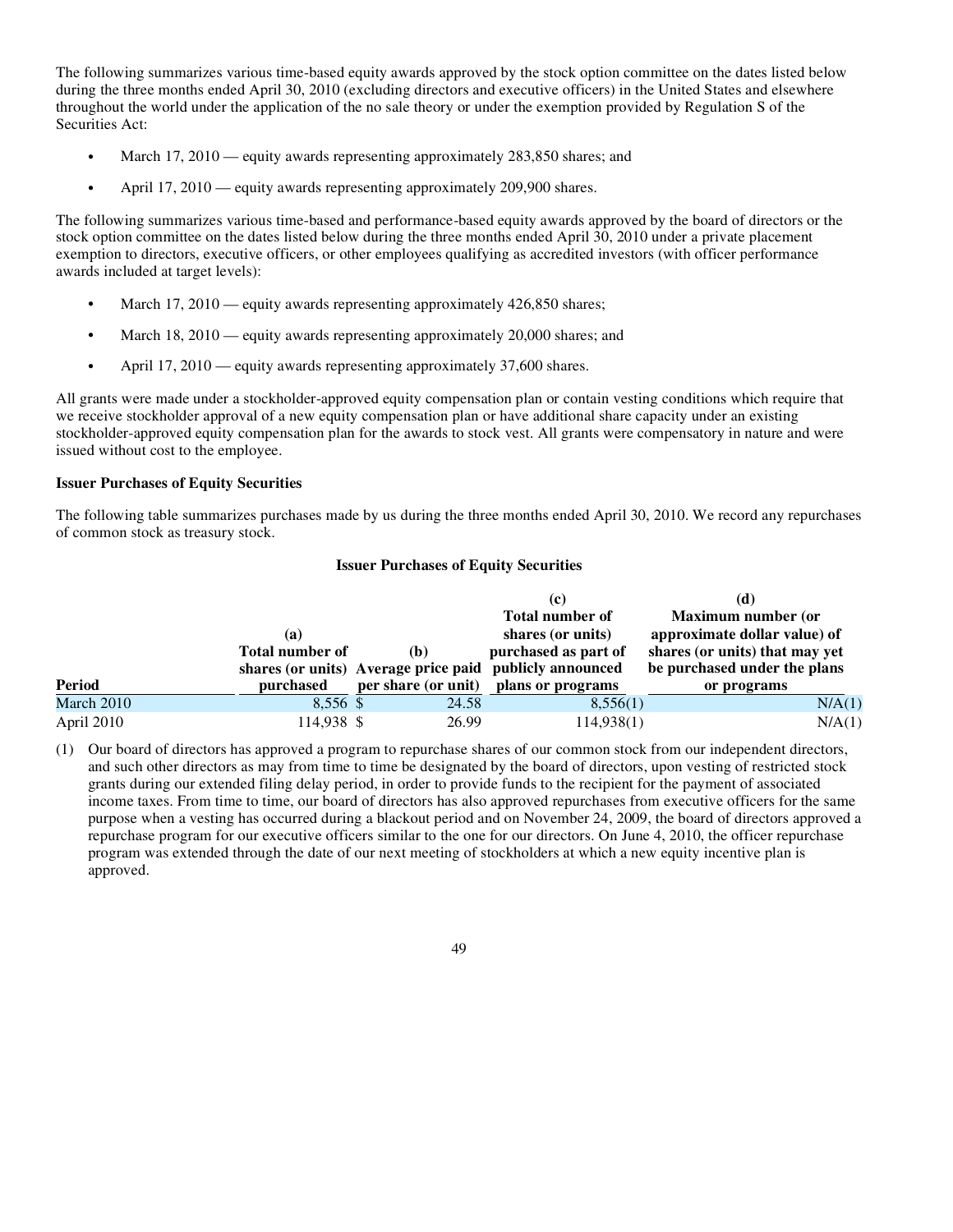#### **Item 3. Defaults upon Senior Securities**

None.

#### **Item 4. Removed and Reserved**

#### **Item 5. Other Information**

None.

#### **Item 6. Exhibits**

The following exhibit list includes exhibits that we entered into or that became effective during the quarter ended April 30, 2010.

| <b>Number</b> | <b>Description</b>                                                                                                                                                            | <b>Filed Herewith / Incorporated by</b><br><b>Reference from</b> |
|---------------|-------------------------------------------------------------------------------------------------------------------------------------------------------------------------------|------------------------------------------------------------------|
|               |                                                                                                                                                                               |                                                                  |
| 10.01         | Form of Time-Based Restricted Stock Unit Award Agreement<br>Solely Related to 2010 Grant*                                                                                     | Form 10-K filed on April 8, 2010                                 |
| 10.02         | Form of Performance-Based Restricted Stock Unit Award<br>Agreement Solely Related to 2010 Grant*                                                                              | Form 10-K filed on April 8, 2010                                 |
| 10.03         | Form of Time-Based Deferred Stock Award Agreement Solely<br>Related to 2010 Grant*                                                                                            | Form 10-K filed on April 8, 2010                                 |
| 10.04         | Form of Performance-Based Deferred Stock Award Agreement<br>Solely Related to 2010 Grant*                                                                                     | Form 10-K filed on April 8, 2010                                 |
| 10.05         | Employment Agreement, dated February 23, 2010, between<br>Verint Systems Inc. and Dan Bodner*                                                                                 | Form 8-K filed on February 23, 2010                              |
| 10.06         | Summary of the Terms of Verint Systems Inc. Executive<br>Officer Annual Bonus Plan*                                                                                           | Form 10-K filed on May 19, 2010                                  |
| 10.07         | Amendment, Waiver, and Consent, dated April 27, 2010, to<br>Credit Agreement among the Company, as Borrower, the<br>Lenders, as parties thereto, and Credit Suisse AG, Cayman | Form 8-K filed on May 3, 2010                                    |
| 31.1          | Certification of Dan Bodner, Chief Executive Officer pursuant<br>to Section 302 of the Sarbanes-Oxley Act of 2002                                                             | Filed Herewith                                                   |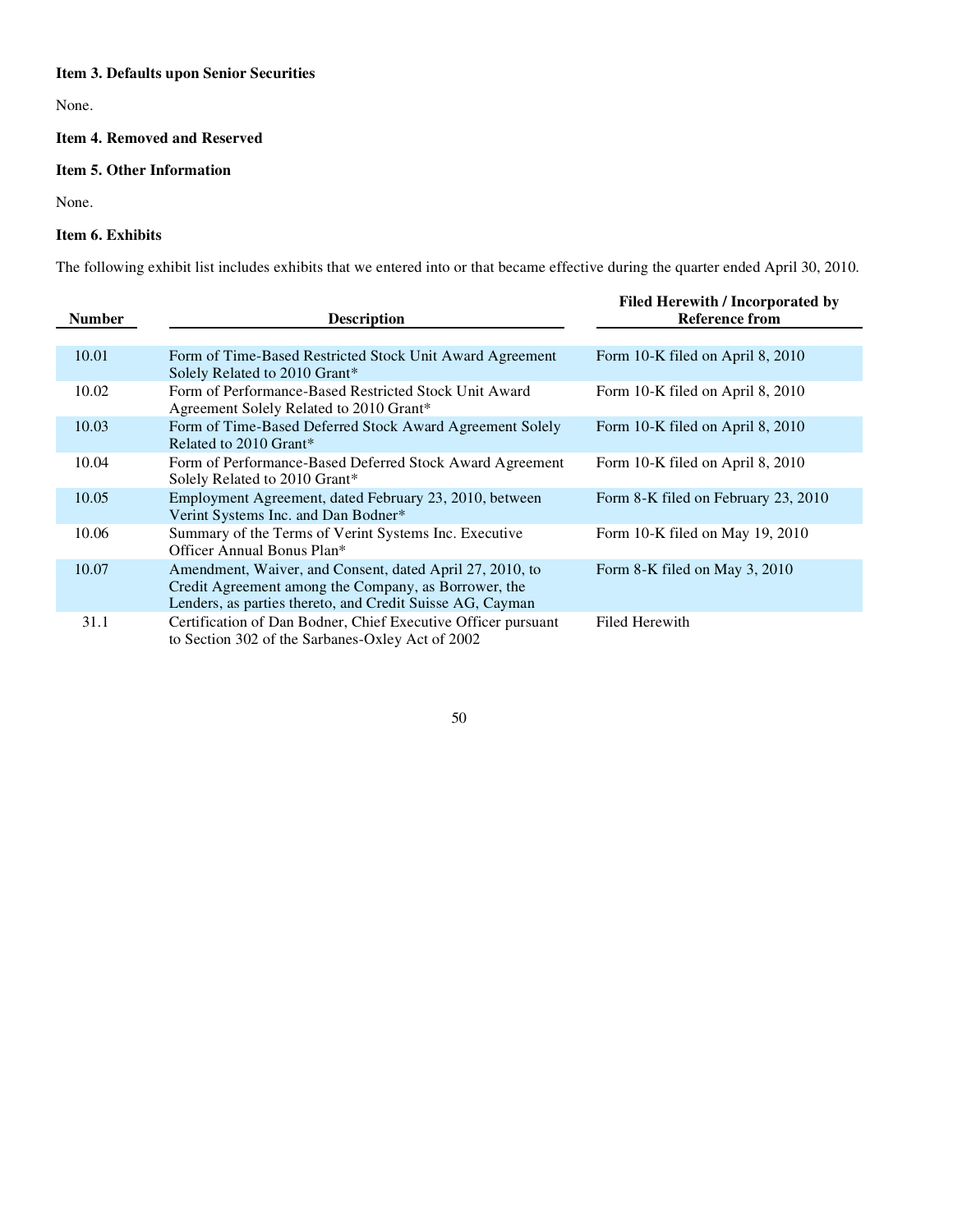| <b>Number</b> | <b>Description</b>                                                                                                                       | <b>Filed Herewith / Incorporated by</b><br><b>Reference from</b> |
|---------------|------------------------------------------------------------------------------------------------------------------------------------------|------------------------------------------------------------------|
| 31.2          | Certification of Douglas E. Robinson, Chief Financial Officer<br>pursuant to Section 302 of the Sarbanes-Oxley Act of 2002               | <b>Filed Herewith</b>                                            |
| 32.1          | Certification of the Chief Executive Officer pursuant to<br>Securities Exchange Act Rule 13a-14(b) and 18 U.S.C.<br>Section $1350^{(1)}$ | Filed Herewith                                                   |
| 32.2          | Certification of the Chief Financial Officer pursuant to<br>Securities Exchange Act Rule 13a-14(b) and 18 U.S.C.<br>Section $1350^{(1)}$ | <b>Filed Herewith</b>                                            |

 (1) These exhibits are being "furnished" with this periodic report and are not deemed "filed" with the Securities and Exchange Commission and are not incorporated by reference in any filing of the Company under the Securities Act of 1933 or the Securities Exchange Act of 1934.

\* Denotes a management contract or compensatory plan or arrangement required to be filed as an exhibit to this form pursuant to Item 6 of this report.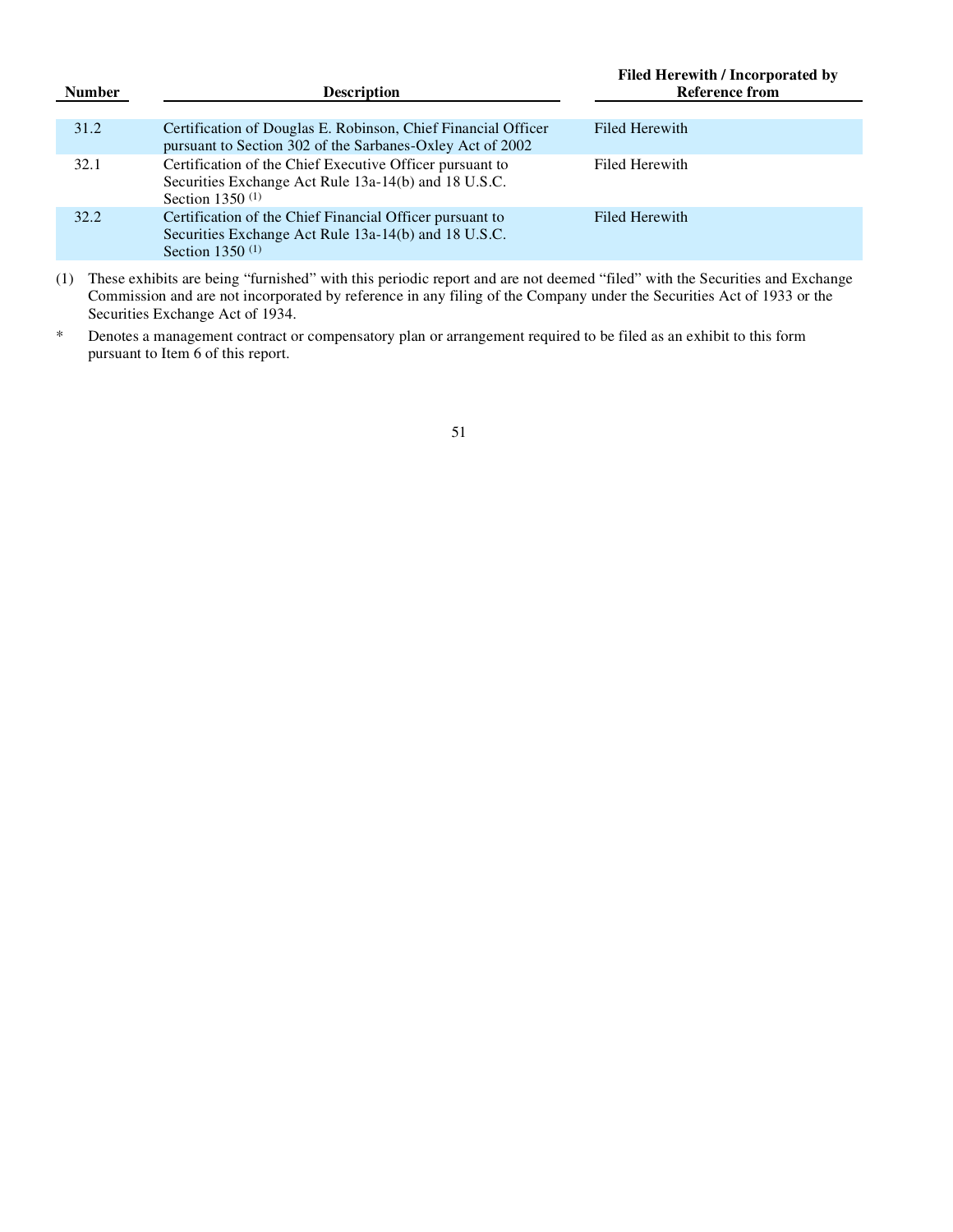#### **SIGNATURES**

Pursuant to the requirements of the Securities Exchange Act of 1934, the Registrant has duly caused this report to be signed on its behalf by the undersigned thereunto duly authorized.

#### VERINT SYSTEMS INC.

and Accounting Officer)

Chief Financial Officer (Principal Financial Officer

June 9, 2010 /s/ Dan Bodner Dan Bodner President and Chief Executive Officer June 9, 2010 /s/ Douglas E. Robinson Douglas E. Robinson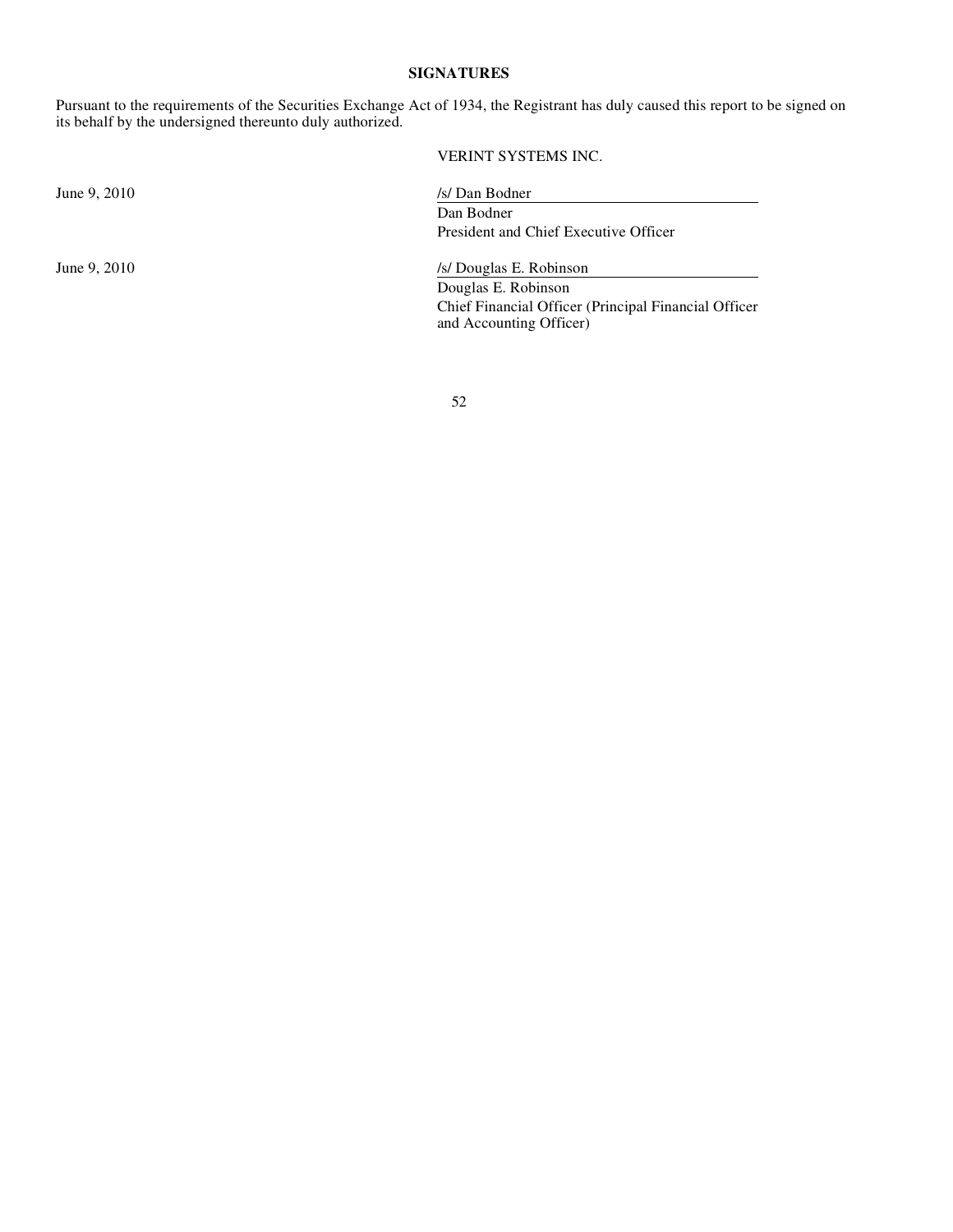#### CERTIFICATION BY THE CHIEF EXECUTIVE OFFICER PURSUANT TO SECTION 302 OF THE SARBANES-OXLEY ACT OF 2002

I, Dan Bodner, certify that:

1. I have reviewed this quarterly report on Form 10-Q of Verint Systems Inc.;

2. Based on my knowledge, this report does not contain any untrue statement of a material fact or omit to state a material fact necessary to make the statements made, in light of the circumstances under which such statements were made, not misleading with respect to the period covered by this report;

3. Based on my knowledge, the financial statements, and other financial information included in this report, fairly present in all material respects the financial condition, results of operations and cash flows of the registrant as of, and for, the periods presented in this report;

4. The registrant's other certifying officer and I are responsible for establishing and maintaining disclosure controls and procedures (as defined in Exchange Act Rules 13a-15(e) and 15d-15(e)) and internal control over financial reporting (as defined in Exchange Act Rules 13a-15(f) and 15d-15(f)) for the registrant and have:

a) Designed such disclosure controls and procedures, or caused such disclosure controls and procedures to be designed under our supervision, to ensure that material information relating to the registrant, including its consolidated subsidiaries, is made known to us by others within those entities, particularly during the period in which this report is being prepared;

b) Designed such internal control over financial reporting, or caused such internal control over financial reporting to be designed under our supervision, to provide reasonable assurance regarding the reliability of financial reporting and the preparation of financial statements for external purposes in accordance with generally accepted accounting principles;

c) Evaluated the effectiveness of the registrant's disclosure controls and procedures and presented in this report our conclusions about the effectiveness of the disclosure controls and procedures, as of the end of the period covered by this report based on such evaluation; and

d) Disclosed in this report any change in the registrant's internal control over financial reporting that occurred during the registrant's most recent fiscal quarter, (the fourth fiscal quarter in the case of an annual report) that has materially affected, or is reasonably likely to materially affect, the registrant's internal control over financial reporting; and

5. The registrant's other certifying officer and I have disclosed, based on our most recent evaluation of internal control over financial reporting, to the registrant's auditors and the audit committee of registrant's board of directors (or persons performing the equivalent functions):

a) All significant deficiencies and material weaknesses in the design or operation of internal control over financial reporting which are reasonably likely to adversely affect the registrant's ability to record, process, summarize and report financial information; and

b) Any fraud, whether or not material, that involves management or other employees who have a significant role in the registrant's internal control over financial reporting.

Dated: June 9, 2010 By: /s/ Dan Bodner

 Dan Bodner President and Chief Executive Officer Principal Executive Officer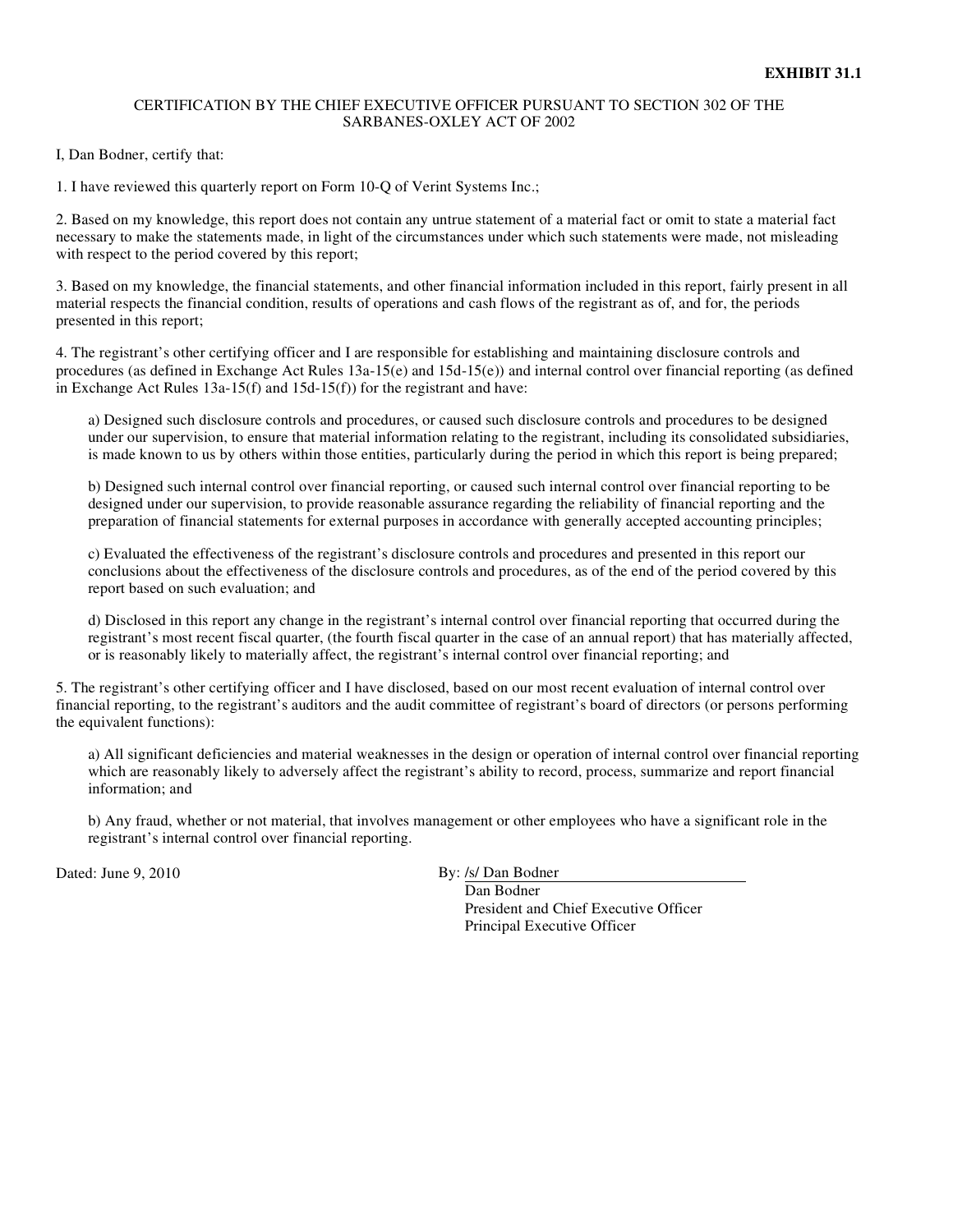#### CERTIFICATION BY THE CHIEF FINANCIAL OFFICER PURSUANT TO SECTION 302 OF THE SARBANES-OXLEY ACT OF 2002

I, Douglas E. Robinson, certify that:

1. I have reviewed this quarterly report on Form 10-Q of Verint Systems Inc.;

2. Based on my knowledge, this report does not contain any untrue statement of a material fact or omit to state a material fact necessary to make the statements made, in light of the circumstances under which such statements were made, not misleading with respect to the period covered by this report;

3. Based on my knowledge, the financial statements, and other financial information included in this report, fairly present in all material respects the financial condition, results of operations and cash flows of the registrant as of, and for, the periods presented in this report;

4. The registrant's other certifying officer and I are responsible for establishing and maintaining disclosure controls and procedures (as defined in Exchange Act Rules 13a-15(e) and 15d-15(e)) and internal control over financial reporting (as defined in Exchange Act Rules 13a-15(f) and 15d-15(f)) for the registrant and have:

a) Designed such disclosure controls and procedures, or caused such disclosure controls and procedures to be designed under our supervision, to ensure that material information relating to the registrant, including its consolidated subsidiaries, is made known to us by others within those entities, particularly during the period in which this report is being prepared;

b) Designed such internal control over financial reporting, or caused such internal control over financial reporting to be designed under our supervision, to provide reasonable assurance regarding the reliability of financial reporting and the preparation of financial statements for external purposes in accordance with generally accepted accounting principles;

c) Evaluated the effectiveness of the registrant's disclosure controls and procedures and presented in this report our conclusions about the effectiveness of the disclosure controls and procedures, as of the end of the period covered by this report based on such evaluation; and

d) Disclosed in this report any change in the registrant's internal control over financial reporting that occurred during the registrant's most recent fiscal quarter,(the fourth quarter in the case of an annual report) that has materially affected, or is reasonably likely to materially affect, the registrant's internal control over financial reporting; and

5. The registrant's other certifying officer and I have disclosed, based on our most recent evaluation of internal control over financial reporting, to the registrant's auditors and the audit committee of registrant's board of directors (or persons performing the equivalent functions):

a) All significant deficiencies and material weaknesses in the design or operation of internal control over financial reporting which are reasonably likely to adversely affect the registrant's ability to record, process, summarize and report financial information; and

b) Any fraud, whether or not material, that involves management or other employees who have a significant role in the registrant's internal control over financial reporting.

Dated: June 9, 2010 By: /s/ Douglas E. Robinson Douglas E. Robinson Chief Financial Officer Principal Financial Officer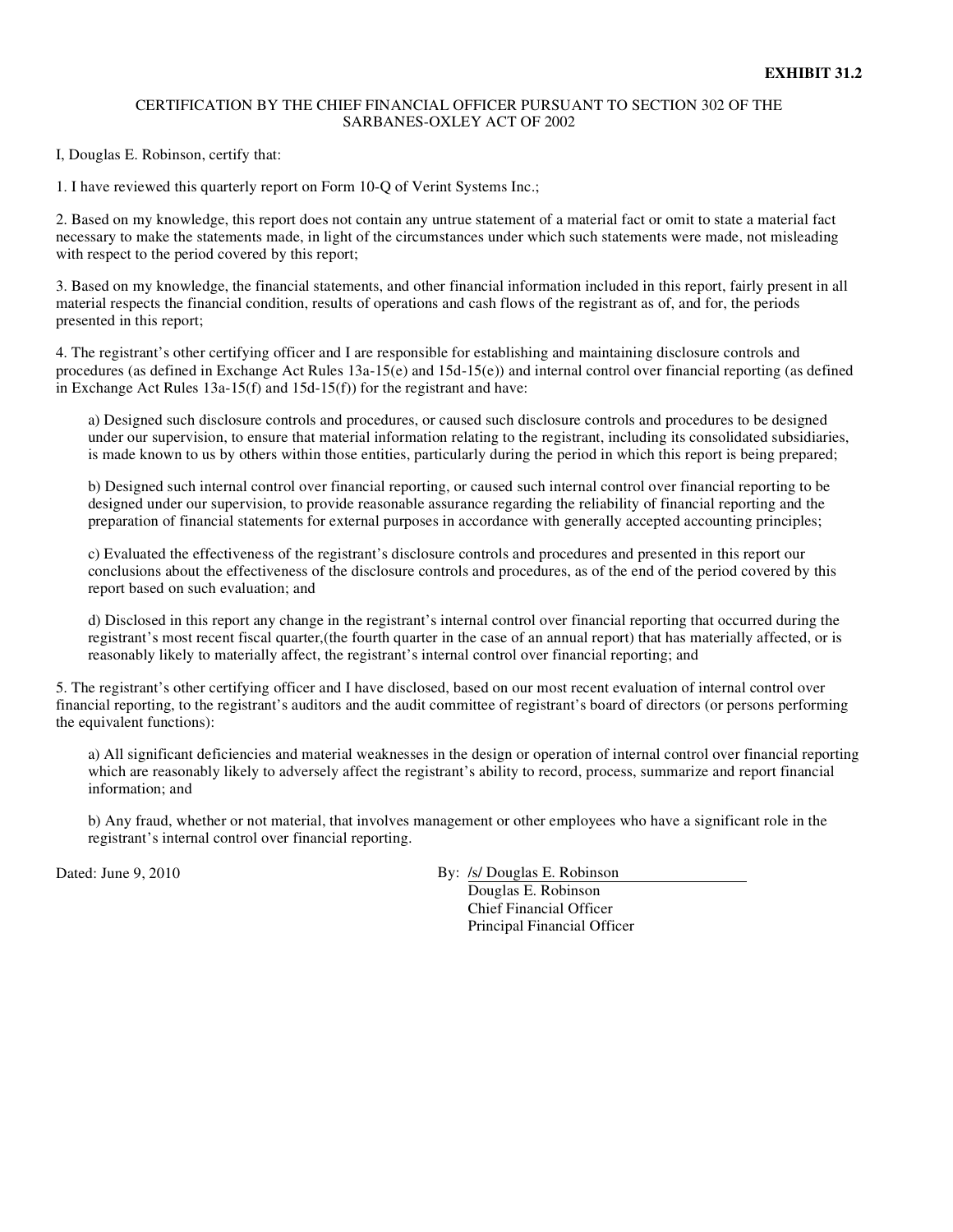#### CERTIFICATION PURSUANT TO 18 U.S.C. SECTION 1350, AS ADOPTED PURSUANT TO SECTION 906 OF THE SARBANES-OXLEY ACT OF 2002

In connection with the Quarterly Report of Verint Systems Inc. (the "Company") on Form 10-Q for the period ended April 30, 2010 (the "Report"), I, Dan Bodner, President and Chief Executive Officer of the Company, hereby certify, pursuant to 18 U.S.C. Section 1350, as adopted pursuant to Section 906 of the Sarbanes-Oxley Act of 2002, that to my knowledge:

(1) the Report fully complies with the requirements of Section 13(a) or 15(d) of the Securities Exchange Act of 1934, as amended; and

(2) the information contained in the Report fairly presents, in all material respects, the financial condition and results of operations of the Company.

Dated: June 9, 2010 /s/ Dan Bodner

Dan Bodner President and Chief Executive Officer Principal Executive Officer

This certification accompanies this Report on Form 10-Q pursuant to Section 906 of the Sarbanes-Oxley Act of 2002 and shall not, except to the extent required by such Act, be deemed filed by the Company for purposes of Section 18 of the Securities Exchange Act of 1934, as amended (the "Exchange Act"). Such certification will not be deemed to be incorporated by reference into any filing under the Securities Act of 1933, as amended, or the Exchange Act, except to the extent that the Company specifically incorporates it by reference.